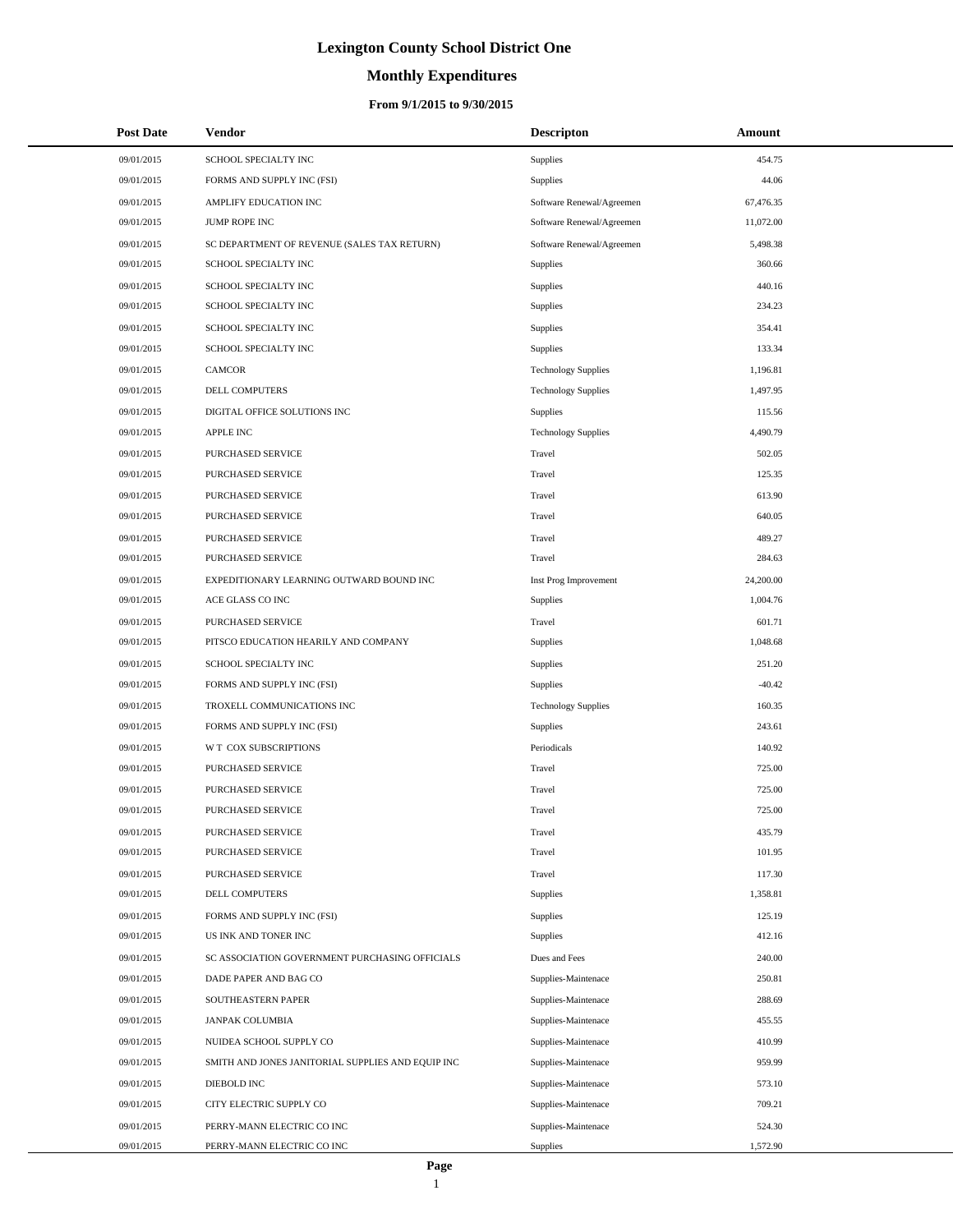# **Monthly Expenditures**

### **From 9/1/2015 to 9/30/2015**

| <b>Post Date</b> | Vendor                                            | <b>Descripton</b>             | Amount    |  |
|------------------|---------------------------------------------------|-------------------------------|-----------|--|
| 09/01/2015       | CITY ELECTRIC SUPPLY CO                           | Supplies-Maintenace           | 227.69    |  |
| 09/01/2015       | CALICO INDUSTRIES INC                             | Supplies-Maintenace           | 549.45    |  |
| 09/01/2015       | SMITH AND JONES JANITORIAL SUPPLIES AND EQUIP INC | Supplies-Maintenace           | 423.72    |  |
| 09/01/2015       | SC DEPARTMENT OF ADMINISTRATION                   | Repairs and Maintenance       | 18,304.73 |  |
| 09/01/2015       | MCMANUS, JOHN-PATRICK A.                          | Other Prof & Tech Service     | 180.00    |  |
| 09/01/2015       | HAIGLER III, THOMAS I                             | Other Prof & Tech Service     | 180.00    |  |
| 09/01/2015       | BLACK, CALEB JAMES                                | Other Prof & Tech Service     | 180.00    |  |
| 09/01/2015       | MCMILLIN, NICHOLAS B H                            | Other Prof & Tech Service     | 180.00    |  |
| 09/01/2015       | HART, MICHAEL JOSEPH                              | Other Prof & Tech Service     | 180.00    |  |
| 09/01/2015       | FORMS AND SUPPLY INC (FSI)                        | Supplies                      | 124.51    |  |
| 09/01/2015       | DELL COMPUTERS                                    | <b>Technology Supplies</b>    | 287.83    |  |
| 09/01/2015       | SC DEPARTMENT OF EDCUATION -FINANCE OFFICE        | Pupil Transportation          | 6,701.40  |  |
| 09/01/2015       | K & L SUPPLY CO INC                               | <b>Supplies</b>               | 3,658.49  |  |
| 09/01/2015       | LAKESHORE LEARNING MATERIALS                      | Supplies                      | 319.93    |  |
| 09/01/2015       | RUFUS ORNDUFF REF INC                             | Repairs and Maintenance       | 252.95    |  |
| 09/01/2015       | <b>EVERBIND BOOKS</b>                             | Pupil Activity                | 841.31    |  |
| 09/01/2015       | <b>SCHOOL SAVERS</b>                              | Pupil Activity                | 1,997.80  |  |
| 09/01/2015       | PITSCO EDUCATION HEARILY AND COMPANY              | Pupil Activity                | 532.86    |  |
| 09/01/2015       | DELL COMPUTERS                                    | Pupil Activity                | 10,517.48 |  |
| 09/01/2015       | <b>SCHOOL SPECIALTY INC</b>                       | Pupil Activity                | 481.45    |  |
| 09/01/2015       | <b>GL SPORTS</b>                                  | Pupil Activity                | 991.91    |  |
| 09/01/2015       | SCHOOL SPECIALTY INC                              | Pupil Activity                | 192.69    |  |
| 09/01/2015       | SCHOOL SPECIALTY INC                              | Pupil Activity                | $-58.51$  |  |
| 09/01/2015       | <b>DELL COMPUTERS</b>                             | Pupil Activity                | 117.69    |  |
| 09/01/2015       | AIKEN COMPOUNDING PHARMACY                        | Pupil Activity                | 330.72    |  |
| 09/01/2015       | T AND T SPORTS                                    | Pupil Activity                | 2,243.79  |  |
| 09/01/2015       | PURCHASED SERVICE                                 | Pupil Activity                | 294.40    |  |
| 09/01/2015       | SPORT SUPPLY GROUP INC                            | Pupil Activity                | 119.84    |  |
| 09/01/2015       | <b>BSN SPORTS INC</b>                             | Pupil Activity                | 288.90    |  |
| 09/01/2015       | <b>KIEFER</b>                                     | Pupil Activity                | 221.70    |  |
| 09/01/2015       | SUPPORTING SUCESS FOR CHILDREN WITH HEARING LOSS  | Supplies                      | 319.00    |  |
| 09/02/2015       | MCGARVEY, BEATRICE                                | Inst Prog Improvement         | 4,200.00  |  |
| 09/02/2015       | FORMS AND SUPPLY INC (FSI)                        | Supplies                      | 293.42    |  |
| 09/02/2015       | MCGARVEY, BEATRICE                                | Inst Prog Improvement         | 889.47    |  |
| 09/02/2015       | APPALACHIA INTERMEDIATE UNIT 8                    | Travel                        | 650.00    |  |
| 09/02/2015       | MCWATERS INC (OFFICE FURNITURE ONLY)              | Supplies                      | 427.74    |  |
| 09/02/2015       | FORMS AND SUPPLY INC (FSI)                        | Supplies                      | 160.23    |  |
| 09/02/2015       | DELL COMPUTERS                                    | Supplies                      | 5,232.18  |  |
| 09/02/2015       | AIKEN COUNTY SCHOOL DISTRICT                      | Tuition-LEA                   | 1,041.39  |  |
| 09/02/2015       | INTERNATIONAL BACCALAUREATE ORGANIZATION          | Travel                        | 5,912.00  |  |
| 09/02/2015       | DELL COMPUTERS                                    | Supplies                      | 1,834.82  |  |
| 09/02/2015       | DELL COMPUTERS                                    | Supplies                      | 962.85    |  |
| 09/02/2015       | ACCENT CONNECTIONS LLC                            | <b>Instructional Services</b> | 600.00    |  |
| 09/02/2015       | FOLLETT SCHOOL SOLUTIONS INC                      | <b>Library Books</b>          | 328.99    |  |
| 09/02/2015       | SHERATON DENVER DOWNTOWN HOTEL                    | Travel                        | 464.74    |  |
| 09/02/2015       | APPALACHIA INTERMEDIATE UNIT 8                    | Travel                        | 325.00    |  |
| 09/02/2015       | AMTEC                                             | Other Prof & Tech Service     | 2,000.00  |  |
| 09/02/2015       | TOWN OF LEXINGTON                                 | <b>Public Utilities</b>       | 233.48    |  |

L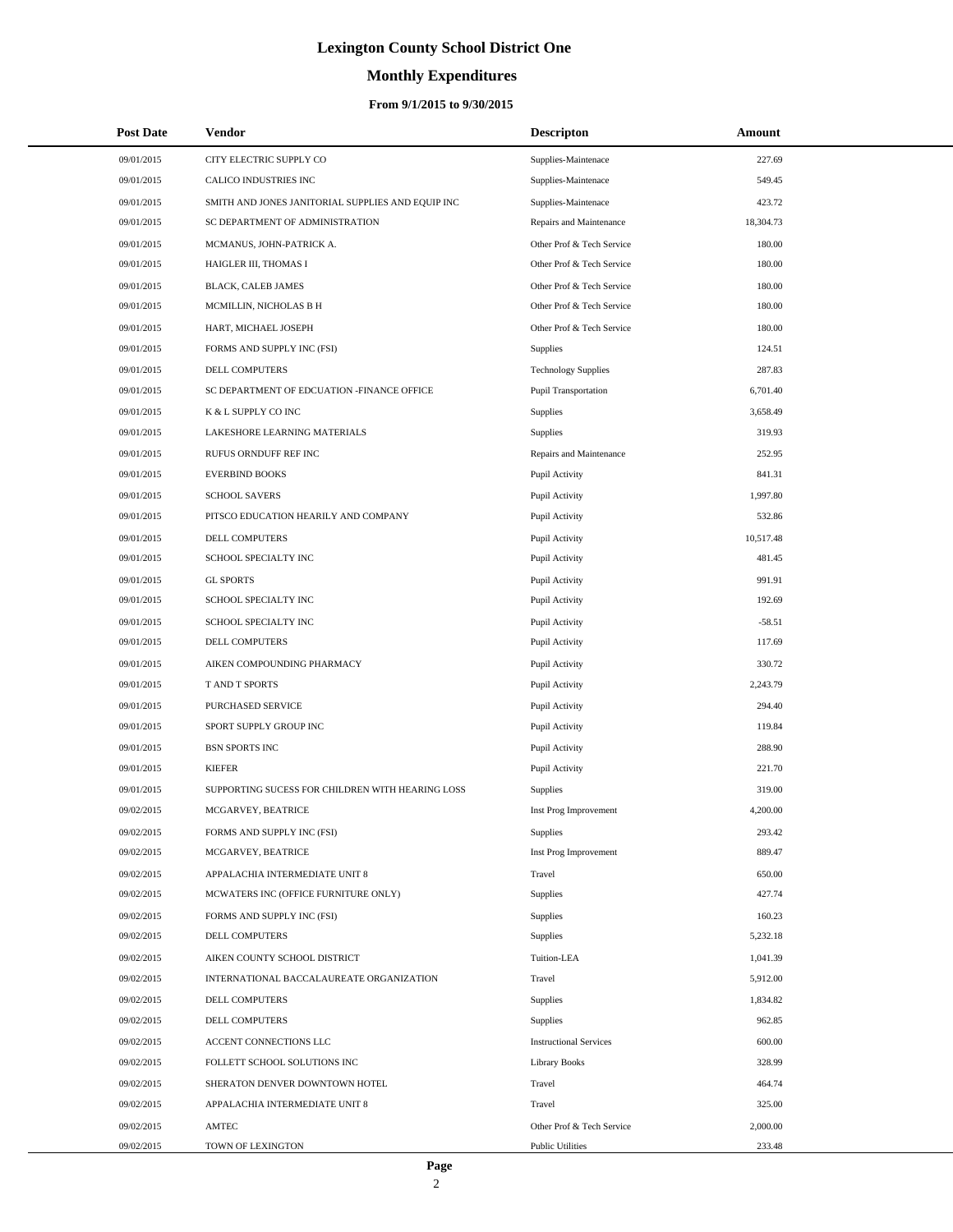# **Monthly Expenditures**

### **From 9/1/2015 to 9/30/2015**

| <b>Post Date</b> | Vendor                                            | <b>Descripton</b>           | Amount    |
|------------------|---------------------------------------------------|-----------------------------|-----------|
| 09/02/2015       | TRITEK FIRE AND SECURITY LLC                      | Supplies-Maintenace         | 379.04    |
| 09/02/2015       | TOWN OF LEXINGTON                                 | <b>Public Utilities</b>     | 2,254.72  |
| 09/02/2015       | TOWN OF LEXINGTON                                 | <b>Public Utilities</b>     | 285.91    |
| 09/02/2015       | SOUTHEASTERN PAPER                                | Supplies-Maintenace         | 1,443.43  |
| 09/02/2015       | SOUTHEASTERN PAPER                                | Supplies-Maintenace         | 288.69    |
| 09/02/2015       | TOWN OF LEXINGTON                                 | <b>Public Utilities</b>     | 293.20    |
| 09/02/2015       | TOWN OF LEXINGTON                                 | <b>Public Utilities</b>     | 243.56    |
| 09/02/2015       | <b>GRAYBAR ELECTRIC CO INC</b>                    | Supplies-Maintenace         | 683.22    |
| 09/02/2015       | MECHANICAL DESIGN                                 | Other Prof & Tech Service   | 800.00    |
| 09/02/2015       | MECHANICAL DESIGN                                 | Other Prof & Tech Service   | 600.00    |
| 09/02/2015       | TOWN OF LEXINGTON                                 | <b>Public Utilities</b>     | 441.88    |
| 09/02/2015       | SOUTHEASTERN PAPER                                | Supplies-Maintenace         | 577.37    |
| 09/02/2015       | TOWN OF LEXINGTON                                 | <b>Public Utilities</b>     | 102.58    |
| 09/02/2015       | RECYCLINGBIN.COM                                  | <b>Supplies</b>             | 367.55    |
| 09/02/2015       | SMITH AND JONES JANITORIAL SUPPLIES AND EQUIP INC | Supplies-Maintenace         | 642.00    |
| 09/02/2015       | TOWN OF LEXINGTON                                 | <b>Public Utilities</b>     | 199.64    |
| 09/02/2015       | SMITH AND JONES JANITORIAL SUPPLIES AND EQUIP INC | Supplies-Maintenace         | 1,185.46  |
| 09/02/2015       | SOUTHEASTERN PAPER                                | Supplies-Maintenace         | 1,154.74  |
| 09/02/2015       | <b>TOWN OF LEXINGTON</b>                          | <b>Public Utilities</b>     | 132.64    |
| 09/02/2015       | TOWN OF LEXINGTON                                 | <b>Public Utilities</b>     | 144.66    |
| 09/02/2015       | TOWN OF LEXINGTON                                 | <b>Public Utilities</b>     | 700.49    |
| 09/02/2015       | CAROLINA HOUSE MOVERS INC                         | Other Prof & Tech Service   | 8,720.00  |
| 09/02/2015       | 84 LUMBER COMPANY                                 | Supplies-Maintenace         | 1,368.63  |
| 09/02/2015       | SOUTHEASTERN PAPER                                | Supplies-Maintenace         | 1,082.57  |
| 09/02/2015       | TOWN OF LEXINGTON                                 | <b>Public Utilities</b>     | 1,484.29  |
| 09/02/2015       | CAROLINA HOUSE MOVERS INC                         | Other Prof & Tech Service   | 19,728.00 |
| 09/02/2015       | 84 LUMBER COMPANY                                 | Supplies-Maintenace         | 1,618.45  |
| 09/02/2015       | TOWN OF LEXINGTON                                 | <b>Public Utilities</b>     | 2,139.32  |
| 09/02/2015       | <b>BATCHLER, NICHOLE</b>                          | <b>Pupil Transportation</b> | 297.85    |
| 09/02/2015       | COLE, SUSAN                                       | Pupil Transportation        | 333.50    |
| 09/02/2015       | FOGLE, PAM                                        | Pupil Transportation        | 345.00    |
| 09/02/2015       | PURCHASED SERVICE                                 | <b>Pupil Transportation</b> | 196.65    |
| 09/02/2015       | HAMMOND, ROSE                                     | <b>Pupil Transportation</b> | 126.50    |
| 09/02/2015       | KEMP, LISA                                        | <b>Pupil Transportation</b> | 189.75    |
| 09/02/2015       | PURCHASED SERVICE                                 | <b>Pupil Transportation</b> | 362.25    |
| 09/02/2015       | PEARCE, TIM                                       | <b>Pupil Transportation</b> | 471.50    |
| 09/02/2015       | SABBAGHA, THERESA                                 | <b>Pupil Transportation</b> | 177.10    |
| 09/02/2015       | PURCHASED SERVICE                                 | <b>Pupil Transportation</b> | 139.15    |
| 09/02/2015       | VAUGHN, DANA                                      | <b>Pupil Transportation</b> | 569.25    |
| 09/02/2015       | SMITH, SAMUEL STEWART                             | Other Prof & Tech Service   | 180.00    |
| 09/02/2015       | HART, MICHAEL JOSEPH                              | Other Prof & Tech Service   | 180.00    |
| 09/02/2015       | SMITH, THOMAS ALVIN                               | Other Prof & Tech Service   | 180.00    |
| 09/02/2015       | MCMANUS, JOHN-PATRICK A.                          | Other Prof & Tech Service   | 120.00    |
| 09/02/2015       | SNUFFER, ROBERT                                   | Other Prof & Tech Service   | 120.00    |
| 09/02/2015       | VINCENT, MATTHEW                                  | Other Prof & Tech Service   | 120.00    |
| 09/02/2015       | FINLEY, STEPHEN CRAIG                             | Other Prof & Tech Service   | 180.00    |
| 09/02/2015       | MEFFORD, ROY EARL                                 | Other Prof & Tech Service   | 180.00    |
| 09/02/2015       | HINZ, BRIAN E                                     | Other Prof & Tech Service   | 180.00    |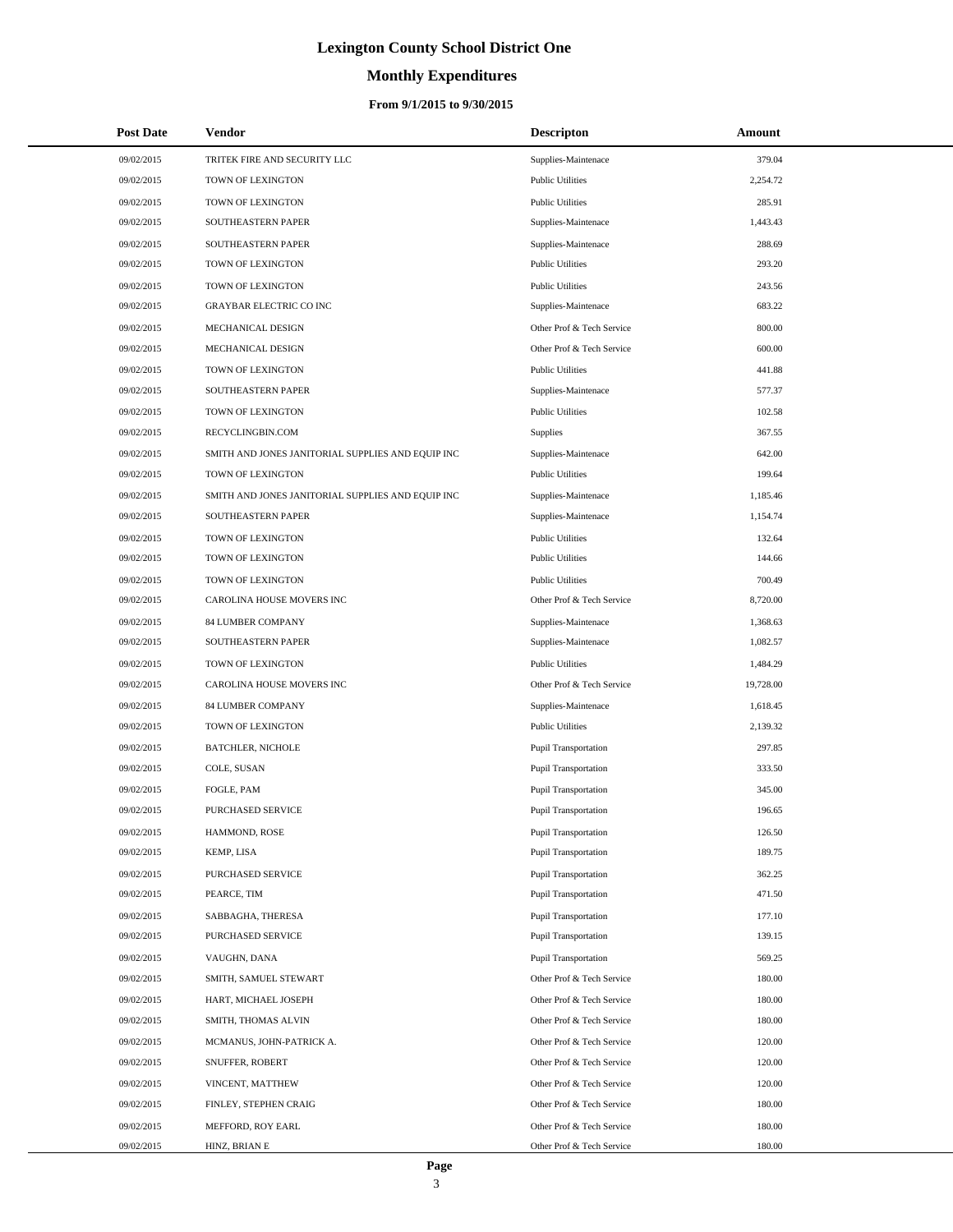# **Monthly Expenditures**

### **From 9/1/2015 to 9/30/2015**

| <b>Post Date</b> | <b>Vendor</b>                | <b>Descripton</b>          | Amount     |
|------------------|------------------------------|----------------------------|------------|
| 09/02/2015       | SPIVEY, STEPHEN J            | Other Prof & Tech Service  | 180.00     |
| 09/02/2015       | ZYLSTRA, SCOTT LEWIS         | Other Prof & Tech Service  | 360.00     |
| 09/02/2015       | <b>READABLE INK</b>          | Other Prof & Tech Service  | 2,000.00   |
| 09/02/2015       | <b>COMPORIUM</b>             | Communication              | 12,763.37  |
| 09/02/2015       | <b>COMPORIUM</b>             | Communication              | 6,252.74   |
| 09/02/2015       | <b>COMPORIUM</b>             | Communication              | 2,046.15   |
| 09/02/2015       | <b>COMPORIUM</b>             | Communication              | 3,732.40   |
| 09/02/2015       | <b>COMPORIUM</b>             | Communication              | 1,996.12   |
| 09/02/2015       | <b>COMPORIUM</b>             | Communication              | 3,266.14   |
| 09/02/2015       | <b>COMPORIUM</b>             | Communication              | 2,674.78   |
| 09/02/2015       | <b>COMPORIUM</b>             | Communication              | 1,173.72   |
| 09/02/2015       | <b>COMPORIUM</b>             | Communication              | 2,879.89   |
| 09/02/2015       | <b>COMPORIUM</b>             | Communication              | 1,946.58   |
| 09/02/2015       | <b>COMPORIUM</b>             | Communication              | 2,018.69   |
| 09/02/2015       | <b>COMPORIUM</b>             | Communication              | 2,029.38   |
| 09/02/2015       | <b>COMPORIUM</b>             | Communication              | 2,332.70   |
| 09/02/2015       | <b>COMPORIUM</b>             | Communication              | 2,247.99   |
| 09/02/2015       | <b>COMPORIUM</b>             | Communication              | 3,109.93   |
| 09/02/2015       | <b>COMPORIUM</b>             | Communication              | 5,467.55   |
| 09/02/2015       | <b>COMPORIUM</b>             | Communication              | 2,343.62   |
| 09/02/2015       | <b>COMPORIUM</b>             | Communication              | 2,488.22   |
| 09/02/2015       | <b>COMPORIUM</b>             | Communication              | 2,350.26   |
| 09/02/2015       | <b>COMPORIUM</b>             | Communication              | 2,244.40   |
| 09/02/2015       | <b>COMPORIUM</b>             | Communication              | 2,510.57   |
| 09/02/2015       | <b>COMPORIUM</b>             | Communication              | 3,096.70   |
| 09/02/2015       | <b>BATTERIES PLUS</b>        | <b>Technology Supplies</b> | 213.79     |
| 09/02/2015       | <b>COMPORIUM</b>             | Communication              | 2,514.90   |
| 09/02/2015       | <b>COMPORIUM</b>             | Communication              | 2,409.09   |
| 09/02/2015       | <b>COMPORIUM</b>             | Communication              | 2,469.33   |
| 09/02/2015       | <b>COMPORIUM</b>             | Communication              | 1,929.10   |
| 09/02/2015       | <b>COMPORIUM</b>             | Communication              | 1,857.29   |
| 09/02/2015       | <b>COMPORIUM</b>             | Communication              | 2,025.87   |
| 09/02/2015       | <b>COMPORIUM</b>             | Communication              | 2,227.44   |
| 09/02/2015       | <b>COMPORIUM</b>             | Communication              | 2,713.79   |
| 09/02/2015       | COMPORIUM                    | Communication              | 6,683.57   |
| 09/02/2015       | <b>COMPORIUM</b>             | Communication              | 3,015.77   |
| 09/02/2015       | LAKESHORE LEARNING MATERIALS | <b>Supplies</b>            | 182.94     |
| 09/02/2015       | LOWE'S                       | Supplies                   | 1,766.03   |
| 09/02/2015       | PALMETTO TESOL LLC           | Travel                     | 387.00     |
| 09/02/2015       | PURCHASED SERVICE            | Supplies                   | 250.00     |
| 09/02/2015       | PURCHASED SERVICE            | Supplies                   | 250.00     |
| 09/02/2015       | PURCHASED SERVICE            | Supplies                   | 250.00     |
| 09/02/2015       | PURCHASED SERVICE            | Supplies                   | 250.00     |
| 09/02/2015       | PURCHASED SERVICE            | Supplies                   | 250.00     |
| 09/02/2015       | PURCHASED SERVICE            | Supplies                   | 250.00     |
| 09/02/2015       | ALFRED WILLIAMS AND CO       | Supplies                   | 187,281.33 |
| 09/02/2015       | ALFRED WILLIAMS AND CO       | Supplies                   | 3,132.57   |
| 09/02/2015       | W B GUIMARIN AND COMPANY INC | Building                   | 11,692.00  |

÷.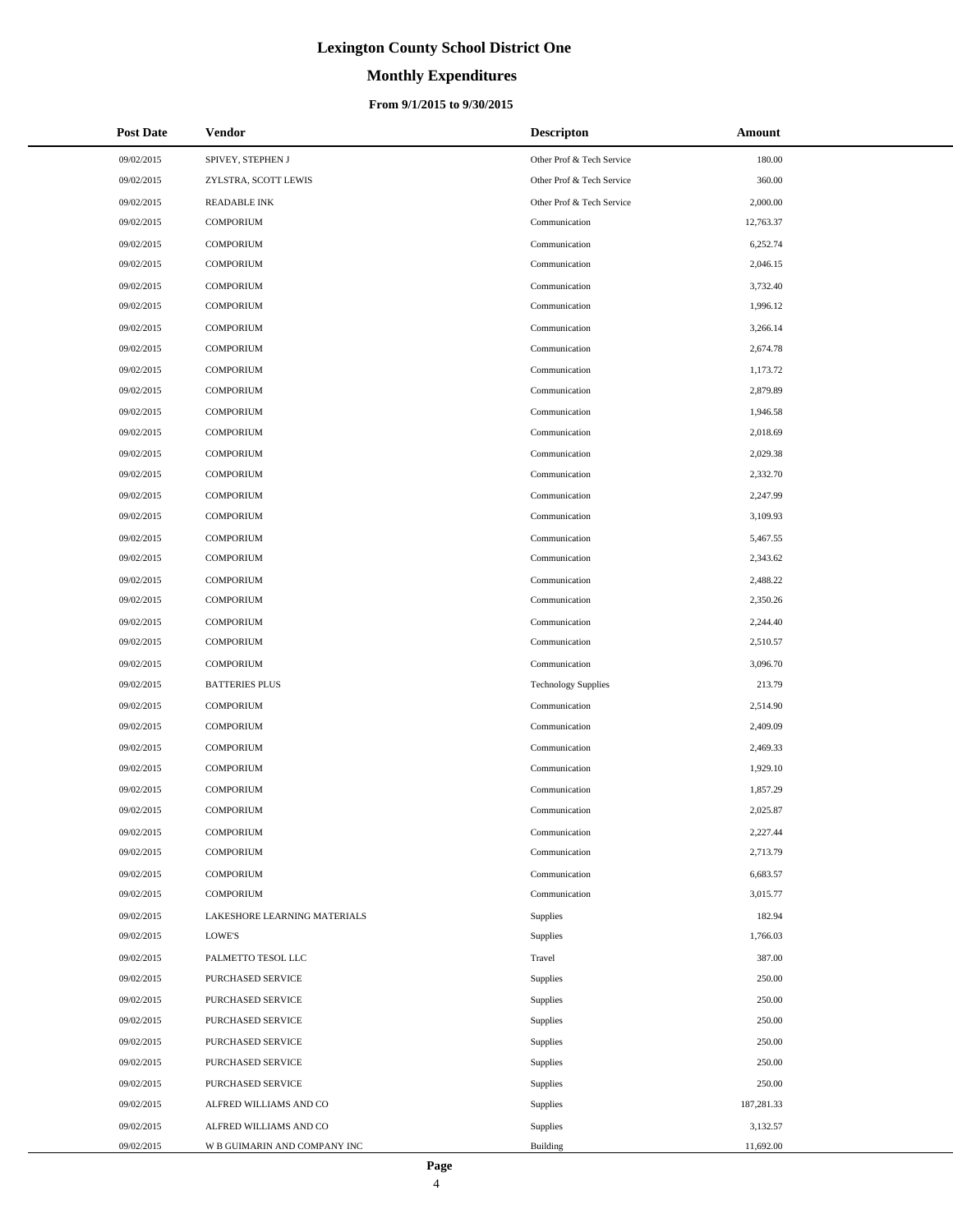# **Monthly Expenditures**

### **From 9/1/2015 to 9/30/2015**

| <b>Post Date</b> | <b>Vendor</b>                                     | <b>Descripton</b> | Amount   |
|------------------|---------------------------------------------------|-------------------|----------|
| 09/02/2015       | <b>WW GRAINGER</b>                                | Supplies          | 111.28   |
| 09/02/2015       | <b>WW GRAINGER</b>                                | Supplies          | 111.28   |
| 09/02/2015       | <b>WW GRAINGER</b>                                | Supplies          | 111.28   |
| 09/02/2015       | <b>WW GRAINGER</b>                                | Supplies          | 111.28   |
| 09/02/2015       | <b>WW GRAINGER</b>                                | Supplies          | 111.28   |
| 09/02/2015       | <b>WW GRAINGER</b>                                | Supplies          | 111.28   |
| 09/02/2015       | <b>WW GRAINGER</b>                                | Supplies          | 111.28   |
| 09/02/2015       | <b>WW GRAINGER</b>                                | Supplies          | 111.28   |
| 09/02/2015       | <b>WW GRAINGER</b>                                | Supplies          | 111.28   |
| 09/02/2015       | <b>WW GRAINGER</b>                                | Supplies          | 111.28   |
| 09/02/2015       | <b>WW GRAINGER</b>                                | Supplies          | 111.28   |
| 09/02/2015       | <b>WW GRAINGER</b>                                | Supplies          | 111.28   |
| 09/02/2015       | <b>WW GRAINGER</b>                                | Supplies          | 111.28   |
| 09/02/2015       | <b>WW GRAINGER</b>                                | Supplies          | 111.28   |
| 09/02/2015       | <b>WW GRAINGER</b>                                | Supplies          | 111.28   |
| 09/02/2015       | <b>WW GRAINGER</b>                                | Supplies          | 111.28   |
| 09/02/2015       | <b>WW GRAINGER</b>                                | Supplies          | 111.28   |
| 09/02/2015       | <b>WW GRAINGER</b>                                | Supplies          | 111.28   |
| 09/02/2015       | <b>WW GRAINGER</b>                                | Supplies          | 111.28   |
| 09/02/2015       | <b>WW GRAINGER</b>                                | Supplies          | 111.28   |
| 09/02/2015       | <b>WW GRAINGER</b>                                | Supplies          | 111.28   |
| 09/02/2015       | <b>WW GRAINGER</b>                                | Supplies          | 111.28   |
| 09/02/2015       | <b>WW GRAINGER</b>                                | Supplies          | 111.28   |
| 09/02/2015       | <b>WW GRAINGER</b>                                | Supplies          | 111.28   |
| 09/02/2015       | <b>WW GRAINGER</b>                                | Supplies          | 111.28   |
| 09/02/2015       | <b>WW GRAINGER</b>                                | Supplies          | 111.28   |
| 09/02/2015       | <b>WW GRAINGER</b>                                | Supplies          | 111.28   |
| 09/02/2015       | <b>WW GRAINGER</b>                                | Supplies          | 111.28   |
| 09/02/2015       | <b>WW GRAINGER</b>                                | Supplies          | 111.28   |
| 09/02/2015       | <b>WW GRAINGER</b>                                | Supplies          | 111.28   |
| 09/02/2015       | <b>EVERBIND BOOKS</b>                             | Pupil Activity    | 226.16   |
| 09/02/2015       | <b>SUZUKI MUSIC USA</b>                           | Pupil Activity    | 508.00   |
| 09/02/2015       | MUSIC IS ELEMENTARY                               | Pupil Activity    | 328.06   |
| 09/02/2015       | LEXIA LEARNING SYSTEMS INC                        | Pupil Activity    | 1,605.00 |
| 09/02/2015       | PERFECTION LEARING CORP                           | Pupil Activity    | 568.35   |
| 09/02/2015       | SCHOOL SPECIALTY INC                              | Pupil Activity    | 1,172.29 |
| 09/02/2015       | ELECTRONIC KOURSEWARE INT'L INC                   | Pupil Activity    | 410.88   |
| 09/02/2015       | VARSITY NEWS NETWORK LLC                          | Pupil Activity    | 3,600.00 |
| 09/02/2015       | STOKES, JAMES LEE                                 | Pupil Activity    | 120.00   |
| 09/02/2015       | SC HIGH SCHOOL LEAGUE                             | Pupil Activity    | 500.00   |
| 09/02/2015       | SC TRACK AND CROSS COUNTRY COACHES ASSOC (SCTCC   | Pupil Activity    | 150.00   |
| 09/02/2015       | CHAPIN HIGH SCHOOL                                | Pupil Activity    | 125.00   |
| 09/02/2015       | JAMES ISLAND CHARTER HIGH SCHOOL                  | Pupil Activity    | 120.00   |
| 09/02/2015       | SC TRACK AND CROSS COUNTRY COACHES ASSOC (SCTCC   | Pupil Activity    | 150.00   |
| 09/02/2015       | CAMP OF CHAMPIONS PRESBYTERIAN COLLEGE            | Pupil Activity    | 195.00   |
| 09/02/2015       | GOLDEN BEAR GOLF CLUB AT INDIGO RUN               | Pupil Activity    | 1,400.00 |
| 09/02/2015       | IRC TEAM SPORTS                                   | Pupil Activity    | 486.00   |
| 09/03/2015       | STUDIES WEEKLY DBA AMERICAN LEGACY PUBLISHING INC | Supplies          | 725.90   |

 $\overline{a}$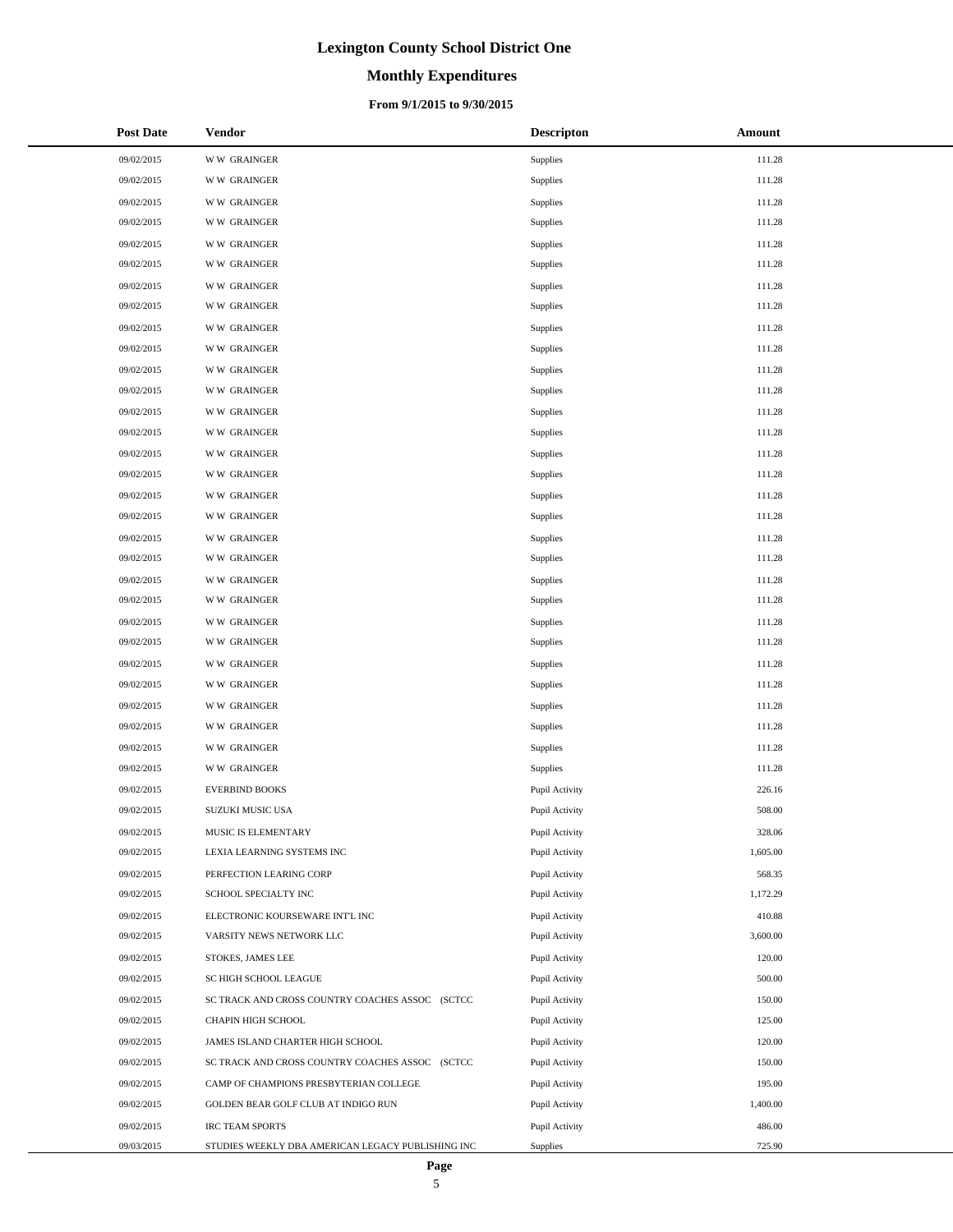# **Monthly Expenditures**

| <b>Post Date</b> | Vendor                                             | <b>Descripton</b>           | Amount   |
|------------------|----------------------------------------------------|-----------------------------|----------|
| 09/03/2015       | PALOS SPORTS INC                                   | <b>Supplies</b>             | 277.10   |
| 09/03/2015       | PURCHASED SERVICE                                  | Travel                      | 376.05   |
| 09/03/2015       | STUDIES WEEKLY DBA AMERICAN LEGACY PUBLISHING INC  | Supplies                    | 1,695.75 |
| 09/03/2015       | <b>CAMCOR</b>                                      | Supplies                    | 288.88   |
| 09/03/2015       | PURCHASED SERVICE                                  | Travel                      | 178.25   |
| 09/03/2015       | PITSCO EDUCATION HEARILY AND COMPANY               | Supplies                    | 1,618.08 |
| 09/03/2015       | FOLLETT SCHOOL SOLUTIONS INC                       | Library Books               | 737.31   |
| 09/03/2015       | PURCHASED SERVICE                                  | Travel                      | 245.24   |
| 09/03/2015       | <b>PURCHASED SERVICE</b>                           | Travel                      | 109.83   |
| 09/03/2015       | PURCHASED SERVICE                                  | Travel                      | 112.70   |
| 09/03/2015       | PURCHASED SERVICE                                  | Travel                      | 121.33   |
| 09/03/2015       | LCJMWANDSC (LEX CTY JOINT WATER AND SEWER COMMI    | <b>Public Utilities</b>     | 131.78   |
| 09/03/2015       | MANSFIELD OIL CO                                   | Supplies-Maintenace         | 4,726.80 |
| 09/03/2015       | SOUTHEASTERN PAPER                                 | Supplies-Maintenace         | 577.37   |
| 09/03/2015       | LCJMWANDSC (LEX CTY JOINT WATER AND SEWER COMMI    | <b>Public Utilities</b>     | 1,464.79 |
| 09/03/2015       | LCJMWANDSC (LEX CTY JOINT WATER AND SEWER COMMI    | <b>Public Utilities</b>     | 734.72   |
| 09/03/2015       | <b>BARNES PROPANE</b>                              | Energy                      | 138.90   |
| 09/03/2015       | LCJMWANDSC (LEX CTY JOINT WATER AND SEWER COMMI    | <b>Public Utilities</b>     | 838.61   |
| 09/03/2015       | SMITH AND JONES JANITORIAL SUPPLIES AND EQUIP INC  | Supplies-Maintenace         | 104.20   |
| 09/03/2015       | LCJMWANDSC (LEX CTY JOINT WATER AND SEWER COMMI    | <b>Public Utilities</b>     | 1,256.13 |
| 09/03/2015       | LCJMWANDSC (LEX CTY JOINT WATER AND SEWER COMMI    | <b>Public Utilities</b>     | 1,300.65 |
| 09/03/2015       | LCJMWANDSC (LEX CTY JOINT WATER AND SEWER COMMI    | <b>Public Utilities</b>     | 4,455.78 |
| 09/03/2015       | CITY OF WEST COLUMBIA WATER COLLECTION DIVISION    | <b>Public Utilities</b>     | 920.50   |
| 09/03/2015       | LCJMWANDSC (LEX CTY JOINT WATER AND SEWER COMMI    | <b>Public Utilities</b>     | 330.61   |
| 09/03/2015       | POWERHOUSE RECYCLING INC                           | Repairs and Maintenance     | 468.80   |
| 09/03/2015       | CALICO INDUSTRIES INC                              | Supplies-Maintenace         | 274.72   |
| 09/03/2015       | LCJMWANDSC (LEX CTY JOINT WATER AND SEWER COMMI    | <b>Public Utilities</b>     | 188.34   |
| 09/03/2015       | LCJMWANDSC (LEX CTY JOINT WATER AND SEWER COMMI    | <b>Public Utilities</b>     | 230.02   |
| 09/03/2015       | LCJMWANDSC (LEX CTY JOINT WATER AND SEWER COMMI    | <b>Public Utilities</b>     | 282.12   |
| 09/03/2015       | LCJMWANDSC (LEX CTY JOINT WATER AND SEWER COMMI    | <b>Public Utilities</b>     | 701.75   |
| 09/03/2015       | LCJMWANDSC (LEX CTY JOINT WATER AND SEWER COMMI    | <b>Public Utilities</b>     | 933.65   |
| 09/03/2015       | LCJMWANDSC (LEX CTY JOINT WATER AND SEWER COMMI    | <b>Public Utilities</b>     | 428.60   |
| 09/03/2015       | LCJMWANDSC (LEX CTY JOINT WATER AND SEWER COMMI    | <b>Public Utilities</b>     | 475.12   |
| 09/03/2015       | LCJMWANDSC (LEX CTY JOINT WATER AND SEWER COMMI    | <b>Public Utilities</b>     | 215.00   |
| 09/03/2015       | LCJMWANDSC (LEX CTY JOINT WATER AND SEWER COMMI    | <b>Public Utilities</b>     | 2,276.03 |
| 09/03/2015       | DADE PAPER AND BAG CO                              | Supplies-Maintenace         | 931.97   |
| 09/03/2015       | <b>JANPAK COLUMBIA</b>                             | Supplies-Maintenace         | 1,822.15 |
| 09/03/2015       | SMITH AND JONES JANITORIAL SUPPLIES AND EQUIP INC  | Supplies-Maintenace         | 880.82   |
| 09/03/2015       | GARDNER, BARBARA                                   | <b>Pupil Transportation</b> | 196.65   |
| 09/03/2015       | SC DEPARTMENT OF EDUCATION OFFICE OF TRANSPORTATIO | <b>Pupil Transportation</b> | 3,626.10 |
| 09/03/2015       | PURCHASED SERVICE                                  | Travel                      | 186.30   |
| 09/03/2015       | BARRETT, S LEE                                     | Other Prof & Tech Service   | 180.00   |
| 09/03/2015       | <b>BARRETT, S LEE</b>                              | Other Prof & Tech Service   | 180.00   |
| 09/03/2015       | YOUNG, MATTHEW                                     | Other Prof & Tech Service   | 180.00   |
| 09/03/2015       | BLACK, CALEB JAMES                                 | Other Prof & Tech Service   | 180.00   |
| 09/03/2015       | NIEVES, DAVID                                      | Other Prof & Tech Service   | 180.00   |
| 09/03/2015       | PURCHASED SERVICE                                  | Travel                      | 136.28   |
| 09/03/2015       | PURCHASED SERVICE                                  | Travel                      | 101.20   |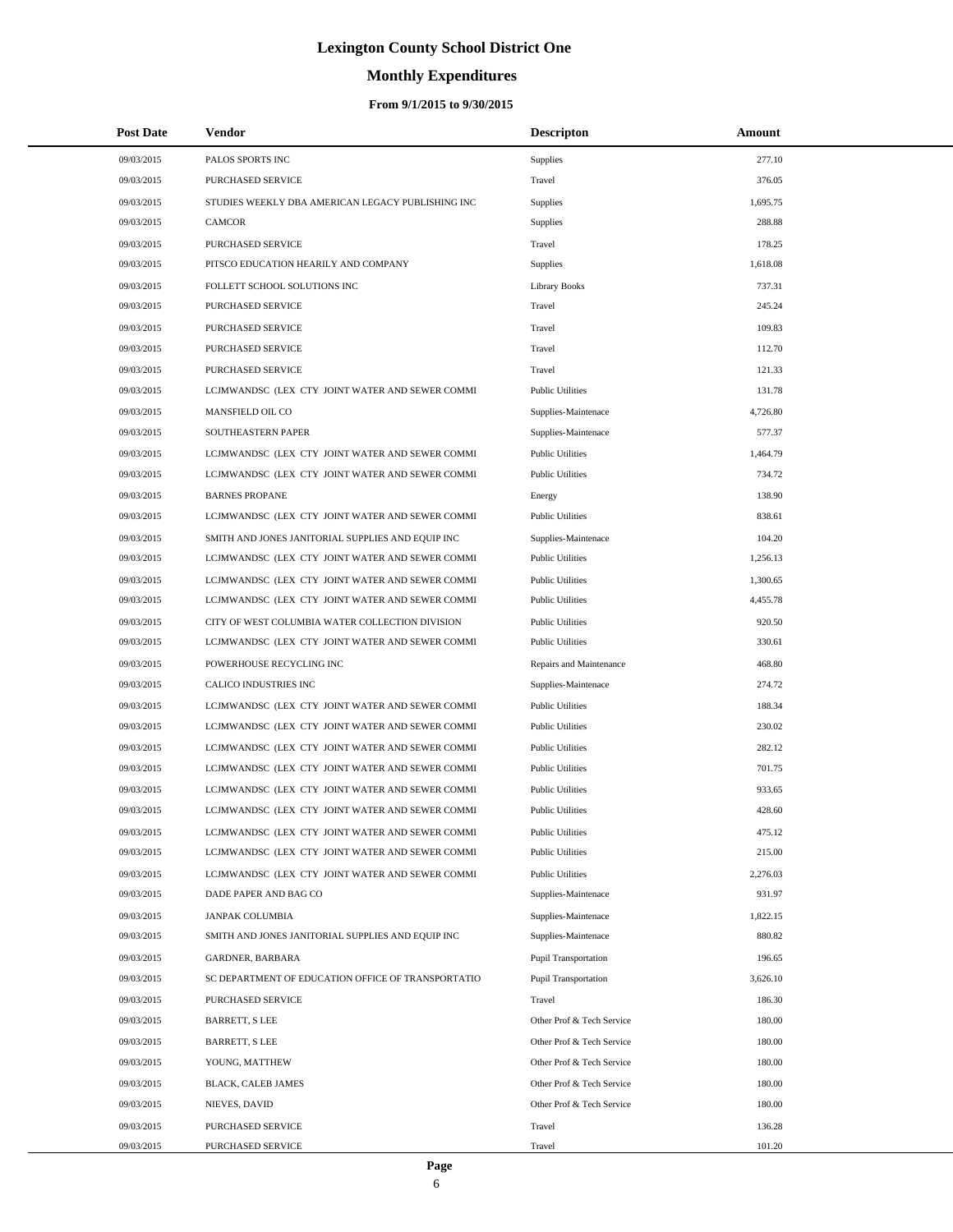# **Monthly Expenditures**

### **From 9/1/2015 to 9/30/2015**

| <b>Post Date</b> | Vendor                                            | <b>Descripton</b>          | Amount   |
|------------------|---------------------------------------------------|----------------------------|----------|
| 09/03/2015       | SPIRIT COMMUNICATIONS                             | Communication              | 244.13   |
| 09/03/2015       | SUNGARD PUBLIC SECTOR INC                         | Software Renewal/Agreemen  | 1,979.40 |
| 09/03/2015       | UNIFIED AV SYSTEMS INC DBA MULTI MEDIA SERVICES   | <b>Technology Supplies</b> | 2,740.27 |
| 09/03/2015       | SPIRIT COMMUNICATIONS                             | Communication              | 116.29   |
| 09/03/2015       | SCHOLASTIC CLASSROOM MAGAZINE                     | <b>Supplies</b>            | 3,297.25 |
| 09/03/2015       | PRESENTATION SYSTEMS SOUTH INC                    | Supplies                   | 641.68   |
| 09/03/2015       | PRESENTATION SYSTEMS SOUTH INC                    | Supplies                   | 2,423.47 |
| 09/03/2015       | STUDIES WEEKLY DBA AMERICAN LEGACY PUBLISHING INC | Supplies                   | 5,654.88 |
| 09/03/2015       | PURCHASED SERVICE                                 | Travel                     | 207.29   |
| 09/03/2015       | PURCHASED SERVICE                                 | Travel                     | 137.43   |
| 09/03/2015       | <b>GROVE MEDICAL</b>                              | Supplies                   | 244.80   |
| 09/03/2015       | PURCHASED SERVICE                                 | Travel                     | 148.06   |
| 09/03/2015       | PURCHASED SERVICE                                 | Travel                     | 250.41   |
| 09/03/2015       | <b>PURCHASED SERVICE</b>                          | Travel                     | 105.80   |
| 09/03/2015       | ENCORE TECHNOLOGY GROUP LLC                       | <b>Technology Supplies</b> | 2,645.20 |
| 09/03/2015       | <b>ANOTHER PRINTER</b>                            | <b>Supplies</b>            | 357.99   |
| 09/03/2015       | <b>US FOODS</b>                                   | <b>Supplies</b>            | 733.10   |
| 09/03/2015       | BORDEN DAIRY CO OF SC LLC                         | Milk                       | 227.62   |
| 09/03/2015       | <b>US FOODS</b>                                   | <b>Supplies</b>            | 174.05   |
| 09/03/2015       | BORDEN DAIRY CO OF SC LLC                         | Milk                       | 385.25   |
| 09/03/2015       | SENN BROTHERS INC                                 | Produce                    | 516.95   |
| 09/03/2015       | <b>US FOODS</b>                                   | Supplies                   | 1,000.00 |
| 09/03/2015       | BORDEN DAIRY CO OF SC LLC                         | Milk                       | 359.42   |
| 09/03/2015       | SENN BROTHERS INC                                 | Produce                    | 438.30   |
| 09/03/2015       | <b>US FOODS</b>                                   | <b>Supplies</b>            | 365.22   |
| 09/03/2015       | BORDEN DAIRY CO OF SC LLC                         | Milk                       | 1,067.16 |
| 09/03/2015       | SENN BROTHERS INC                                 | Produce                    | 126.75   |
| 09/03/2015       | <b>US FOODS</b>                                   | Supplies                   | 445.31   |
| 09/03/2015       | BORDEN DAIRY CO OF SC LLC                         | Milk                       | 524.66   |
| 09/03/2015       | SENN BROTHERS INC                                 | Produce                    | 791.94   |
| 09/03/2015       | <b>US FOODS</b>                                   | Supplies                   | 467.88   |
| 09/03/2015       | BORDEN DAIRY CO OF SC LLC                         | Milk                       | 1,344.58 |
| 09/03/2015       | SENN BROTHERS INC                                 | Produce                    | 923.65   |
| 09/03/2015       | <b>US FOODS</b>                                   | <b>Supplies</b>            | 108.46   |
| 09/03/2015       | <b>US FOODS</b>                                   | Supplies                   | 241.84   |
| 09/03/2015       | <b>US FOODS</b>                                   | <b>Supplies</b>            | 1,344.95 |
| 09/03/2015       | EARTHGRAINS BAKING COMPANIES INC                  | <b>Bread</b>               | 105.50   |
| 09/03/2015       | BORDEN DAIRY CO OF SC LLC                         | Milk                       | 638.46   |
| 09/03/2015       | SENN BROTHERS INC                                 | Produce                    | 1,157.24 |
| 09/03/2015       | BORDEN DAIRY CO OF SC LLC                         | Milk                       | 1,403.87 |
| 09/03/2015       | SENN BROTHERS INC                                 | Produce                    | 409.39   |
| 09/03/2015       | <b>US FOODS</b>                                   | <b>Supplies</b>            | 288.67   |
| 09/03/2015       | BORDEN DAIRY CO OF SC LLC                         | Milk                       | 915.65   |
| 09/03/2015       | SENN BROTHERS INC                                 | Produce                    | 385.71   |
| 09/03/2015       | BORDEN DAIRY CO OF SC LLC                         | Milk                       | 433.42   |
| 09/03/2015       | SENN BROTHERS INC                                 | Produce                    | 567.97   |
| 09/03/2015       | <b>US FOODS</b>                                   | <b>Supplies</b>            | 255.57   |
| 09/03/2015       | BORDEN DAIRY CO OF SC LLC                         | Milk                       | 332.03   |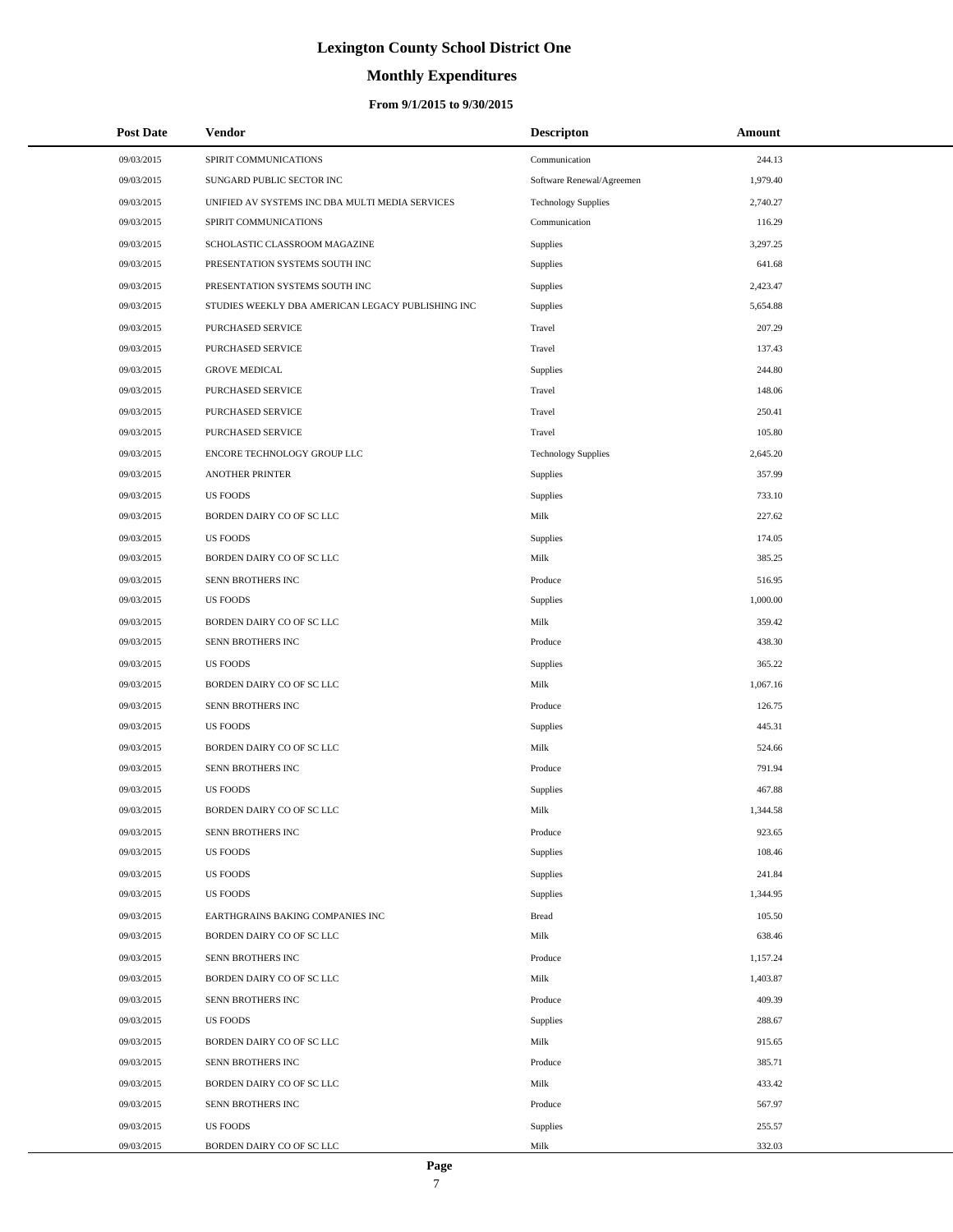# **Monthly Expenditures**

| <b>Post Date</b> | Vendor                           | <b>Descripton</b> | Amount   |
|------------------|----------------------------------|-------------------|----------|
| 09/03/2015       | SENN BROTHERS INC                | Produce           | 190.68   |
| 09/03/2015       | <b>US FOODS</b>                  | Supplies          | 342.81   |
| 09/03/2015       | BORDEN DAIRY CO OF SC LLC        | Milk              | 531.19   |
| 09/03/2015       | SENN BROTHERS INC                | Produce           | 1,409.43 |
| 09/03/2015       | <b>US FOODS</b>                  | Supplies          | 1,042.44 |
| 09/03/2015       | EARTHGRAINS BAKING COMPANIES INC | <b>Bread</b>      | 117.10   |
| 09/03/2015       | BORDEN DAIRY CO OF SC LLC        | Milk              | 527.14   |
| 09/03/2015       | SENN BROTHERS INC                | Produce           | 704.35   |
| 09/03/2015       | <b>US FOODS</b>                  | Supplies          | 851.88   |
| 09/03/2015       | BORDEN DAIRY CO OF SC LLC        | Milk              | 176.40   |
| 09/03/2015       | SENN BROTHERS INC                | Produce           | 349.18   |
| 09/03/2015       | BORDEN DAIRY CO OF SC LLC        | Milk              | 362.96   |
| 09/03/2015       | <b>US FOODS</b>                  | Supplies          | 342.48   |
| 09/03/2015       | BORDEN DAIRY CO OF SC LLC        | Milk              | 159.27   |
| 09/03/2015       | SENN BROTHERS INC                | Produce           | 396.31   |
| 09/03/2015       | <b>US FOODS</b>                  | Supplies          | 377.94   |
| 09/03/2015       | BORDEN DAIRY CO OF SC LLC        | Milk              | 1,203.33 |
| 09/03/2015       | SENN BROTHERS INC                | Produce           | 885.26   |
| 09/03/2015       | <b>US FOODS</b>                  | Supplies          | 865.48   |
| 09/03/2015       | BORDEN DAIRY CO OF SC LLC        | Milk              | 165.99   |
| 09/03/2015       | SENN BROTHERS INC                | Produce           | 623.40   |
| 09/03/2015       | <b>US FOODS</b>                  | Supplies          | 299.95   |
| 09/03/2015       | BORDEN DAIRY CO OF SC LLC        | Milk              | 479.61   |
| 09/03/2015       | SENN BROTHERS INC                | Produce           | 528.21   |
| 09/03/2015       | <b>US FOODS</b>                  | Supplies          | 1,362.94 |
| 09/03/2015       | BORDEN DAIRY CO OF SC LLC        | Milk              | 365.79   |
| 09/03/2015       | SENN BROTHERS INC                | Produce           | 762.67   |
| 09/03/2015       | <b>US FOODS</b>                  | Supplies          | 384.49   |
| 09/03/2015       | BORDEN DAIRY CO OF SC LLC        | Milk              | 515.23   |
| 09/03/2015       | <b>US FOODS</b>                  | Supplies          | 270.38   |
| 09/03/2015       | BORDEN DAIRY CO OF SC LLC        | Milk              | 978.19   |
| 09/03/2015       | <b>US FOODS</b>                  | <b>Supplies</b>   | 442.71   |
| 09/03/2015       | SENN BROTHERS INC                | Produce           | 571.88   |
| 09/03/2015       | <b>US FOODS</b>                  | Supplies          | 468.54   |
| 09/03/2015       | BORDEN DAIRY CO OF SC LLC        | Milk              | 235.15   |
| 09/03/2015       | SENN BROTHERS INC                | Produce           | 461.95   |
| 09/03/2015       | <b>US FOODS</b>                  | Supplies          | 1,270.46 |
| 09/03/2015       | BORDEN DAIRY CO OF SC LLC        | Milk              | 727.90   |
| 09/03/2015       | SENN BROTHERS INC                | Produce           | 611.00   |
| 09/03/2015       | EARTHGRAINS BAKING COMPANIES INC | <b>Bread</b>      | 167.50   |
| 09/03/2015       | BORDEN DAIRY CO OF SC LLC        | Milk              | 346.64   |
| 09/03/2015       | <b>US FOODS</b>                  | Supplies          | 3,133.60 |
| 09/03/2015       | EARTHGRAINS BAKING COMPANIES INC | <b>Bread</b>      | 102.50   |
| 09/03/2015       | BORDEN DAIRY CO OF SC LLC        | Milk              | 725.89   |
| 09/03/2015       | SENN BROTHERS INC                | Produce           | 696.98   |
| 09/03/2015       | <b>US FOODS</b>                  | Supplies          | 595.24   |
| 09/03/2015       | BORDEN DAIRY CO OF SC LLC        | Milk              | 421.65   |
| 09/03/2015       | LAKE MURRAY ELEMENTARY SCHOOL    | Pupil Activity    | 184.00   |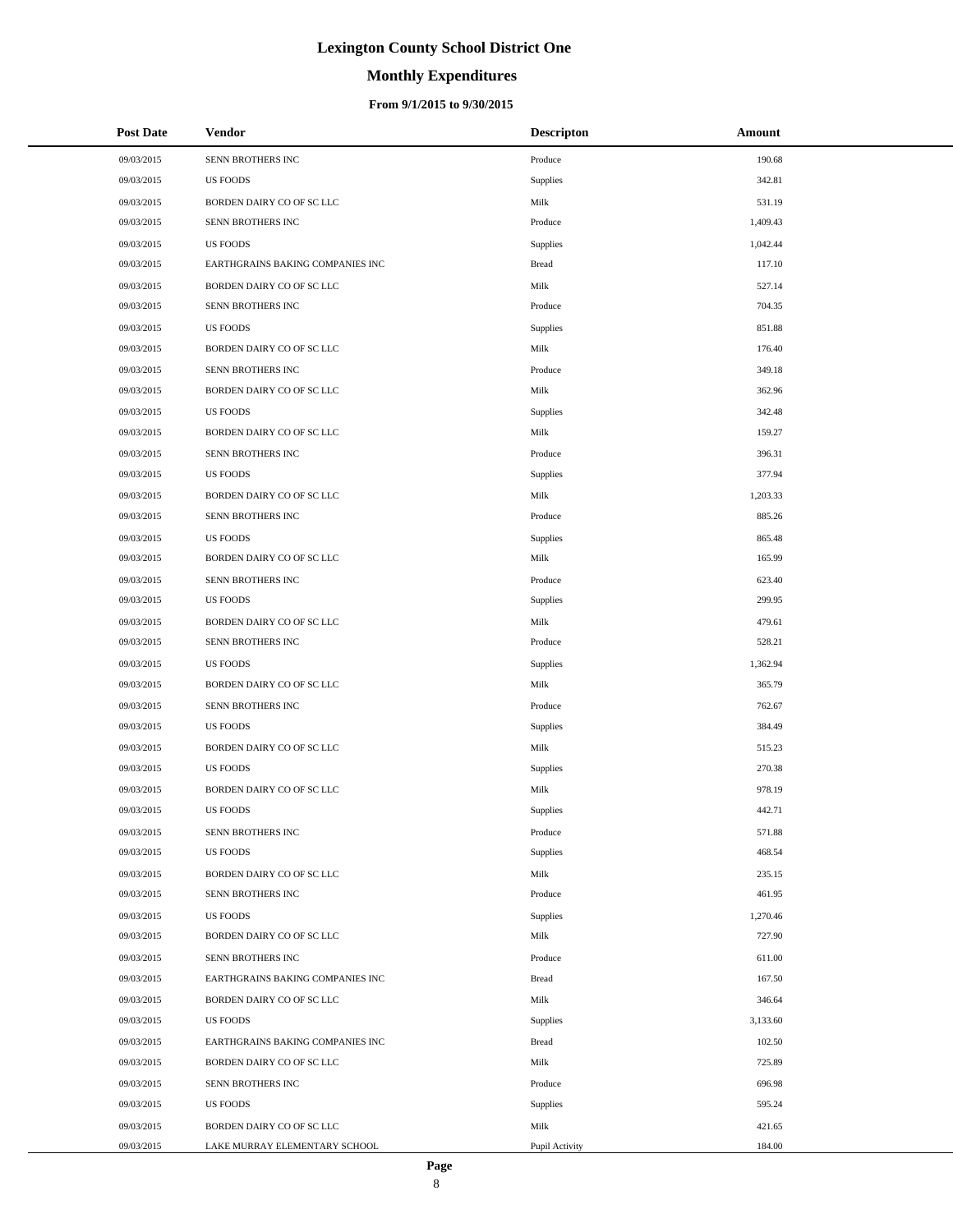# **Monthly Expenditures**

### **From 9/1/2015 to 9/30/2015**

| <b>Post Date</b> | Vendor                                      | <b>Descripton</b>          | Amount   |
|------------------|---------------------------------------------|----------------------------|----------|
| 09/03/2015       | FLINN SCIENTIFIC                            | Pupil Activity             | 105.90   |
| 09/03/2015       | LORICK, STAN                                | Pupil Activity             | 190.00   |
| 09/03/2015       | PITSCO EDUCATION HEARILY AND COMPANY        | Pupil Activity             | 135.14   |
| 09/03/2015       | RAE CROWTHER FOOTBALL/STRENGTH              | Pupil Activity             | 742.58   |
| 09/03/2015       | RIDDELL / ALL AMERICAN                      | Pupil Activity             | 1,696.18 |
| 09/03/2015       | PORTA PHONE                                 | Pupil Activity             | 2,190.00 |
| 09/03/2015       | SC DEPARTMENT OF REVENUE (SALES TAX RETURN) | Pupil Activity             | 176.40   |
| 09/03/2015       | CASH                                        | Pupil Activity             | 300.00   |
| 09/03/2015       | T AND T SPORTS                              | Pupil Activity             | 2,219.72 |
| 09/03/2015       | PURCHASED SERVICE                           | Pupil Activity             | 109.41   |
| 09/03/2015       | BODYSHOP ATHLETICS INC                      | Pupil Activity             | 1,000.00 |
| 09/03/2015       | <b>AULL GRAPHICS</b>                        | Pupil Activity             | 973.70   |
| 09/03/2015       | CAROLINA SCREEN PRINTERS                    | Pupil Activity             | 686.67   |
| 09/03/2015       | <b>BSN SPORTS INC</b>                       | Pupil Activity             | 336.96   |
| 09/04/2015       | SCHOOL SPECIALTY INC                        | <b>Technology Supplies</b> | 474.44   |
| 09/04/2015       | FORMS AND SUPPLY INC (FSI)                  | Supplies                   | 1,428.45 |
| 09/04/2015       | DIGITAL OFFICE SOLUTIONS INC                | Supplies                   | 582.82   |
| 09/04/2015       | SCHOOL SPECIALTY INC                        | Supplies                   | 1,422.18 |
| 09/04/2015       | PINE GROVE INC                              | Tuition                    | 1,965.60 |
| 09/04/2015       | STAR MUSIC CO                               | Repairs and Maintenance    | 135.00   |
| 09/04/2015       | INTERNATIONAL BACCALAUREATE ORGANIZATION    | Dues and Fees              | 9,500.00 |
| 09/04/2015       | FORMS AND SUPPLY INC (FSI)                  | Supplies                   | 126.69   |
| 09/04/2015       | ASSOC FOR MIDDLE LEVEL EDUC                 | Dues and Fees              | 199.99   |
| 09/04/2015       | ADVANCE EDUCATION INC                       | Dues and Fees              | 750.00   |
| 09/04/2015       | JANPAK COLUMBIA                             | Supplies-Maintenace        | 404.73   |
| 09/04/2015       | SIMPLEXGRINNELL                             | Repairs and Maintenance    | 224.68   |
| 09/04/2015       | HD SUPPLY POWER SOLUTIONS LTD               | Supplies-Maintenace        | 208.58   |
| 09/04/2015       | L R HOOK TIRE CO INC                        | Supplies-Maintenace        | 314.47   |
| 09/04/2015       | PALMETTO CONTROLS INC                       | Supplies-Maintenace        | 772.20   |
| 09/04/2015       | SIMPLEXGRINNELL                             | Repairs and Maintenance    | 224.68   |
| 09/04/2015       | PALMETTO CONTROLS INC                       | Supplies-Maintenace        | 772.19   |
| 09/04/2015       | RONCO SPECIALIZED SYSTEMS INC               | Repairs and Maintenance    | 625.00   |
| 09/04/2015       | PALMETTO CONTROLS INC                       | Supplies-Maintenace        | 772.20   |
| 09/04/2015       | CREATING MEMORIES PHOTOGRAPHY               | Other Prof & Tech Service  | 140.00   |
| 09/04/2015       | NEWZ GROUP                                  | Other Prof & Tech Service  | 290.00   |
| 09/04/2015       | COMPUTER DESIGN CONSULTING SERVICE LLC      | Printing and Binding       | 849.31   |
| 09/04/2015       | MCGRAW HILL EDUCATION                       | Supplies                   | 153.00   |
| 09/04/2015       | HOUGHTON MIFFLIN                            | Supplies                   | 974.93   |
| 09/04/2015       | DTC WORLDWIDE                               | <b>Technology Supplies</b> | 3,780.00 |
| 09/04/2015       | SC DEPARTMENT OF REVENUE (SALES TAX RETURN) | <b>Technology Supplies</b> | 264.60   |
| 09/04/2015       | SUNGARD PUBLIC SECTOR INC                   | Technology Equipment D F   | 9,529.00 |
| 09/04/2015       | <b>US FOODS</b>                             | Food                       | 4,976.95 |
| 09/04/2015       | <b>US FOODS</b>                             | Food                       | 2,416.96 |
| 09/04/2015       | <b>US FOODS</b>                             | Food                       | 3,956.20 |
| 09/04/2015       | <b>US FOODS</b>                             | Food                       | 4,806.60 |
| 09/04/2015       | <b>US FOODS</b>                             | Food                       | 2,930.84 |
| 09/04/2015       | <b>US FOODS</b>                             | Food                       | 5,763.53 |
| 09/04/2015       | US FOODS                                    | Food                       | 1,689.19 |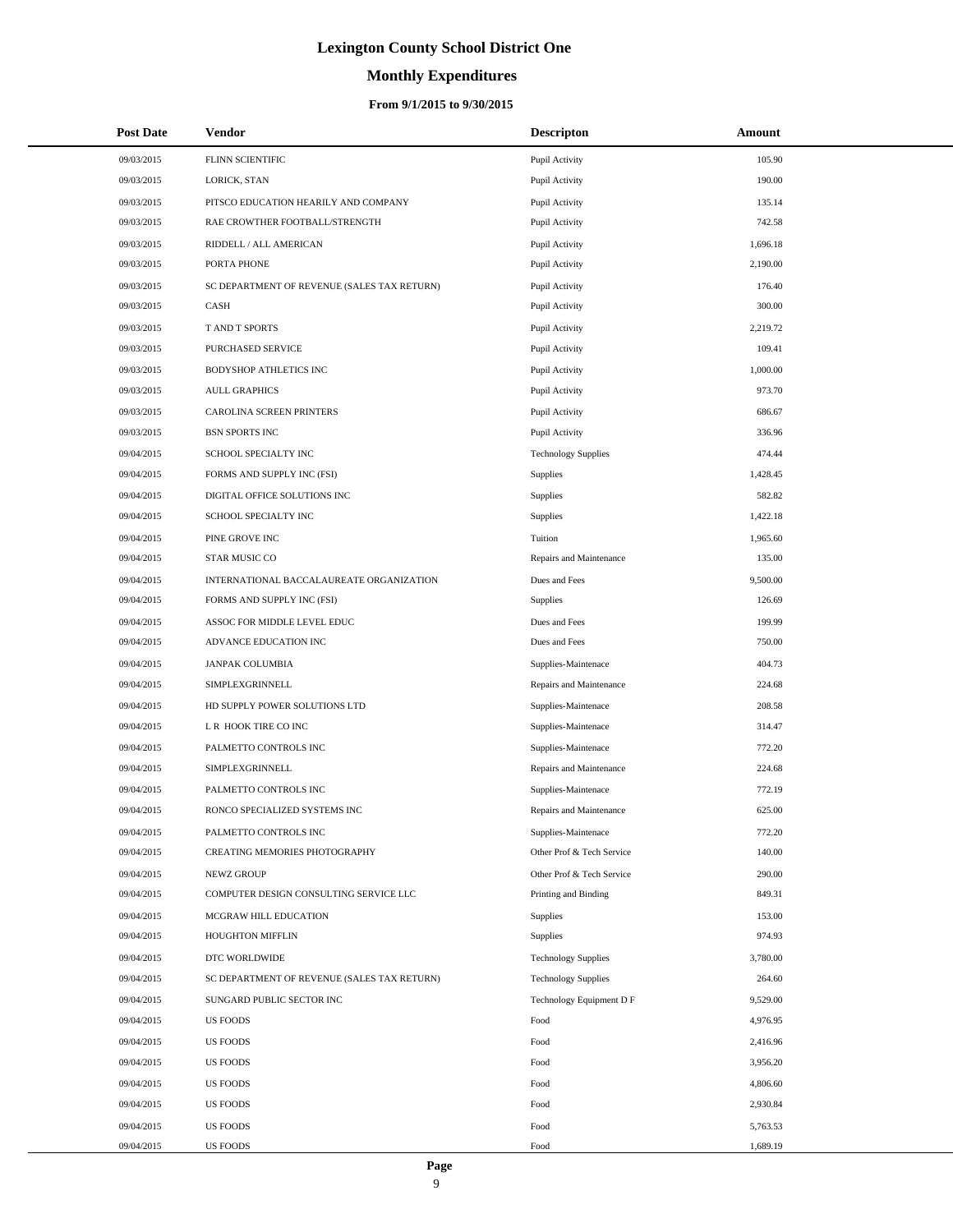# **Monthly Expenditures**

### **From 9/1/2015 to 9/30/2015**

| <b>Post Date</b> | <b>Vendor</b>                   | <b>Descripton</b>    | Amount    |
|------------------|---------------------------------|----------------------|-----------|
| 09/04/2015       | <b>US FOODS</b>                 | Food                 | 1,718.96  |
| 09/04/2015       | <b>US FOODS</b>                 | Food                 | 7,143.82  |
| 09/04/2015       | <b>US FOODS</b>                 | Food                 | 5,243.52  |
| 09/04/2015       | <b>US FOODS</b>                 | Food                 | 5,760.41  |
| 09/04/2015       | <b>US FOODS</b>                 | Food                 | 2,787.83  |
| 09/04/2015       | <b>US FOODS</b>                 | Food                 | 3,329.74  |
| 09/04/2015       | <b>US FOODS</b>                 | Food                 | 10,063.70 |
| 09/04/2015       | <b>US FOODS</b>                 | Food                 | 6,100.30  |
| 09/04/2015       | <b>US FOODS</b>                 | Food                 | 5,270.27  |
| 09/04/2015       | <b>US FOODS</b>                 | Food                 | 4,085.94  |
| 09/04/2015       | <b>US FOODS</b>                 | Food                 | 2,210.86  |
| 09/04/2015       | HERSHEYS ICE CREAM              | Food                 | 144.00    |
| 09/04/2015       | <b>US FOODS</b>                 | Food                 | 7,571.68  |
| 09/04/2015       | <b>US FOODS</b>                 | Food                 | 4,873.21  |
| 09/04/2015       | <b>US FOODS</b>                 | Food                 | 5,506.36  |
| 09/04/2015       | <b>US FOODS</b>                 | Food                 | 3,457.87  |
| 09/04/2015       | <b>US FOODS</b>                 | Food                 | 2,298.97  |
| 09/04/2015       | <b>US FOODS</b>                 | Food                 | 5,128.86  |
| 09/04/2015       | HERSHEYS ICE CREAM              | Food                 | 567.60    |
| 09/04/2015       | <b>US FOODS</b>                 | Food                 | 3,358.61  |
| 09/04/2015       | <b>US FOODS</b>                 | Food                 | 2,529.19  |
| 09/04/2015       | <b>US FOODS</b>                 | Food                 | 3,447.44  |
| 09/04/2015       | <b>US FOODS</b>                 | Food                 | 4,525.59  |
| 09/04/2015       | <b>US FOODS</b>                 | Food                 | 2,551.70  |
| 09/04/2015       | <b>US FOODS</b>                 | Food                 | 2,917.93  |
| 09/04/2015       | RESOURCES FOR EDUCATORS         | Pupil Activity       | 252.81    |
| 09/04/2015       | COSMOPROF                       | Pupil Activity       | 258.19    |
| 09/04/2015       | RIDDELL / ALL AMERICAN          | Pupil Activity       | 353.10    |
| 09/04/2015       | <b>FIRST</b>                    | Pupil Activity       | 225.00    |
| 09/04/2015       | BLEDSOE, CARROLL W              | Pupil Activity       | 109.40    |
| 09/04/2015       | RIDDELL / ALL AMERICAN          | Pupil Activity       | 2,219.83  |
| 09/04/2015       | RIDDELL / ALL AMERICAN          | Pupil Activity       | 2,420.17  |
| 09/04/2015       | OLSON, LAUREN CATHERINE MARTINI | Pupil Activity       | 109.20    |
| 09/04/2015       | MELTON, LEEANN                  | Pupil Activity       | 150.00    |
| 09/04/2015       | MIXEDBAG DESIGNS                | Pupil Activity       | 851.37    |
| 09/08/2015       | SCHOOL SPECIALTY INC            | Supplies             | 884.94    |
| 09/08/2015       | DELL COMPUTERS                  | Supplies             | 1,508.62  |
| 09/08/2015       | JONES SCHOOL SUPPLY CO INC      | Supplies             | 119.84    |
| 09/08/2015       | MEMORY BOOK ACQUISITION LLC     | Printing and Binding | 2,680.00  |
| 09/08/2015       | FORMS AND SUPPLY INC (FSI)      | Supplies             | 111.87    |
| 09/08/2015       | PINE PRESS OF LEXINGTON INC     | Printing and Binding | 860.72    |
| 09/08/2015       | SCHOOL SPECIALTY INC            | Supplies             | 113.04    |
| 09/08/2015       | SCHOOL SPECIALTY INC            | Supplies             | 135.36    |
| 09/08/2015       | FORMS AND SUPPLY INC (FSI)      | Supplies             | 2,303.27  |
| 09/08/2015       | FORMS AND SUPPLY INC (FSI)      | Supplies             | 143.81    |
| 09/08/2015       | BARNES & NOBLE BOOKSELLERS INC  | Supplies             | 170.77    |
| 09/08/2015       | CONTINENTAL BOOK CO             | Supplies             | 189.95    |
| 09/08/2015       | DELL COMPUTERS                  | Supplies             | 117.69    |

 $\overline{a}$  $\overline{\phantom{a}}$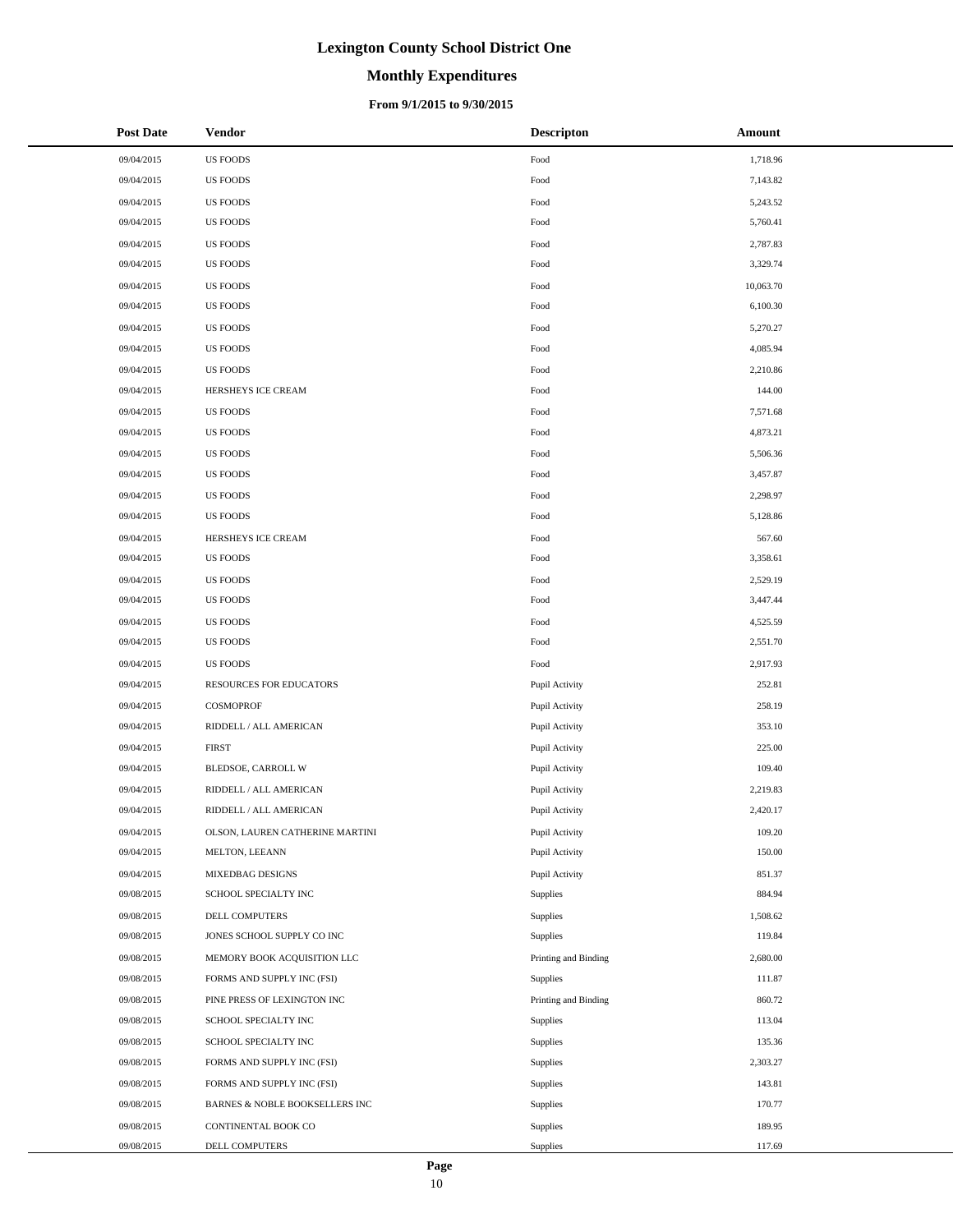# **Monthly Expenditures**

| <b>Post Date</b> | Vendor                                            | <b>Descripton</b>          | Amount    |  |
|------------------|---------------------------------------------------|----------------------------|-----------|--|
| 09/08/2015       | PRESENTATION SYSTEMS SOUTH INC                    | <b>Supplies</b>            | 2,634.84  |  |
| 09/08/2015       | <b>APPLE INC</b>                                  | <b>Technology Supplies</b> | 221.49    |  |
| 09/08/2015       | FORMS AND SUPPLY INC (FSI)                        | <b>Supplies</b>            | 2,398.14  |  |
| 09/08/2015       | US INK AND TONER INC                              | Supplies                   | 2,638.51  |  |
| 09/08/2015       | <b>NIMCO</b>                                      | <b>Supplies</b>            | 111.33    |  |
| 09/08/2015       | FOLLETT SCHOOL SOLUTIONS INC                      | Supplies                   | 816.00    |  |
| 09/08/2015       | SOUTHWEST STRINGS                                 | <b>Supplies</b>            | 1,279.80  |  |
| 09/08/2015       | PINE PRESS OF LEXINGTON INC                       | Printing and Binding       | 169.36    |  |
| 09/08/2015       | PINE PRESS OF LEXINGTON INC                       | Printing and Binding       | 133.95    |  |
| 09/08/2015       | FORMS AND SUPPLY INC (FSI)                        | Supplies                   | 147.98    |  |
| 09/08/2015       | MOORE MEDICAL CORP                                | <b>Supplies</b>            | 250.80    |  |
| 09/08/2015       | MEBA (MIDLANDS EDUCATION AND BUSINESS ALLIANCE)   | Dues and Fees              | 34,661.00 |  |
| 09/08/2015       | MACKIN LIBRARY MEDIA                              | <b>Library Books</b>       | 1,369.46  |  |
| 09/08/2015       | <b>APPLE INC</b>                                  | <b>Technology Supplies</b> | 12,903.13 |  |
| 09/08/2015       | LESESNE INDUSTRIES INC                            | <b>Supplies</b>            | 121.96    |  |
| 09/08/2015       | FORMS AND SUPPLY INC (FSI)                        | <b>Supplies</b>            | 333.04    |  |
| 09/08/2015       | GATEWAY SUPPLY CO INC                             | Supplies-Maintenace        | 169.03    |  |
| 09/08/2015       | <b>GRAYBAR ELECTRIC CO INC</b>                    | Supplies-Maintenace        | 1,384.67  |  |
| 09/08/2015       | SMITH AND JONES JANITORIAL SUPPLIES AND EQUIP INC | Supplies-Maintenace        | 299.60    |  |
| 09/08/2015       | CAROLINA WATER SERVICE INC                        | <b>Public Utilities</b>    | 1,525.57  |  |
| 09/08/2015       | GECP (GENERAL ELECTRIC)                           | Supplies-Maintenace        | 481.00    |  |
| 09/08/2015       | GATEWAY SUPPLY CO INC                             | Supplies-Maintenace        | 228.62    |  |
| 09/08/2015       | GATEWAY SUPPLY CO INC                             | Supplies-Maintenace        | 228.61    |  |
| 09/08/2015       | <b>INTERIOR SYSTEMS INC</b>                       | Supplies-Maintenace        | 267.50    |  |
| 09/08/2015       | QUALITY DISCOUNT WRITSTBANDS                      | <b>Supplies</b>            | 840.00    |  |
| 09/08/2015       | <b>LENOVO US</b>                                  | <b>Technology Supplies</b> | 1,572.90  |  |
| 09/08/2015       | STROCK, BENJAMIN H                                | Other Prof & Tech Service  | 120.00    |  |
| 09/08/2015       | AVG TECHNOLOGIES USA INC.                         | Software Renewal/Agreemen  | 22,379.49 |  |
| 09/08/2015       | SC DEPARTMENT OF REVENUE (SALES TAX RETURN)       | Software Renewal/Agreemen  | 1,566.56  |  |
| 09/08/2015       | US POSTAL SERVICE CMRSPOC                         | Supplies                   | 10,000.00 |  |
| 09/08/2015       | MONOPRICE.COM                                     | <b>Technology Supplies</b> | 295.77    |  |
| 09/08/2015       | <b>LITERACY RESOURCES INC</b>                     | <b>Supplies</b>            | 449.94    |  |
| 09/08/2015       | SCHOLASTIC INC                                    | <b>Supplies</b>            | 1,012.70  |  |
| 09/08/2015       | MCGRAW HILL EDUCATION                             | <b>Supplies</b>            | 22,124.04 |  |
| 09/08/2015       | SC DEPARTMENT OF REVENUE (SALES TAX RETURN)       | <b>Supplies</b>            | 803.88    |  |
| 09/08/2015       | MEBA (MIDLANDS EDUCATION AND BUSINESS ALLIANCE)   | Inst Prog Improvement      | 7,500.00  |  |
| 09/08/2015       | SCHOOL SPECIALTY INC                              | Supplies                   | 613.90    |  |
| 09/08/2015       | <b>REALITYWORKS</b>                               | Supplies                   | 2,596.00  |  |
| 09/08/2015       | SC DEPARTMENT OF REVENUE (SALES TAX RETURN)       | <b>Supplies</b>            | 181.72    |  |
| 09/08/2015       | <b>NIMCO</b>                                      | Supplies                   | 747.67    |  |
| 09/08/2015       | US INK AND TONER INC                              | Supplies                   | 264.44    |  |
| 09/08/2015       | <b>WW GRAINGER</b>                                | <b>Supplies</b>            | 191.96    |  |
| 09/08/2015       | <b>WW GRAINGER</b>                                | <b>Supplies</b>            | 191.95    |  |
| 09/08/2015       | <b>WW GRAINGER</b>                                | <b>Supplies</b>            | 191.96    |  |
| 09/08/2015       | <b>WW GRAINGER</b>                                | <b>Supplies</b>            | 191.96    |  |
| 09/08/2015       | <b>WW GRAINGER</b>                                | Supplies                   | 191.96    |  |
| 09/08/2015       | <b>WW GRAINGER</b>                                | <b>Supplies</b>            | 191.96    |  |
| 09/08/2015       | MONOPRICE.COM                                     | Pupil Activity             | 480.63    |  |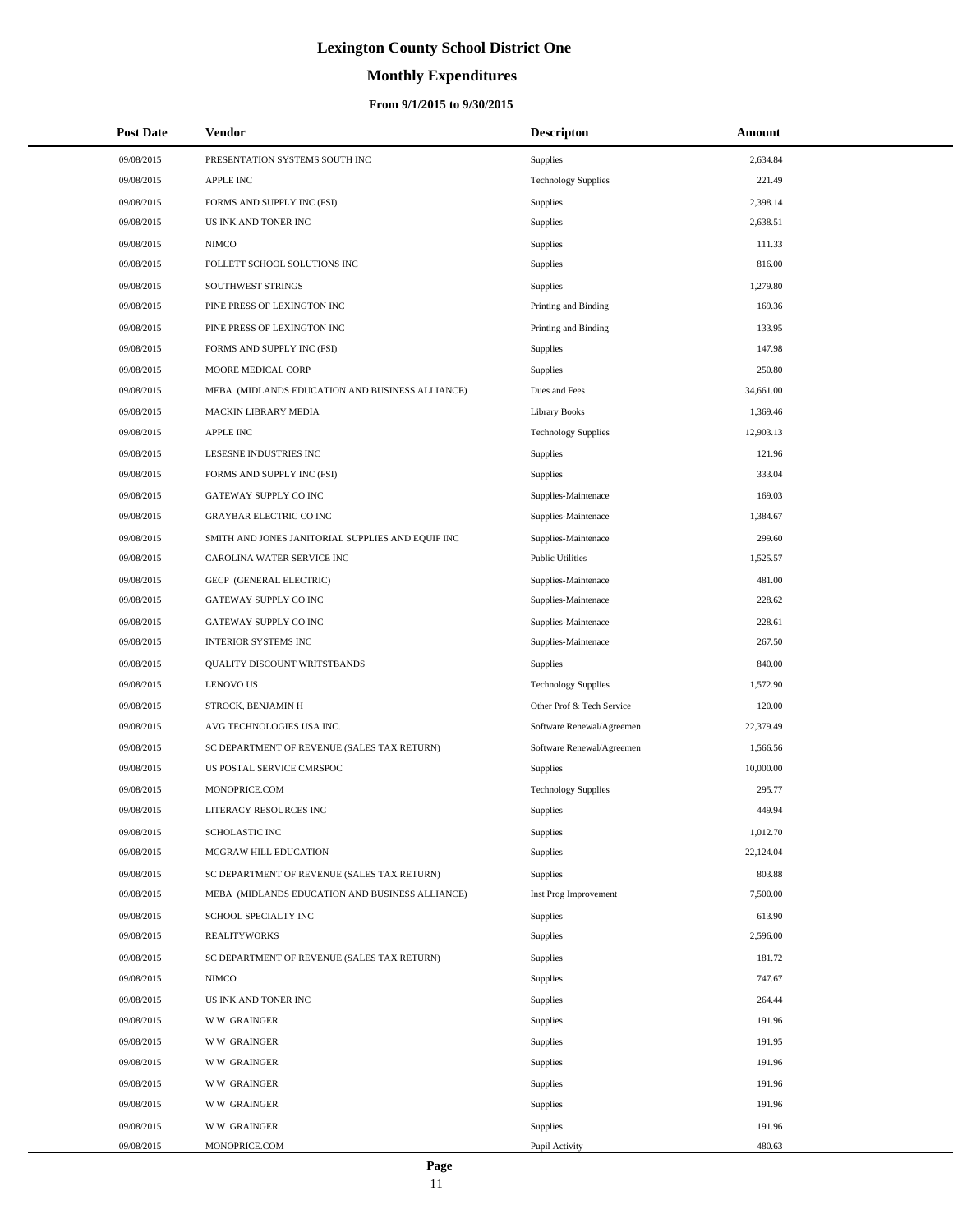# **Monthly Expenditures**

### **From 9/1/2015 to 9/30/2015**

| <b>Post Date</b> | Vendor                                             | <b>Descripton</b>          | Amount    |
|------------------|----------------------------------------------------|----------------------------|-----------|
| 09/08/2015       | MONOPRICE.COM                                      | Pupil Activity             | 480.63    |
| 09/08/2015       | MONOPRICE.COM                                      | Pupil Activity             | 480.63    |
| 09/08/2015       | MONOPRICE.COM                                      | Pupil Activity             | 480.63    |
| 09/08/2015       | BARNES & NOBLE BOOKSELLERS INC                     | Pupil Activity             | 970.10    |
| 09/08/2015       | <b>EVERBIND BOOKS</b>                              | Pupil Activity             | 412.13    |
| 09/08/2015       | FORMS AND SUPPLY INC (FSI)                         | Pupil Activity             | 106.70    |
| 09/08/2015       | <b>REALITYWORKS</b>                                | Pupil Activity             | 108.98    |
| 09/08/2015       | <b>CENGAGE LEARNING</b>                            | Pupil Activity             | 603.00    |
| 09/08/2015       | SC INTERPRETING SERVICE FOR THE DEAF               | Pupil Activity             | 130.00    |
| 09/08/2015       | R L BRYAN CO TEXTBOOK DEPOSITORY                   | Pupil Activity             | 104.10    |
| 09/08/2015       | TEACHER'S DISCOVERY (FOREIGN LANGUAGES)            | Pupil Activity             | 249.00    |
| 09/08/2015       | <b>CLASS GUITAR RESOURCES</b>                      | Pupil Activity             | 747.50    |
| 09/08/2015       | T AND T SPORTS                                     | Pupil Activity             | 181.90    |
| 09/08/2015       | SPORT SUPPLY GROUP INC                             | Pupil Activity             | 6,480.16  |
| 09/08/2015       | <b>HUDL</b>                                        | Pupil Activity             | 1,400.00  |
| 09/08/2015       | <b>HUDL</b>                                        | Pupil Activity             | 700.00    |
| 09/08/2015       | <b>HUDL</b>                                        | Pupil Activity             | 700.00    |
| 09/08/2015       | T AND T SPORTS                                     | Pupil Activity             | 617.93    |
| 09/08/2015       | <b>KIEFER</b>                                      | Pupil Activity             | 850.00    |
| 09/08/2015       | <b>BSN SPORTS INC</b>                              | Pupil Activity             | 1,314.39  |
| 09/08/2015       | DISNEY DESTINATION LLC                             | Pupil Activity             | 2,101.80  |
| 09/08/2015       | MODEL ME KIDS LLC                                  | Supplies                   | 1,627.57  |
| 09/08/2015       | MODEL ME KIDS LLC                                  | <b>Technology Supplies</b> | 1,069.78  |
| 09/09/2015       | SC DEPARTMENT OF CORRECTIONS DIV OF INDUSTRIES     | Printing and Binding       | 1,123.40  |
| 09/09/2015       | FORMS AND SUPPLY INC (FSI)                         | Supplies                   | 310.73    |
| 09/09/2015       | <b>LAMINEX INC</b>                                 | Supplies                   | 1,583.60  |
| 09/09/2015       | MOTOROLA SOLUTIONS                                 | Supplies                   | 230.91    |
| 09/09/2015       | SCHOOL SPECIALTY INC                               | Supplies                   | 117.03    |
| 09/09/2015       | SCHOOL SPECIALTY INC                               | Supplies                   | 121.34    |
| 09/09/2015       | SCHOOL SPECIALTY INC                               | Supplies                   | 342.60    |
| 09/09/2015       | SCHOOL SPECIALTY INC                               | Supplies                   | 498.35    |
| 09/09/2015       | THE COLLEGE BOARD-SRO                              | Other Prof & Tech Service  | 1,250.00  |
| 09/09/2015       | TROXELL COMMUNICATIONS INC                         | <b>Technology Supplies</b> | 1,246.21  |
| 09/09/2015       | SARGENT WELCH LLC A VWR CO                         | Supplies                   | 531.58    |
| 09/09/2015       | HEWLETT PACKARD BUSINESS STORE                     | Supplies                   | 1,984.81  |
| 09/09/2015       | <b>SC DECA</b>                                     | Travel                     | 150.00    |
| 09/09/2015       | PITSCO EDUCATION HEARILY AND COMPANY               | Supplies                   | 186.18    |
| 09/09/2015       | APPLE INC                                          | <b>Technology Supplies</b> | 221.49    |
| 09/09/2015       | OVERDRIVE INC                                      | <b>Library Books</b>       | 4,000.00  |
| 09/09/2015       | SCHOOL SPECIALTY INC                               | Supplies                   | 285.33    |
| 09/09/2015       | LEXINGTON CHAMBER OF COMMERCE                      | Dues and Fees              | 160.00    |
| 09/09/2015       | SC ASSOCIATION SCHOOL ADMINISTRATORS               | Dues and Fees              | 25,798.50 |
| 09/09/2015       | PURCHASED SERVICE                                  | Other Objects              | 232.04    |
| 09/09/2015       | COMPASS GROUP USA INC DBA CANTEEN REFRESHMENT SERV | Supplies-Maintenace        | 105.07    |
| 09/09/2015       | <b>WW GRAINGER</b>                                 | Supplies-Maintenace        | 381.99    |
| 09/09/2015       | <b>SUPPLY WORKS</b>                                | Supplies-Maintenace        | 104.59    |
| 09/09/2015       | SUBURBAN PROPANE                                   | Energy                     | 267.68    |
| 09/09/2015       | JANPAK COLUMBIA                                    | Supplies-Maintenace        | 404.73    |

 $\overline{a}$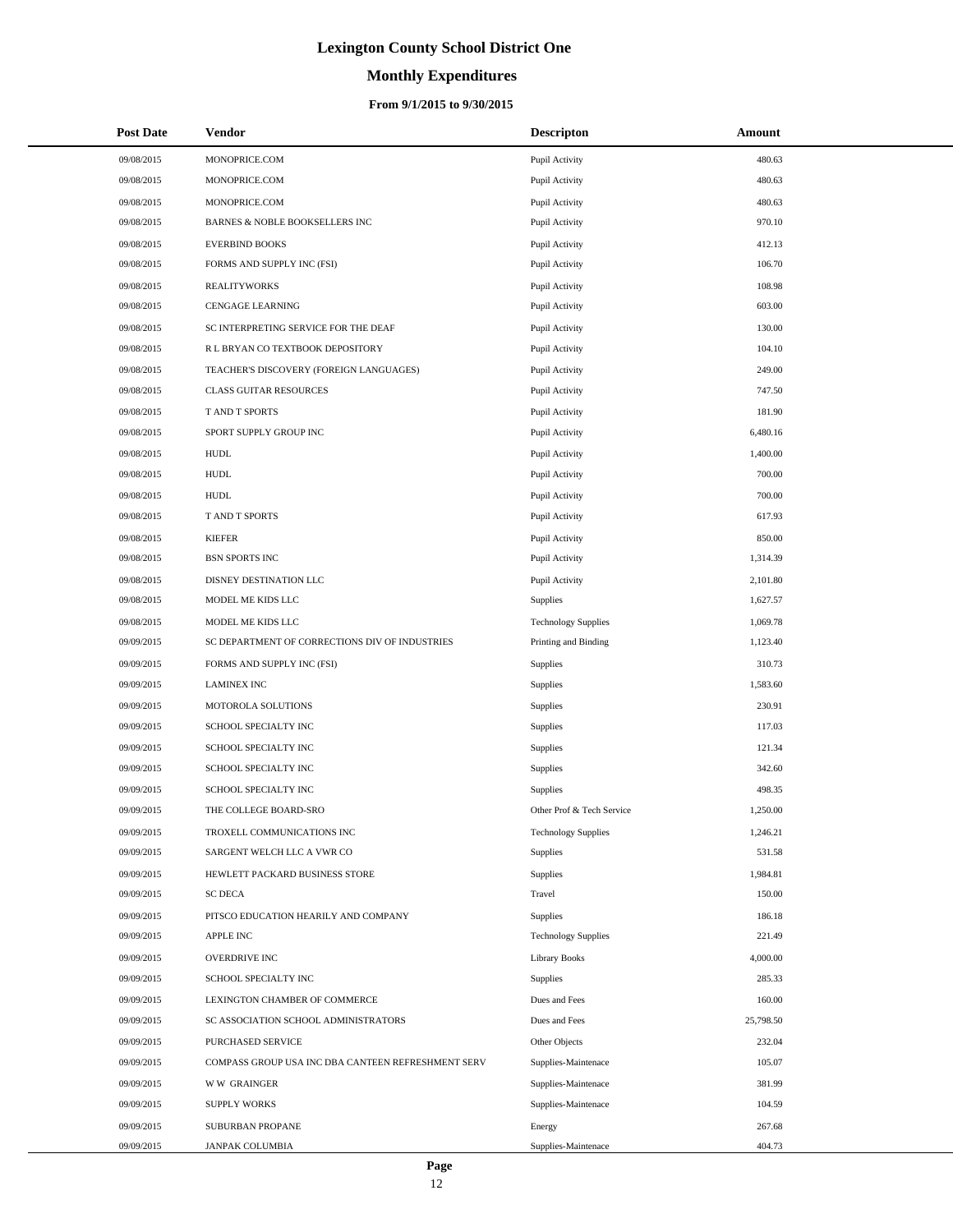# **Monthly Expenditures**

| <b>Post Date</b> | Vendor                                            | <b>Descripton</b>          | Amount    |
|------------------|---------------------------------------------------|----------------------------|-----------|
| 09/09/2015       | SMITH AND JONES JANITORIAL SUPPLIES AND EQUIP INC | Supplies-Maintenace        | 115.56    |
| 09/09/2015       | <b>SUPPLY WORKS</b>                               | Supplies-Maintenace        | 101.86    |
| 09/09/2015       | <b>TRANE COMPANY</b>                              | Supplies-Maintenace        | 695.50    |
| 09/09/2015       | HUBER SUPPLY CO OF LEXINGTON INC                  | Supplies-Maintenace        | 493.48    |
| 09/09/2015       | RONCO SPECIALIZED SYSTEMS INC                     | Repairs and Maintenance    | 250.00    |
| 09/09/2015       | T AND T SPORTS                                    | Supplies-Maintenace        | 2,380.75  |
| 09/09/2015       | INTERSTATE TRANSPORTATION EQUIPMENT INC           | <b>Supplies</b>            | 1,712.00  |
| 09/09/2015       | RICCIARDI, CHRISTOPHER                            | Other Prof & Tech Service  | 180.00    |
| 09/09/2015       | <b>BARBER, DARYL SCOTT</b>                        | Other Prof & Tech Service  | 120.00    |
| 09/09/2015       | MIXON, CHRISTOPHER DOUGLAS                        | Other Prof & Tech Service  | 120.00    |
| 09/09/2015       | HINZ, BRIAN E                                     | Other Prof & Tech Service  | 180.00    |
| 09/09/2015       | RICHARDSON, EDWARD WILLIAM                        | Other Prof & Tech Service  | 180.00    |
| 09/09/2015       | FINLEY, STEPHEN CRAIG                             | Other Prof & Tech Service  | 180.00    |
| 09/09/2015       | BLACK, CALEB JAMES                                | Other Prof & Tech Service  | 180.00    |
| 09/09/2015       | LOOKABILL, JOHN T                                 | Other Prof & Tech Service  | 180.00    |
| 09/09/2015       | SC DEPARTMENT OF CORRECTIONS DIV OF INDUSTRIES    | Printing and Binding       | 1,061.60  |
| 09/09/2015       | WENTWORTH CORPORATION                             | Printing and Binding       | 7.871.99  |
| 09/09/2015       | <b>DELL COMPUTERS</b>                             | Software Renewal/Agreemen  | 18,393.00 |
| 09/09/2015       | ADVANCED VIDEO GROUP INC                          | <b>Technology Supplies</b> | 287.94    |
| 09/09/2015       | FRANKLIN COVEY CO (EDUCATION DIV)                 | <b>Supplies</b>            | 573.79    |
| 09/09/2015       | ACE EDUCATIONAL SUPPLIES INC                      | Supplies                   | 125.67    |
| 09/09/2015       | SCHOOL SPECIALTY INC                              | Supplies                   | 531.61    |
| 09/09/2015       | VEX ROBOTICS INC                                  | Supplies                   | 229.99    |
| 09/09/2015       | PURCHASED SERVICE                                 | Supplies                   | 250.00    |
| 09/09/2015       | PURCHASED SERVICE                                 | Supplies                   | 250.00    |
| 09/09/2015       | PURCHASED SERVICE                                 | Supplies                   | 250.00    |
| 09/09/2015       | PURCHASED SERVICE                                 | Supplies                   | 250.00    |
| 09/09/2015       | SMARTPHONE MEDIC LLC                              | Pupil Activity             | 545.00    |
| 09/09/2015       | SMARTPHONE MEDIC LLC                              | Pupil Activity             | 1,886.00  |
| 09/09/2015       | SMARTPHONE MEDIC LLC                              | Pupil Activity             | 644.00    |
| 09/09/2015       | SMARTPHONE MEDIC LLC                              | Pupil Activity             | 1,239.00  |
| 09/09/2015       | SMARTPHONE MEDIC LLC                              | Pupil Activity             | 2,427.00  |
| 09/09/2015       | SMARTPHONE MEDIC LLC                              | Pupil Activity             | 297.00    |
| 09/09/2015       | SMARTPHONE MEDIC LLC                              | Pupil Activity             | 2,379.00  |
| 09/09/2015       | SMARTPHONE MEDIC LLC                              | Pupil Activity             | 1,090.00  |
| 09/09/2015       | SMARTPHONE MEDIC LLC                              | Pupil Activity             | 1,883.00  |
| 09/09/2015       | BLICK ART MATERIALS LLC                           | Pupil Activity             | 625.18    |
| 09/09/2015       | PECKNEL MUSIC CO INC                              | Pupil Activity             | 1,160.07  |
| 09/09/2015       | US INK AND TONER INC                              | Pupil Activity             | 153.46    |
| 09/09/2015       | HENRY SCHEIN INC MEDICAL SPECIAL MARKETS          | Pupil Activity             | 312.01    |
| 09/09/2015       | BRIC MCMANN INDUSTRIES INC                        | Pupil Activity             | 253.67    |
| 09/09/2015       | PARKER'S OF LEXINGTON                             | Pupil Activity             | 171.20    |
| 09/09/2015       | POCKET NURSE                                      | Pupil Activity             | 149.50    |
| 09/09/2015       | PASS ASSURED                                      | Pupil Activity             | 1,794.00  |
| 09/09/2015       | SCHOOL SPECIALTY INC                              | Pupil Activity             | 1,084.68  |
| 09/09/2015       | FREY SCIENTIFIC                                   | Pupil Activity             | 415.97    |
| 09/09/2015       | WILSON AND ASSOCIATES                             | Pupil Activity             | 400.00    |
| 09/09/2015       | LEE, SAMUEL W                                     | Pupil Activity             | 120.00    |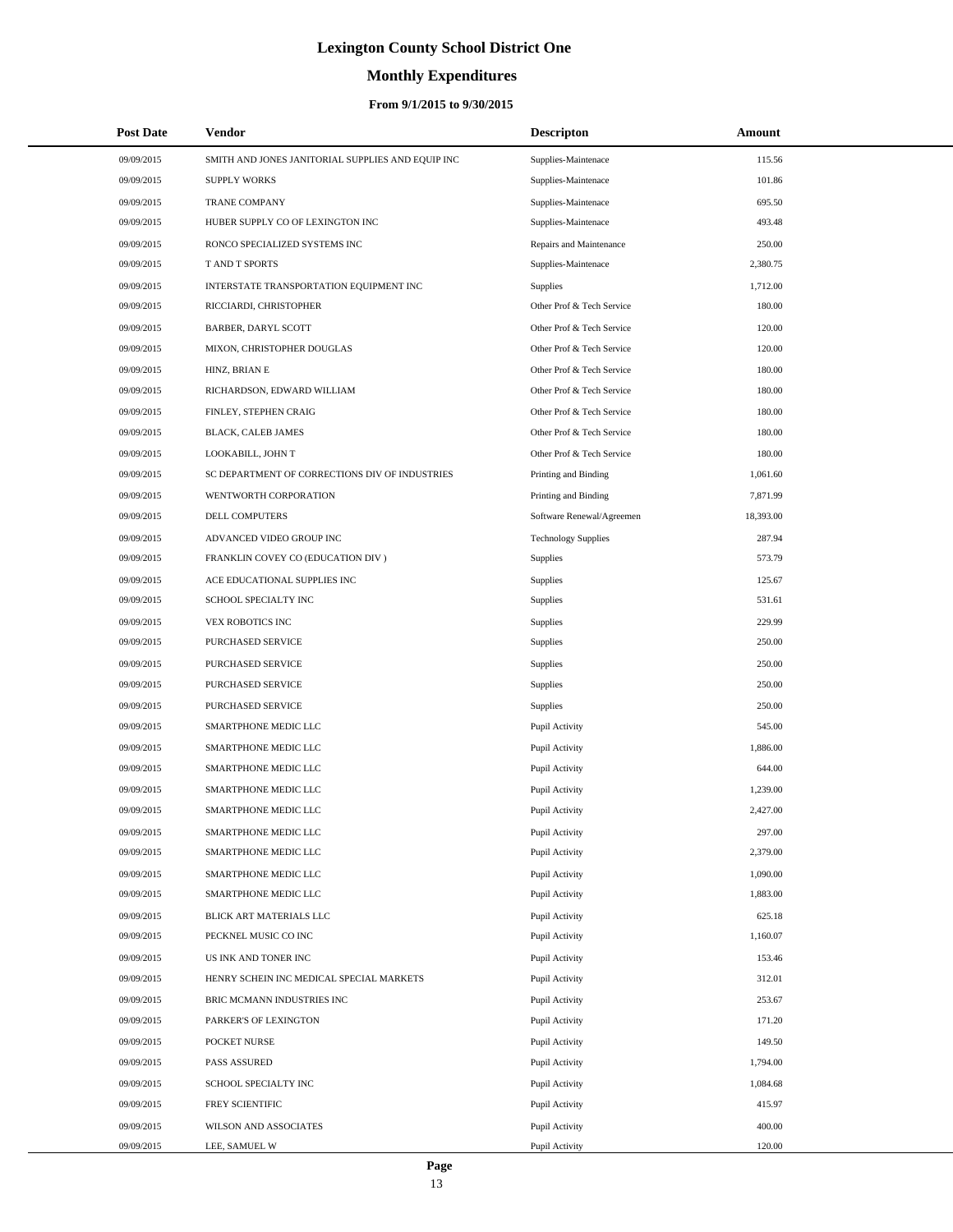# **Monthly Expenditures**

### **From 9/1/2015 to 9/30/2015**

| <b>Post Date</b> | Vendor                           | <b>Descripton</b>          | Amount   |
|------------------|----------------------------------|----------------------------|----------|
| 09/09/2015       | NESBITT, JOHNNIE A               | Pupil Activity             | 120.00   |
| 09/09/2015       | SHUMPERT, GROVER KEITH           | Pupil Activity             | 120.00   |
| 09/09/2015       | TREASTER, BENJAMIN F             | Pupil Activity             | 120.00   |
| 09/09/2015       | MCGRIER, MELVIN W                | Pupil Activity             | 110.30   |
| 09/09/2015       | PORTER, CHARLES A                | Pupil Activity             | 123.80   |
| 09/09/2015       | WRIGHT, TERRY                    | Pupil Activity             | 133.70   |
| 09/09/2015       | BUSBY, RALPH LENNY               | Pupil Activity             | 120.00   |
| 09/09/2015       | DUNKLEY, SHAWN                   | Pupil Activity             | 120.00   |
| 09/09/2015       | HATCHELL, JOHN G                 | Pupil Activity             | 120.00   |
| 09/09/2015       | MARTHERS, BRANNON W              | Pupil Activity             | 120.00   |
| 09/09/2015       | SMITH, BRIAN                     | Pupil Activity             | 120.00   |
| 09/09/2015       | <b>BOORE, WALTER BRENT</b>       | Pupil Activity             | 148.70   |
| 09/09/2015       | HARLEY, JOHN H                   | Pupil Activity             | 119.90   |
| 09/09/2015       | LOUDEN, HENDERSON                | Pupil Activity             | 137.00   |
| 09/09/2015       | MASON, J ALLEN                   | Pupil Activity             | 105.50   |
| 09/09/2015       | WELDON, RICHARD                  | Pupil Activity             | 148.70   |
| 09/09/2015       | JAMES ISLAND CHARTER HIGH SCHOOL | Pupil Activity             | 120.00   |
| 09/09/2015       | COUNTRY CLUB OF LEXINGTON        | Pupil Activity             | 1,000.00 |
| 09/09/2015       | DUNKLEY, SHAWN                   | Pupil Activity             | 405.00   |
| 09/09/2015       | WILKIE, RYAN                     | Pupil Activity             | 121.10   |
| 09/09/2015       | THE WINDERMERE CLUB              | Pupil Activity             | 1,302.00 |
| 09/09/2015       | <b>J WILLIAMS GROUP</b>          | Pupil Activity             | 535.00   |
| 09/09/2015       | OMNI CHEER VICTORY CHEERLEADING  | Pupil Activity             | 116.85   |
| 09/09/2015       | <b>EDGENUITY</b>                 | Inst Prog Improvement      | 4,000.00 |
| 09/10/2015       | SCHOOL SPECIALTY INC             | Supplies                   | 194.70   |
| 09/10/2015       | BLICK ART MATERIALS LLC          | Supplies                   | 443.32   |
| 09/10/2015       | APPLE INC                        | Supplies                   | 369.15   |
| 09/10/2015       | PURCHASED SERVICE                | Travel                     | 140.37   |
| 09/10/2015       | <b>PURCHASED SERVICE</b>         | Travel                     | 102.93   |
| 09/10/2015       | FOLLETT SCHOOL SOLUTIONS INC     | Library Books              | 107.71   |
| 09/10/2015       | PURCHASED SERVICE                | Travel                     | 103.79   |
| 09/10/2015       | PURCHASED SERVICE                | Travel                     | 220.00   |
| 09/10/2015       | PURCHASED SERVICE                | Travel                     | 109.18   |
| 09/10/2015       | ADVANCED DOOR SYSTEMS INC        | Repairs and Maintenance    | 400.00   |
| 09/10/2015       | CALICO INDUSTRIES INC            | Supplies-Maintenace        | 879.11   |
| 09/10/2015       | PURCHASED SERVICE                | Travel                     | 330.05   |
| 09/10/2015       | <b>PURCHASED SERVICE</b>         | Travel                     | 475.53   |
| 09/10/2015       | PURCHASED SERVICE                | Travel                     | 169.63   |
| 09/10/2015       | PURCHASED SERVICE                | Travel                     | 517.50   |
| 09/10/2015       | <b>PURCHASED SERVICE</b>         | Travel                     | 152.95   |
| 09/10/2015       | PURCHASED SERVICE                | Travel                     | 142.89   |
| 09/10/2015       | PURCHASED SERVICE                | Travel                     | 370.01   |
| 09/10/2015       | CDWG ACCT 305089                 | <b>Technology Supplies</b> | 1,270.59 |
| 09/10/2015       | UNIVERSITY OF OREGON             | Software Renewal/Agreemen  | 300.00   |
| 09/10/2015       | SCHOOL SPECIALTY INC             | Supplies                   | 1,773.77 |
| 09/10/2015       | LEXINGTON COUNTY FIRST STEPS     | Other Prof & Tech Service  | 1,266.03 |
| 09/10/2015       | RESOURCES FOR EDUCATORS          | Supplies                   | 691.22   |
| 09/10/2015       | SCHOOL SPECIALTY INC             | Supplies                   | 2,184.94 |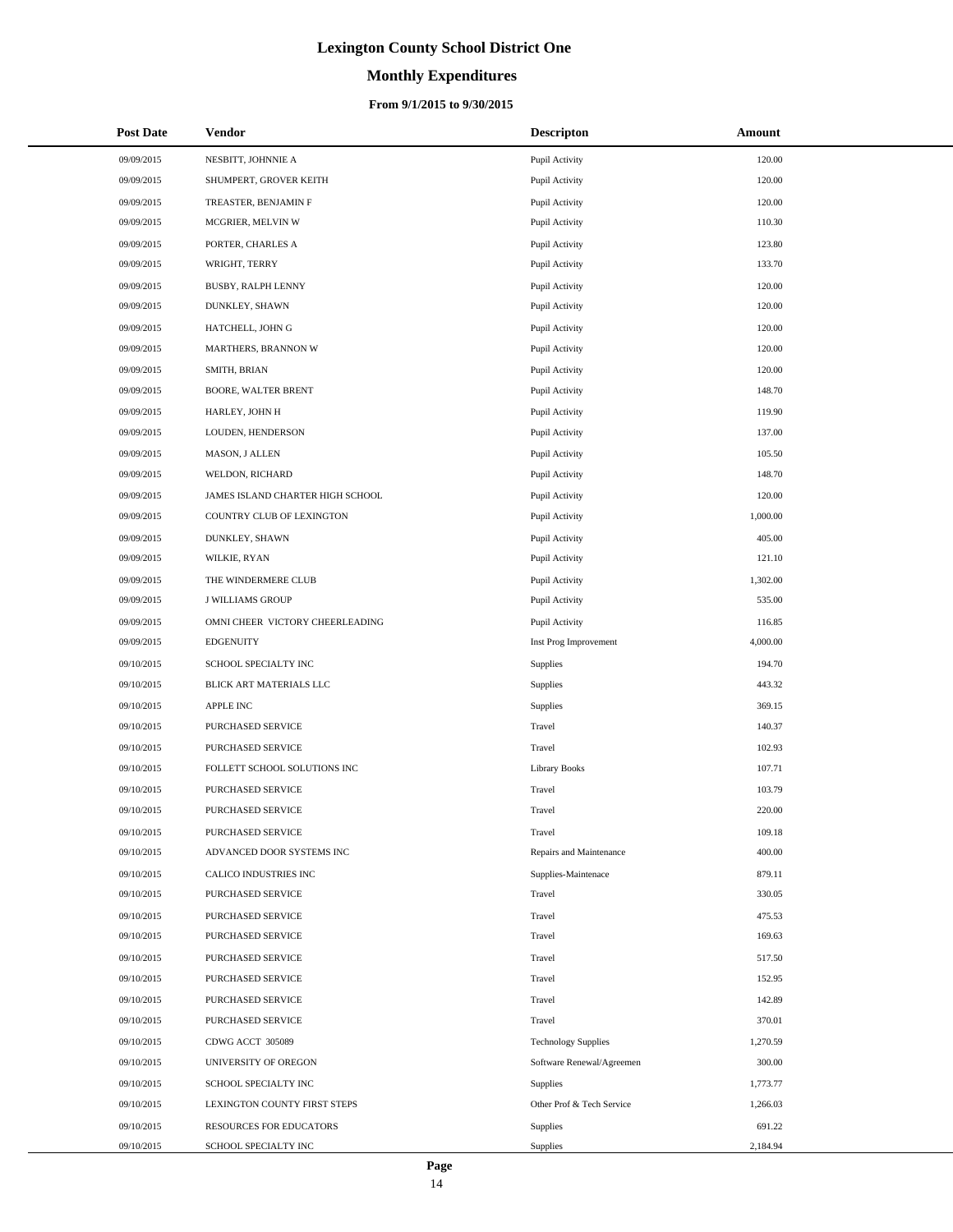# **Monthly Expenditures**

### **From 9/1/2015 to 9/30/2015**

| <b>Post Date</b> | <b>Vendor</b>                                      | <b>Descripton</b>             | Amount    |
|------------------|----------------------------------------------------|-------------------------------|-----------|
| 09/10/2015       | PURCHASED SERVICE                                  | Travel                        | 235.75    |
| 09/10/2015       | COMPUTER DESIGN CONSULTING SERVICE LLC             | Printing and Binding          | 1,009.82  |
| 09/10/2015       | PURCHASED SERVICE                                  | Travel                        | 194.35    |
| 09/10/2015       | PURCHASED SERVICE                                  | Travel                        | 153.81    |
| 09/10/2015       | PURCHASED SERVICE                                  | Travel                        | 186.59    |
| 09/10/2015       | PURCHASED SERVICE                                  | Travel                        | 123.05    |
| 09/10/2015       | PURCHASED SERVICE                                  | Travel                        | 158.70    |
| 09/10/2015       | PURCHASED SERVICE                                  | Travel                        | 100.63    |
| 09/10/2015       | <b>PURCHASED SERVICE</b>                           | Travel                        | 115.40    |
| 09/10/2015       | <b>GROVE MEDICAL</b>                               | Supplies                      | 2,131.77  |
| 09/10/2015       | PURCHASED SERVICE                                  | Supplies                      | 250.00    |
| 09/10/2015       | SC DEPARTMENT OF REVENUE (SALES TAX RETURN)        | Sales Tax on Adult Meals      | 939.45    |
| 09/10/2015       | SMARTPHONE MEDIC LLC                               | Pupil Activity                | 297.00    |
| 09/10/2015       | DREHER HIGH SCHOOL                                 | Pupil Activity                | 480.00    |
| 09/10/2015       | <b>FAVEUR INK</b>                                  | Pupil Activity                | 139.10    |
| 09/10/2015       | AMERICAN CHEER XTREME (ACX)                        | Pupil Activity                | 206.25    |
| 09/10/2015       | PURCHASED SERVICE                                  | Pupil Activity                | 319.31    |
| 09/10/2015       | CAROLINA SPORTS INC                                | Pupil Activity                | 474.00    |
| 09/11/2015       | FORMS AND SUPPLY INC (FSI)                         | Supplies                      | 416.60    |
| 09/11/2015       | FORMS AND SUPPLY INC (FSI)                         | Supplies                      | 2,413.27  |
| 09/11/2015       | MSC INDUSTRIAL SUPPLY CO                           | <b>Supplies</b>               | 253.06    |
| 09/11/2015       | OCCUPATIONAL HEALTH                                | Supplies                      | 729.00    |
| 09/11/2015       | SCHOOL NURSE SUPPLY INC                            | Supplies                      | 108.00    |
| 09/11/2015       | ACCENT CONNECTIONS LLC                             | <b>Instructional Services</b> | 550.00    |
| 09/11/2015       | PURCHASED SERVICE                                  | Other Prof & Tech Service     | 160.00    |
| 09/11/2015       | L R HOOK TIRE CO INC                               | Repairs and Maintenance       | 518.39    |
| 09/11/2015       | COMPASS GROUP USA INC DBA CANTEEN REFRESHMENT SERV | Supplies-Maintenace           | 100.47    |
| 09/11/2015       | EMPIRE EQUIPMENT CO DBA/EMPIRE MARKETING GROUP     | Supplies-Maintenace           | 2,939.08  |
| 09/11/2015       | SOUTHEASTERN PAPER                                 | Supplies-Maintenace           | 360.86    |
| 09/11/2015       | PALMETTO SOUTHERN INC                              | Repairs and Maintenance       | 936.10    |
| 09/11/2015       | WATTS AND ASSOCIATES ROOFING INC                   | Repairs and Maintenance       | 400.00    |
| 09/11/2015       | PALMETTO CONTROLS INC                              | Supplies-Maintenace           | 2,000.00  |
| 09/11/2015       | PALMETTO CONTROLS INC                              | Supplies-Maintenace           | 6,000.00  |
| 09/11/2015       | MECHANICAL DESIGN                                  | Other Prof & Tech Service     | 500.00    |
| 09/11/2015       | OSWALD WHOLESALE LUMBER INC                        | Supplies-Maintenace           | 1,275.00  |
| 09/11/2015       | MARTIN, TIMOTHY E                                  | Other Prof & Tech Service     | 180.00    |
| 09/11/2015       | SMITH, THOMAS ALVIN                                | Other Prof & Tech Service     | 180.00    |
| 09/11/2015       | HART, MICHAEL JOSEPH                               | Other Prof & Tech Service     | 180.00    |
| 09/11/2015       | US POSTAL SERVICE CMRSPOC                          | Supplies                      | 10,000.00 |
| 09/11/2015       | RAGAN COMMUNICATIONS                               | Periodicals                   | 249.00    |
| 09/11/2015       | SC DEPARTMENT OF SOCIAL SERVICES                   | Other Prof & Tech Service     | 1,464.00  |
| 09/11/2015       | FRONTLINE TECHNOLOGIES GROUP LLC                   | Software Renewal/Agreemen     | 29,840.16 |
| 09/11/2015       | APPLE INC                                          | <b>Technology Supplies</b>    | 49,755.00 |
| 09/11/2015       | COMMUNICATION MANAGEMENT INC                       | <b>Technology Supplies</b>    | 1,862.00  |
| 09/11/2015       | COMMUNICATION MANAGEMENT INC                       | <b>Technology Supplies</b>    | 889.81    |
| 09/11/2015       | COMMUNICATION MANAGEMENT INC                       | <b>Technology Supplies</b>    | 827.93    |
| 09/11/2015       | MCGRAW HILL EDUCATION                              | <b>Supplies</b>               | 1,956.57  |
| 09/11/2015       | <b>GROVE MEDICAL</b>                               | Supplies                      | 210.42    |

L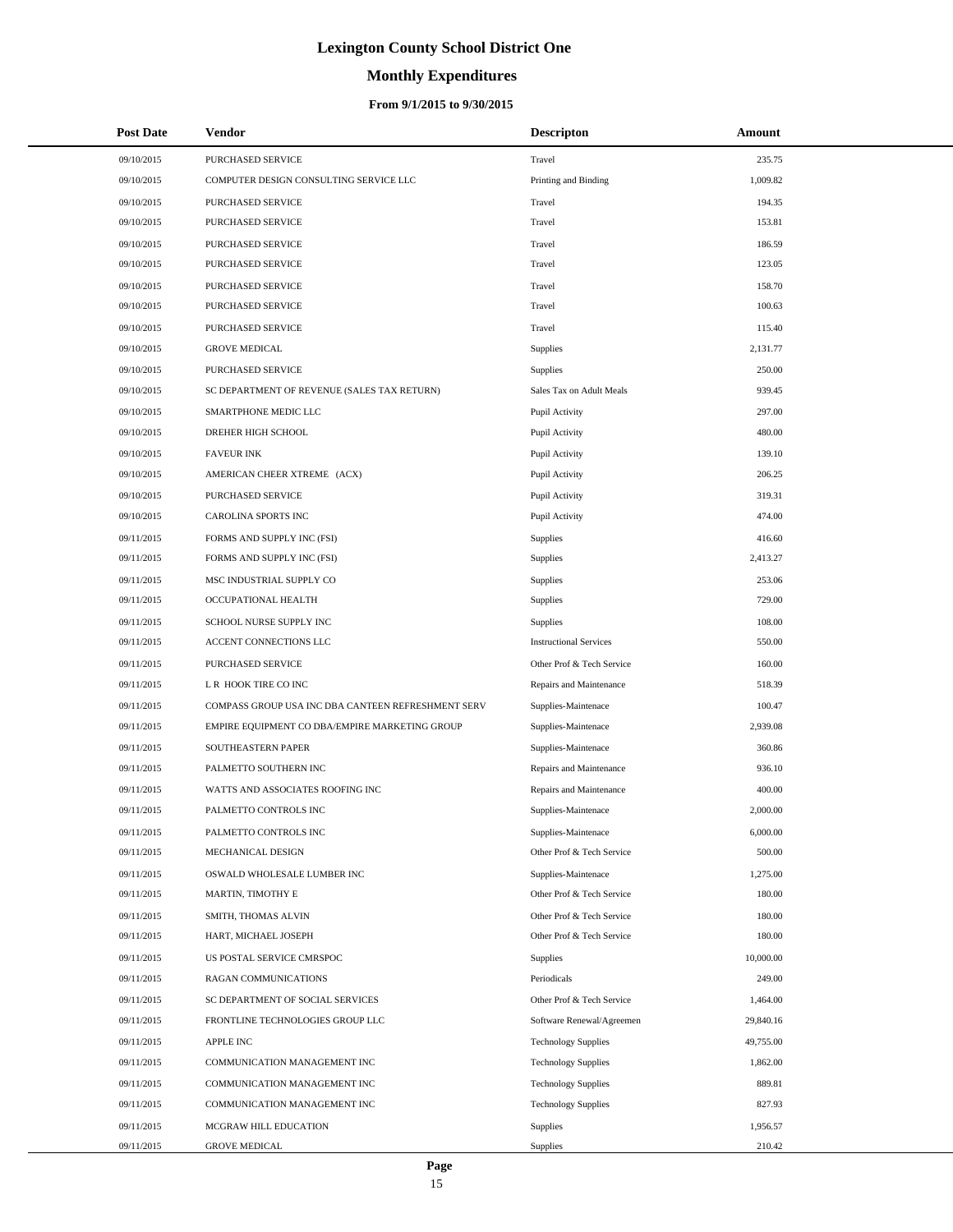# **Monthly Expenditures**

### **From 9/1/2015 to 9/30/2015**

| <b>Post Date</b> | Vendor                                             | <b>Descripton</b>          | Amount    |
|------------------|----------------------------------------------------|----------------------------|-----------|
| 09/11/2015       | PURCHASED SERVICE                                  | Travel                     | 194.64    |
| 09/11/2015       | BERNHARDT HOUSE OF VIOLINS                         | <b>Supplies</b>            | 1,530.10  |
| 09/11/2015       | NUIDEA SCHOOL SUPPLY CO                            | <b>Supplies</b>            | 1,344.99  |
| 09/11/2015       | SMARTPHONE MEDIC LLC                               | Pupil Activity             | 1,585.00  |
| 09/11/2015       | MEADOW GLEN MIDDLE SCHOOL                          | Pupil Activity             | 400.00    |
| 09/11/2015       | SYNERGY SPORTS INC                                 | Pupil Activity             | 2,684.63  |
| 09/11/2015       | CASH                                               | Pupil Activity             | 200.00    |
| 09/11/2015       | WYNDHAM VACATION RENTALS                           | Pupil Activity             | 1,626.37  |
| 09/11/2015       | AUGUSTA SWIM SUPPLY                                | Pupil Activity             | 1,676.50  |
| 09/11/2015       | AUGUSTA SWIM SUPPLY                                | Pupil Activity             | 2,696.50  |
| 09/11/2015       | UCA SUMMER CAMPS                                   | Pupil Activity             | 681.00    |
| 09/14/2015       | FORMS AND SUPPLY INC (FSI)                         | <b>Supplies</b>            | 113.96    |
| 09/14/2015       | DIGITAL OFFICE SOLUTIONS INC                       | <b>Supplies</b>            | 844.97    |
| 09/14/2015       | RYDIN DECAL                                        | <b>Supplies</b>            | 1,099.80  |
| 09/14/2015       | <b>PURCHASE POWER</b>                              | <b>Supplies</b>            | 1,005.00  |
| 09/14/2015       | PURCHASED SERVICE                                  | Travel                     | 232.60    |
| 09/14/2015       | PURCHASED SERVICE                                  | Travel                     | 284.63    |
| 09/14/2015       | SCHOOL SPECIALTY INC                               | Supplies                   | 727.09    |
| 09/14/2015       | <b>APPLIED VIDEO</b>                               | <b>Technology Supplies</b> | 453.25    |
| 09/14/2015       | POCKET NURSE                                       | <b>Supplies</b>            | 171.60    |
| 09/14/2015       | FOLLETT SCHOOL SOLUTIONS INC                       | <b>Supplies</b>            | 560.00    |
| 09/14/2015       | SOUTHWEST STRINGS                                  | <b>Supplies</b>            | 815.00    |
| 09/14/2015       | <b>FEDEXOFFICE</b>                                 | Printing and Binding       | 722.45    |
| 09/14/2015       | CERTIFIED TRANSLATION SERVICES                     | Other Prof & Tech Service  | 166.40    |
| 09/14/2015       | PURCHASED SERVICE                                  | Travel                     | 1,355.65  |
| 09/14/2015       | PURCHASED SERVICE                                  | Travel                     | 131.00    |
| 09/14/2015       | COOK & BOARDMAN LLC                                | Supplies-Maintenace        | 240.75    |
| 09/14/2015       | DIEBOLD INC                                        | Repairs and Maintenance    | 2,575.25  |
| 09/14/2015       | COOK & BOARDMAN LLC                                | Supplies-Maintenace        | 267.50    |
| 09/14/2015       | RUFUS ORNDUFF REF INC                              | Repairs and Maintenance    | 1,094.26  |
| 09/14/2015       | TRITEK FIRE AND SECURITY LLC                       | Repairs and Maintenance    | 350.00    |
| 09/14/2015       | MCMANUS, JOHN-PATRICK A.                           | Other Prof & Tech Service  | 180.00    |
| 09/14/2015       | WILFONG, MICHAEL BRIAN                             | Other Prof & Tech Service  | 120.00    |
| 09/14/2015       | HAIGLER III, THOMAS I                              | Other Prof & Tech Service  | 180.00    |
| 09/14/2015       | BLACK, CALEB JAMES                                 | Other Prof & Tech Service  | 180.00    |
| 09/14/2015       | LOOKABILL, JOHN T                                  | Other Prof & Tech Service  | 180.00    |
| 09/14/2015       | LEXINGTON PRINTING LLC                             | Printing and Binding       | 242.89    |
| 09/14/2015       | SC DEPARTMENT OF EDUCATION OFFICE OF SCHOOL LEADER | Dues and Fees              | 400.00    |
| 09/14/2015       | PURCHASED SERVICE                                  | Travel                     | 995.19    |
| 09/14/2015       | APPLE INC                                          | <b>Technology Supplies</b> | 63,219.45 |
| 09/14/2015       | CDWG ACCT 305089                                   | <b>Technology Supplies</b> | 288.90    |
| 09/14/2015       | TRIUNE MARKETING CO                                | Supplies                   | 636.65    |
| 09/14/2015       | <b>USCUTTER INC</b>                                | Supplies                   | 760.62    |
| 09/14/2015       | COMPUTER DESIGN CONSULTING SERVICE LLC             | Printing and Binding       | 1,130.98  |
| 09/14/2015       | COMPUTER DESIGN CONSULTING SERVICE LLC             | Printing and Binding       | 441.91    |
| 09/14/2015       | RIFTON EQUIPMENT                                   | Supplies                   | 1,958.25  |
| 09/14/2015       | SC DEPARTMENT OF REVENUE (SALES TAX RETURN)        | <b>Supplies</b>            | 137.08    |
| 09/14/2015       | COMPUTER DESIGN CONSULTING SERVICE LLC             | Printing and Binding       | 925.64    |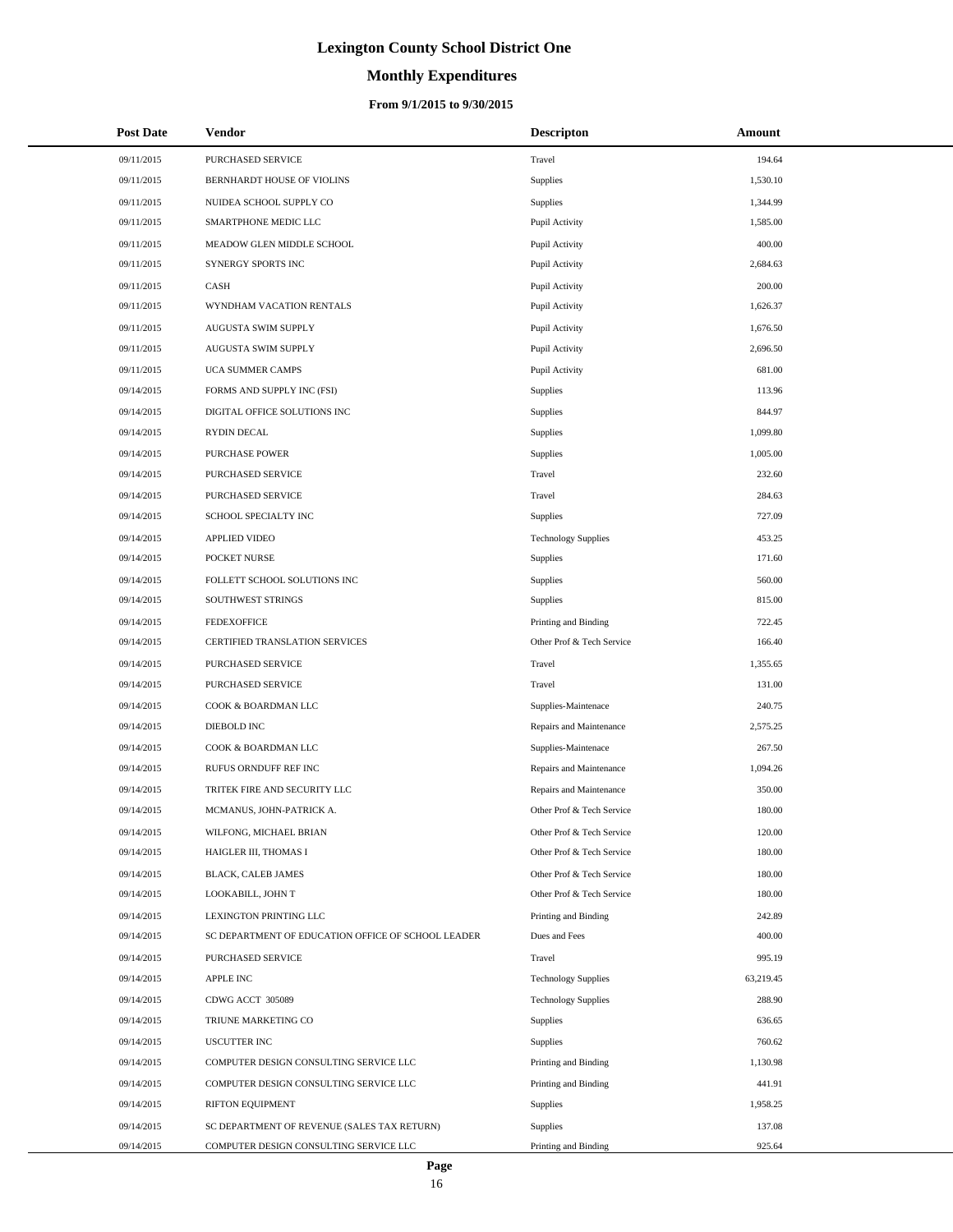# **Monthly Expenditures**

### **From 9/1/2015 to 9/30/2015**

| <b>Post Date</b> | Vendor                             | <b>Descripton</b> | Amount     |
|------------------|------------------------------------|-------------------|------------|
| 09/14/2015       | JUMPER CARTER SEASE ARCHITECTS P A | Building          | 144,064.28 |
| 09/14/2015       | GS2 ENGINEERING INC                | Building          | 940.00     |
| 09/14/2015       | KRISTY GWYN SWEET PEAS STITCHES    | Pupil Activity    | 160.00     |
| 09/14/2015       | PURCHASED SERVICE                  | Pupil Activity    | 302.14     |
| 09/14/2015       | SOUTHWEST STRINGS                  | Pupil Activity    | 248.88     |
| 09/14/2015       | SOUTHWEST STRINGS                  | Pupil Activity    | 103.92     |
| 09/14/2015       | BELL, JEFFREY DELBERT              | Pupil Activity    | 108.50     |
| 09/14/2015       | CAUGHMAN, MICHAEL                  | Pupil Activity    | 108.50     |
| 09/14/2015       | HOLLISTER, JAMES B                 | Pupil Activity    | 107.60     |
| 09/14/2015       | PRICE, JOHN M                      | Pupil Activity    | 104.00     |
| 09/14/2015       | GAMBLE, STEPHEN J                  | Pupil Activity    | 120.00     |
| 09/14/2015       | LONGSHORE, MARTY                   | Pupil Activity    | 120.00     |
| 09/14/2015       | ROGERS, MATTHEW                    | Pupil Activity    | 120.00     |
| 09/14/2015       | SHEALY, CANDI YVETTE               | Pupil Activity    | 120.00     |
| 09/14/2015       | FALLAW, KENNETH                    | Pupil Activity    | 128.60     |
| 09/14/2015       | MORANT, ALBERT                     | Pupil Activity    | 120.50     |
| 09/14/2015       | MURPHY, WILLIAM J                  | Pupil Activity    | 114.20     |
| 09/14/2015       | VAUGHN, CHRISTOPHER D              | Pupil Activity    | 116.90     |
| 09/14/2015       | LEE, SAMUEL W                      | Pupil Activity    | 105.00     |
| 09/14/2015       | LOOKABILL, JOHN T                  | Pupil Activity    | 105.00     |
| 09/14/2015       | NESBITT, JOHNNIE A                 | Pupil Activity    | 105.00     |
| 09/14/2015       | DELOACH, TYRONE                    | Pupil Activity    | 110.30     |
| 09/14/2015       | JOHNSON, ERIC V                    | Pupil Activity    | 110.30     |
| 09/14/2015       | BARRETT, RAYMOND                   | Pupil Activity    | 105.00     |
| 09/14/2015       | BUSBY, RALPH LENNY                 | Pupil Activity    | 105.00     |
| 09/14/2015       | <b>GARRICK, BRYAN TODD</b>         | Pupil Activity    | 105.00     |
| 09/14/2015       | GOVAN, TERRY                       | Pupil Activity    | 105.00     |
| 09/14/2015       | HART, MICHAEL JOSEPH               | Pupil Activity    | 105.00     |
| 09/14/2015       | PADULA, JOHN MATTHEW               | Pupil Activity    | 105.00     |
| 09/14/2015       | SMITH, BRIAN                       | Pupil Activity    | 105.00     |
| 09/14/2015       | STOKES, JAMES LEE                  | Pupil Activity    | 105.00     |
| 09/14/2015       | HINELY, JAMES                      | Pupil Activity    | 126.20     |
| 09/14/2015       | KUHN, DAVID H                      | Pupil Activity    | 105.50     |
| 09/14/2015       | PRICE, JOHN M                      | Pupil Activity    | 101.00     |
| 09/14/2015       | ROBINSON, RICKY D                  | Pupil Activity    | 145.10     |
| 09/14/2015       | SMITH, CARLTON                     | Pupil Activity    | 155.90     |
| 09/14/2015       | SPORT SUPPLY GROUP INC             | Pupil Activity    | 842.63     |
| 09/14/2015       | PALMER TEES LLC                    | Pupil Activity    | 600.54     |
| 09/14/2015       | DUNKLEY, SHAWN                     | Pupil Activity    | 120.00     |
| 09/14/2015       | GROOMS, JONATHAN H                 | Pupil Activity    | 120.00     |
| 09/14/2015       | POOLE, JOSEPH AARON                | Pupil Activity    | 120.00     |
| 09/14/2015       | TRIANO, GUY                        | Pupil Activity    | 120.00     |
| 09/14/2015       | BRYANT, FERRELL O                  | Pupil Activity    | 148.70     |
| 09/14/2015       | HUDSON, DOUG M                     | Pupil Activity    | 110.90     |
| 09/14/2015       | MARCHANT, WAYNE H                  | Pupil Activity    | 144.20     |
| 09/14/2015       | MILLER, SAMUEL C                   | Pupil Activity    | 148.70     |
| 09/14/2015       | RANDOLPH, BILL S                   | Pupil Activity    | 101.00     |
| 09/14/2015       | ROGERS, MATTHEW                    | Pupil Activity    | 120.00     |

 $\overline{a}$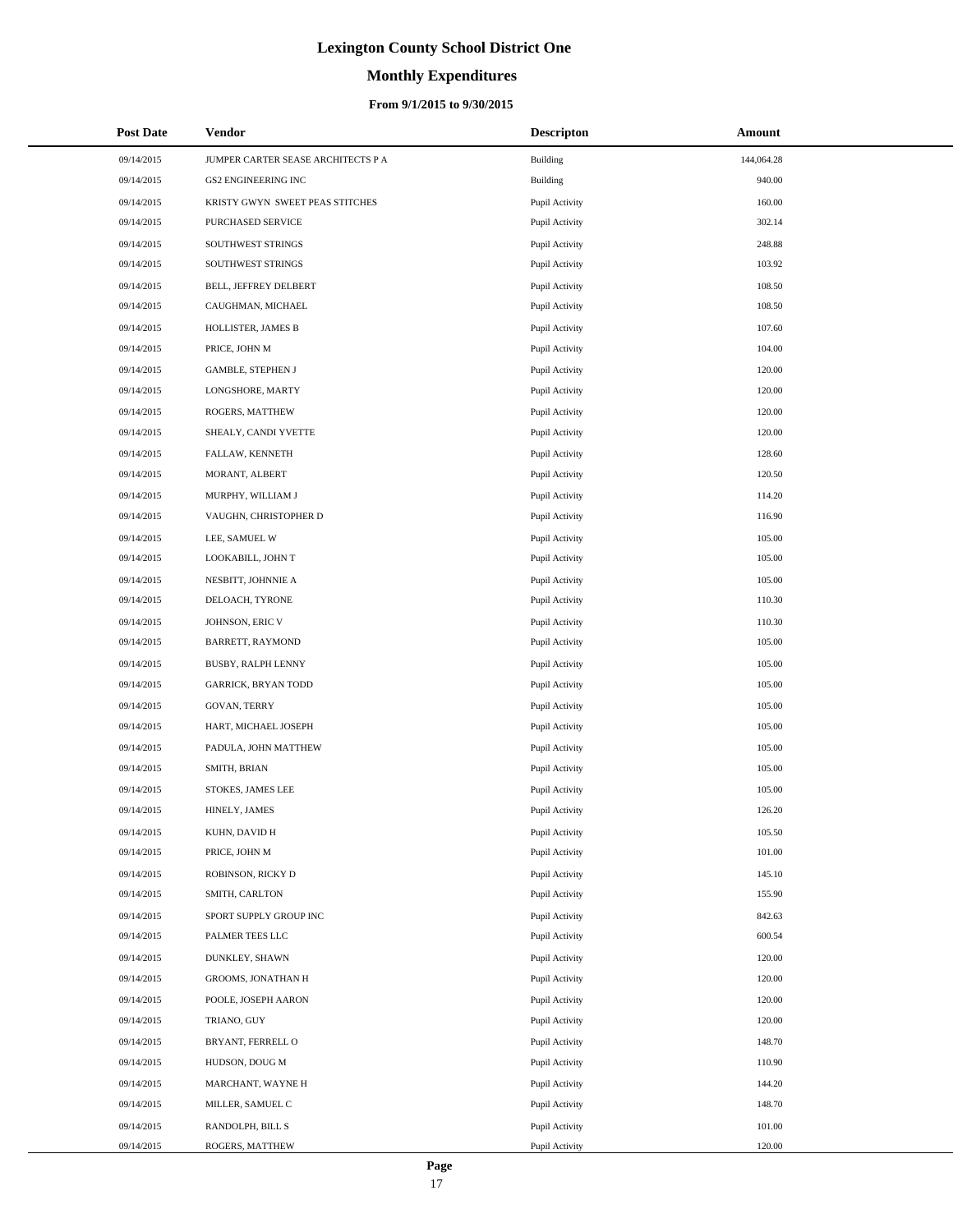# **Monthly Expenditures**

### **From 9/1/2015 to 9/30/2015**

| <b>Post Date</b> | <b>Vendor</b>                                     | <b>Descripton</b>          | Amount   |
|------------------|---------------------------------------------------|----------------------------|----------|
| 09/14/2015       | MARTHERS, BRANNON W                               | Pupil Activity             | 105.00   |
| 09/14/2015       | <b>BSN SPORTS</b>                                 | Pupil Activity             | 211.80   |
| 09/14/2015       | T AND T SPORTS                                    | Pupil Activity             | 853.86   |
| 09/14/2015       | BUSBY, RALPH LENNY                                | Pupil Activity             | 360.00   |
| 09/14/2015       | SOUTHERN SPECIAL TEES INC                         | Pupil Activity             | 603.48   |
| 09/14/2015       | <b>NEFF</b>                                       | Pupil Activity             | 205.52   |
| 09/15/2015       | PINE PRESS OF LEXINGTON INC                       | Printing and Binding       | 113.33   |
| 09/15/2015       | PRECISION ROLLER                                  | <b>Supplies</b>            | 907.15   |
| 09/15/2015       | <b>ACP DIRECT</b>                                 | <b>Supplies</b>            | 227.45   |
| 09/15/2015       | HEWLETT PACKARD BUSINESS STORE                    | <b>Technology Supplies</b> | 105.93   |
| 09/15/2015       | HEWLETT PACKARD BUSINESS STORE                    | <b>Technology Supplies</b> | 513.51   |
| 09/15/2015       | PIONEER DRAMA SERVICE                             | <b>Supplies</b>            | 138.00   |
| 09/15/2015       | HEWLETT PACKARD BUSINESS STORE                    | <b>Supplies</b>            | 502.51   |
| 09/15/2015       | PECKNEL MUSIC CO INC                              | <b>Supplies</b>            | 160.50   |
| 09/15/2015       | <b>APPLIED VIDEO</b>                              | <b>Supplies</b>            | 582.42   |
| 09/15/2015       | US INK AND TONER INC                              | <b>Supplies</b>            | 109.53   |
| 09/15/2015       | BLICK ART MATERIALS LLC                           | <b>Supplies</b>            | 720.15   |
| 09/15/2015       | HEWLETT PACKARD BUSINESS STORE                    | <b>Technology Supplies</b> | 245.03   |
| 09/15/2015       | SAFETYKLEEN CORP                                  | Repairs and Maintenance    | 791.61   |
| 09/15/2015       | POCKET NURSE                                      | <b>Supplies</b>            | 360.10   |
| 09/15/2015       | STAR MUSIC CO                                     | Repairs and Maintenance    | 135.00   |
| 09/15/2015       | <b>GIA PUBLICATIONS INC</b>                       | <b>Supplies</b>            | 199.00   |
| 09/15/2015       | PALMETTO STRINGS                                  | Repairs and Maintenance    | 350.00   |
| 09/15/2015       | DELL COMPUTERS                                    | <b>Supplies</b>            | 960.80   |
| 09/15/2015       | FIRST PRIORITY INC                                | Other Prof & Tech Service  | 750.00   |
| 09/15/2015       | W T COX SUBSCRIPTIONS                             | Periodicals                | 950.81   |
| 09/15/2015       | DEMCO INC                                         | <b>Supplies</b>            | 181.77   |
| 09/15/2015       | SCHOOL SPECIALTY INC                              | <b>Supplies</b>            | 117.43   |
| 09/15/2015       | SC ASSOCIATION FOR MIDDLE LEVEL EDUCATION         | Dues and Fees              | 175.00   |
| 09/15/2015       | US INK AND TONER INC                              | Supplies                   | 128.09   |
| 09/15/2015       | SCHOOL SPECIALTY INC                              | Supplies                   | 131.37   |
| 09/15/2015       | ASSOCIATION OF SC ENERGY MANAGERS (ASCEM)         | Travel                     | 250.00   |
| 09/15/2015       | SMITH AND JONES JANITORIAL SUPPLIES AND EQUIP INC | Supplies-Maintenace        | 321.00   |
| 09/15/2015       | H L SHEALY CO                                     | Supplies-Maintenace        | 139.10   |
| 09/15/2015       | TRITEK FIRE AND SECURITY LLC                      | Supplies-Maintenace        | 303.35   |
| 09/15/2015       | H L SHEALY CO                                     | Supplies-Maintenace        | 139.10   |
| 09/15/2015       | H L SHEALY CO                                     | Supplies-Maintenace        | 139.10   |
| 09/15/2015       | A Z LAWN MOWER PARTS                              | Supplies-Maintenace        | 588.49   |
| 09/15/2015       | MARTIN MARIETTA MATERIALS                         | Supplies-Maintenace        | 406.40   |
| 09/15/2015       | SHIFFLER EQUIPMENT SALES INC                      | Supplies-Maintenace        | 252.52   |
| 09/15/2015       | GATEWAY SUPPLY CO INC                             | Supplies-Maintenace        | 1,679.90 |
| 09/15/2015       | SOUTHEASTERN PAPER                                | Supplies-Maintenace        | 759.27   |
| 09/15/2015       | BANK AND BUSINESS SYSTEMS                         | Repairs and Maintenance    | 740.45   |
| 09/15/2015       | F AND ME CONSULTANTS                              | Repairs and Maintenance    | 500.00   |
| 09/15/2015       | AAA WELL DRILLING INC                             | Repairs and Maintenance    | 7,806.42 |
| 09/15/2015       | COMMERCIAL INSULATION SERVICES                    | Repairs and Maintenance    | 485.00   |
| 09/15/2015       | POWERHOUSE RECYCLING INC                          | Repairs and Maintenance    | 261.45   |
| 09/15/2015       | H L SHEALY CO                                     | Supplies-Maintenace        | 139.10   |

÷.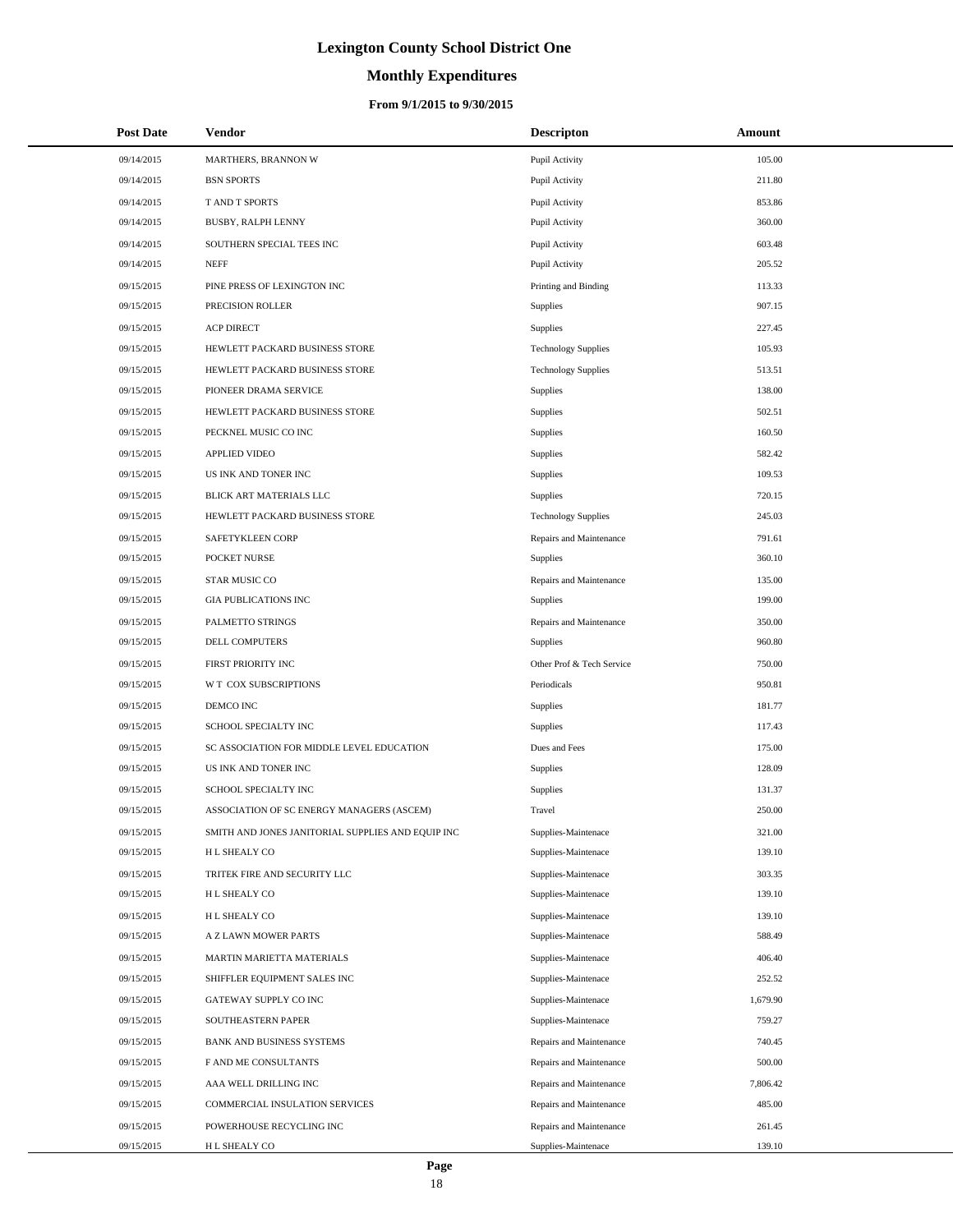# **Monthly Expenditures**

| <b>Post Date</b> | Vendor                                      | <b>Descripton</b>          | Amount    |
|------------------|---------------------------------------------|----------------------------|-----------|
| 09/15/2015       | H L SHEALY CO                               | Supplies-Maintenace        | 139.10    |
| 09/15/2015       | FORMS AND SUPPLY INC (FSI)                  | <b>Supplies</b>            | 343.79    |
| 09/15/2015       | DREAMGEAR LLC                               | <b>Technology Supplies</b> | 10,208.00 |
| 09/15/2015       | SC DEPARTMENT OF REVENUE (SALES TAX RETURN) | <b>Technology Supplies</b> | 714.56    |
| 09/15/2015       | CDWG ACCT 305089                            | <b>Technology Supplies</b> | 160.50    |
| 09/15/2015       | JONES SCHOOL SUPPLY CO INC                  | Supplies                   | 907.60    |
| 09/15/2015       | PRESENTATION SYSTEMS SOUTH INC              | Supplies                   | 641.68    |
| 09/15/2015       | <b>APPLE INC</b>                            | <b>Technology Supplies</b> | 7,705.07  |
| 09/15/2015       | LAKESHORE LEARNING MATERIALS                | Supplies                   | 110.80    |
| 09/15/2015       | POSITIVE PROMOTIONS                         | Supplies                   | 478.80    |
| 09/15/2015       | SCHOOL SPECIALTY INC                        | Supplies                   | 100.13    |
| 09/15/2015       | JONES SCHOOL SUPPLY CO INC                  | Supplies                   | 1,480.04  |
| 09/15/2015       | EPS LITERACY AND INTERVENTION               | Supplies                   | 574.06    |
| 09/15/2015       | READ TO THEM INC                            | Supplies                   | 2,677.50  |
| 09/15/2015       | MCGRAW HILL EDUCATION                       | Supplies                   | 152.57    |
| 09/15/2015       | ACE EDUCATIONAL SUPPLIES INC                | Supplies                   | 538.61    |
| 09/15/2015       | <b>GROVE MEDICAL</b>                        | Supplies                   | 158.04    |
| 09/15/2015       | RIFTON EQUIPMENT                            | Supplies                   | 1,588.50  |
| 09/15/2015       | SC DEPARTMENT OF REVENUE (SALES TAX RETURN) | Supplies                   | 111.20    |
| 09/15/2015       | HEWLETT PACKARD BUSINESS STORE              | <b>Technology Supplies</b> | 209.45    |
| 09/15/2015       | PROFESSIONAL SOFTWARE FOR NURSES INC        | Software Renewal/Agreemen  | 8,911.26  |
| 09/15/2015       | SC DEPARTMENT OF REVENUE (SALES TAX RETURN) | Software Renewal/Agreemen  | 623.79    |
| 09/15/2015       | ALPINE SALES INC                            | Supplies                   | 1,872.50  |
| 09/15/2015       | MANN TOOL AND SUPPLY                        | Supplies                   | 728.09    |
| 09/15/2015       | SCHOOL SPECIALTY INC                        | Supplies                   | 625.15    |
| 09/15/2015       | SCHOOL SPECIALTY INC                        | Pupil Activity             | 271.84    |
| 09/15/2015       | STAR MUSIC CO                               | Pupil Activity             | 458.50    |
| 09/15/2015       | MUSICIAN SUPPLY                             | Pupil Activity             | 415.16    |
| 09/15/2015       | DEMCO INC                                   | Pupil Activity             | 119.99    |
| 09/15/2015       | <b>USATESTPREP INC</b>                      | Pupil Activity             | 350.00    |
| 09/15/2015       | <b>ICAR</b>                                 | Pupil Activity             | 1,100.00  |
| 09/15/2015       | TIME FOR KIDS                               | Pupil Activity             | 321.12    |
| 09/15/2015       | TIME FOR KIDS                               | Pupil Activity             | 466.40    |
| 09/15/2015       | CAROLINA BIOLOGICAL SUPPLY CO               | Pupil Activity             | 116.86    |
| 09/15/2015       | CAROLINA BIOLOGICAL SUPPLY CO               | Pupil Activity             | 154.08    |
| 09/15/2015       | HEWLETT PACKARD BUSINESS STORE              | Pupil Activity             | 478.29    |
| 09/15/2015       | <b>BSN SPORTS INC</b>                       | Pupil Activity             | 465.45    |
| 09/15/2015       | <b>BSN SPORTS</b>                           | Pupil Activity             | 7,318.03  |
| 09/15/2015       | WHEELIN WATER LLC                           | Pupil Activity             | 217.00    |
| 09/15/2015       | <b>BSN SPORTS INC</b>                       | Pupil Activity             | 327.10    |
| 09/15/2015       | BROOKLAND CAYCE HIGH SCHOOL                 | Pupil Activity             | 225.00    |
| 09/15/2015       | COLUMBIA HIGH SCHOOL                        | Pupil Activity             | 2,000.00  |
| 09/15/2015       | DREHER HIGH SCHOOL                          | Pupil Activity             | 660.00    |
| 09/15/2015       | CARDINAL NEWMAN HIGH SCHOOL                 | Pupil Activity             | 3,073.92  |
| 09/15/2015       | DUTCH FORK HIGH SCHOOL                      | Pupil Activity             | 3,073.92  |
| 09/15/2015       | FORT MILL HIGH SCHOOL                       | Pupil Activity             | 3,073.92  |
| 09/15/2015       | GREENWOOD HIGH SCHOOL                       | Pupil Activity             | 3,073.92  |
| 09/15/2015       | WESTWOOD HIGH SCHOOL                        | Pupil Activity             | 3,073.92  |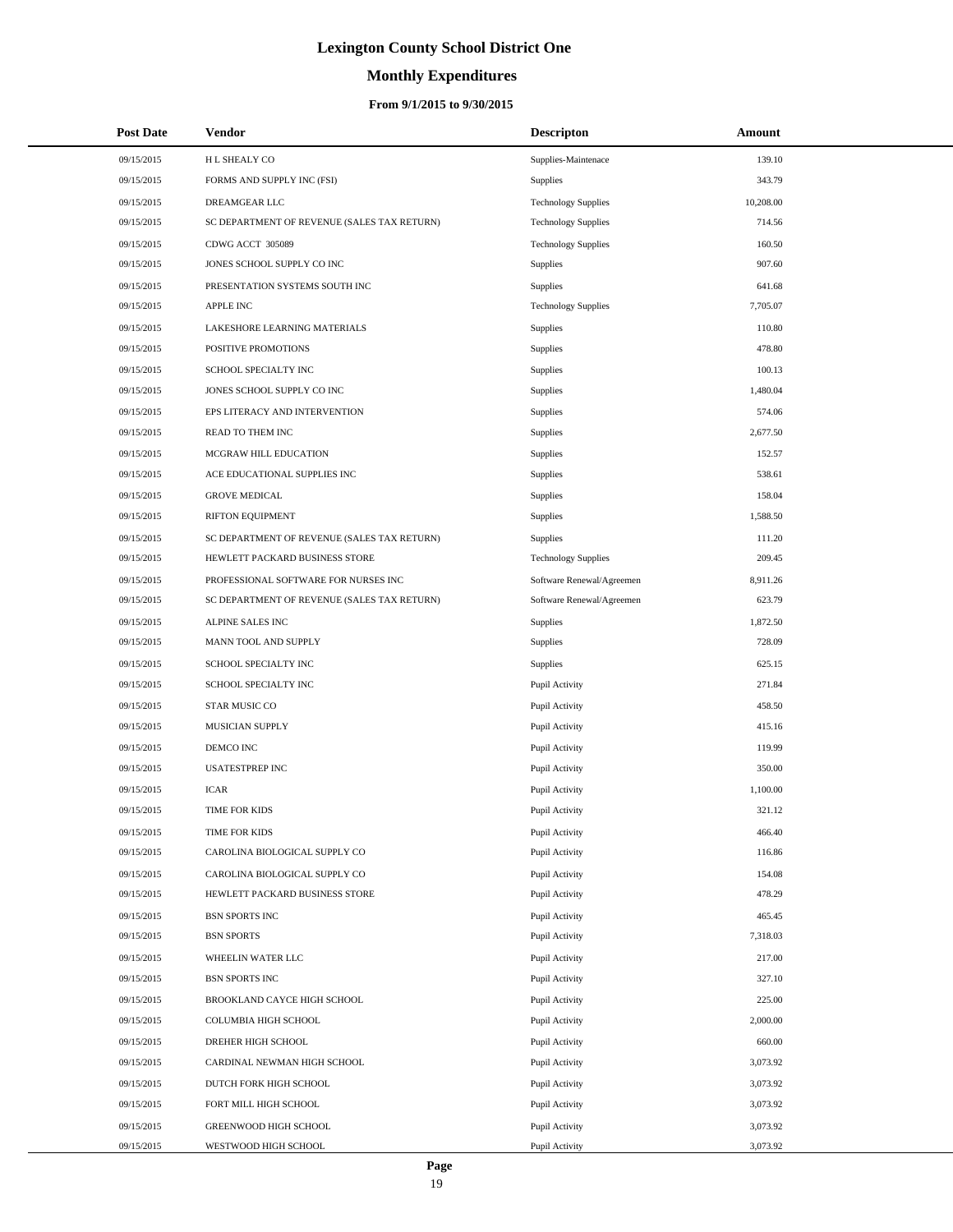# **Monthly Expenditures**

### **From 9/1/2015 to 9/30/2015**

| <b>Post Date</b>         | Vendor                                                       | <b>Descripton</b>                                  | <b>Amount</b>      |
|--------------------------|--------------------------------------------------------------|----------------------------------------------------|--------------------|
| 09/15/2015               | AD IMAGE                                                     | Pupil Activity                                     | 274.02             |
| 09/15/2015               | <b>BSN SPORTS</b>                                            | Pupil Activity                                     | 1,104.52           |
| 09/15/2015               | EZ FLEX SPORT MATS                                           | Pupil Activity                                     | 3,417.00           |
| 09/15/2015               | SC DEPARTMENT OF REVENUE (SALES TAX RETURN)                  | Pupil Activity                                     | 204.96             |
| 09/15/2015               | VARSITY SPIRIT FASHIONS AND SUPPLIES LLC                     | Pupil Activity                                     | 576.36             |
| 09/16/2015               | SC DEPARTMENT OF JUVENILE JUSTICE (FISCAL AFFAIRS)           | Tuition-LEA                                        | 753.08             |
| 09/16/2015               | FORMS AND SUPPLY INC (FSI)                                   | <b>Supplies</b>                                    | 108.22             |
| 09/16/2015               | FORMS AND SUPPLY INC (FSI)                                   | <b>Supplies</b>                                    | 126.60             |
| 09/16/2015               | APPERSON INC                                                 | <b>Supplies</b>                                    | 351.49             |
| 09/16/2015               | BLICK ART MATERIALS LLC                                      | <b>Supplies</b>                                    | 387.12             |
| 09/16/2015               | FORMS AND SUPPLY INC (FSI)                                   | <b>Supplies</b>                                    | 280.98             |
| 09/16/2015               | FISHER SCIENTIFIC COMPANY LLC                                | Supplies-Instruction                               | 427.68             |
| 09/16/2015               | ATLANTIC WINDOW COVERINGS INC                                | <b>Supplies</b>                                    | 337.05             |
| 09/16/2015               | FORMS AND SUPPLY INC (FSI)                                   | <b>Supplies</b>                                    | 194.23             |
| 09/16/2015               | PURCHASED SERVICE                                            | Travel                                             | 1,052.40           |
| 09/16/2015               | SCHOOL NURSE SUPPLY INC                                      | <b>Supplies</b>                                    | 109.00             |
| 09/16/2015               | TUMBLEWEED PRESS INC                                         | Software Renewal/Agreemen                          | 399.20             |
| 09/16/2015               | FORMS AND SUPPLY INC (FSI)                                   | Supplies                                           | 254.85             |
| 09/16/2015               | FOLLETT SCHOOL SOLUTIONS INC                                 | <b>Library Books</b>                               | 402.85             |
| 09/16/2015               | <b>LENOVO US</b>                                             | <b>Technology Supplies</b>                         | 380.92             |
| 09/16/2015               | COLEMAN LEW AND ASSOCIATES                                   | Other Prof & Tech Service                          | 486.24             |
| 09/16/2015               | CULLUM SERVICES INC                                          | Repairs and Maintenance                            | 2,400.53           |
| 09/16/2015               | CULLUM SERVICES INC                                          | Repairs and Maintenance                            | 6,011.47           |
| 09/16/2015               | CULLUM SERVICES INC                                          | Repairs and Maintenance                            | 3,876.34           |
| 09/16/2015               | CULLUM SERVICES INC                                          | Repairs and Maintenance                            | 2,515.50           |
| 09/16/2015               | SMITH AND JONES JANITORIAL SUPPLIES AND EQUIP INC            | Supplies-Maintenace                                | 613.81             |
| 09/16/2015               | DADE PAPER AND BAG CO                                        | Supplies-Maintenace                                | 559.18             |
| 09/16/2015               | SHERWIN WILLIAMS                                             | Supplies-Maintenace                                | 417.52             |
| 09/16/2015               | CULLUM SERVICES INC                                          | Repairs and Maintenance                            | 1,654.20           |
| 09/16/2015               | SIMPLEXGRINNELL                                              | Repairs and Maintenance                            | 224.68             |
| 09/16/2015               | <b>GRAYBAR ELECTRIC CO INC</b>                               | Supplies-Maintenace                                | 248.78             |
| 09/16/2015               | MARTIN, TIMOTHY E                                            | Other Prof & Tech Service                          | 180.00             |
| 09/16/2015               | SMITH, THOMAS ALVIN                                          | Other Prof & Tech Service                          | 180.00             |
| 09/16/2015               | YOUNG, MATTHEW                                               | Other Prof & Tech Service                          | 120.00             |
| 09/16/2015               | FINLEY, STEPHEN CRAIG                                        | Other Prof & Tech Service                          | 180.00             |
| 09/16/2015               | BLACK, CALEB JAMES                                           | Other Prof & Tech Service                          | 180.00             |
| 09/16/2015               | <b>BLACK, CALEB JAMES</b>                                    | Other Prof & Tech Service                          | 180.00             |
| 09/16/2015               | MCMANUS, JOHN-PATRICK A.                                     | Other Prof & Tech Service                          | 180.00             |
| 09/16/2015               | SPIVEY, STEPHEN J                                            | Other Prof & Tech Service                          | 180.00             |
| 09/16/2015               | MANAGEDPRINT                                                 | Supplies                                           | 192.60             |
| 09/16/2015               | DTC WORLDWIDE                                                | Supplies                                           | 1,436.50           |
| 09/16/2015               | DIGITAL OFFICE SOLUTIONS INC                                 | Repairs and Maintenance                            | 4,045.91           |
| 09/16/2015               | DIGITAL OFFICE SOLUTIONS INC                                 | Repairs and Maintenance                            | 389.45             |
| 09/16/2015               | DIGITAL OFFICE SOLUTIONS INC                                 | Repairs and Maintenance                            | 570.72             |
| 09/16/2015               | DIGITAL OFFICE SOLUTIONS INC                                 | Repairs and Maintenance                            | 1,334.10           |
| 09/16/2015               | DIGITAL OFFICE SOLUTIONS INC                                 | Repairs and Maintenance                            | 170.41             |
| 09/16/2015<br>09/16/2015 | DIGITAL OFFICE SOLUTIONS INC<br>DIGITAL OFFICE SOLUTIONS INC | Repairs and Maintenance<br>Repairs and Maintenance | 1,374.62<br>419.57 |
|                          |                                                              |                                                    |                    |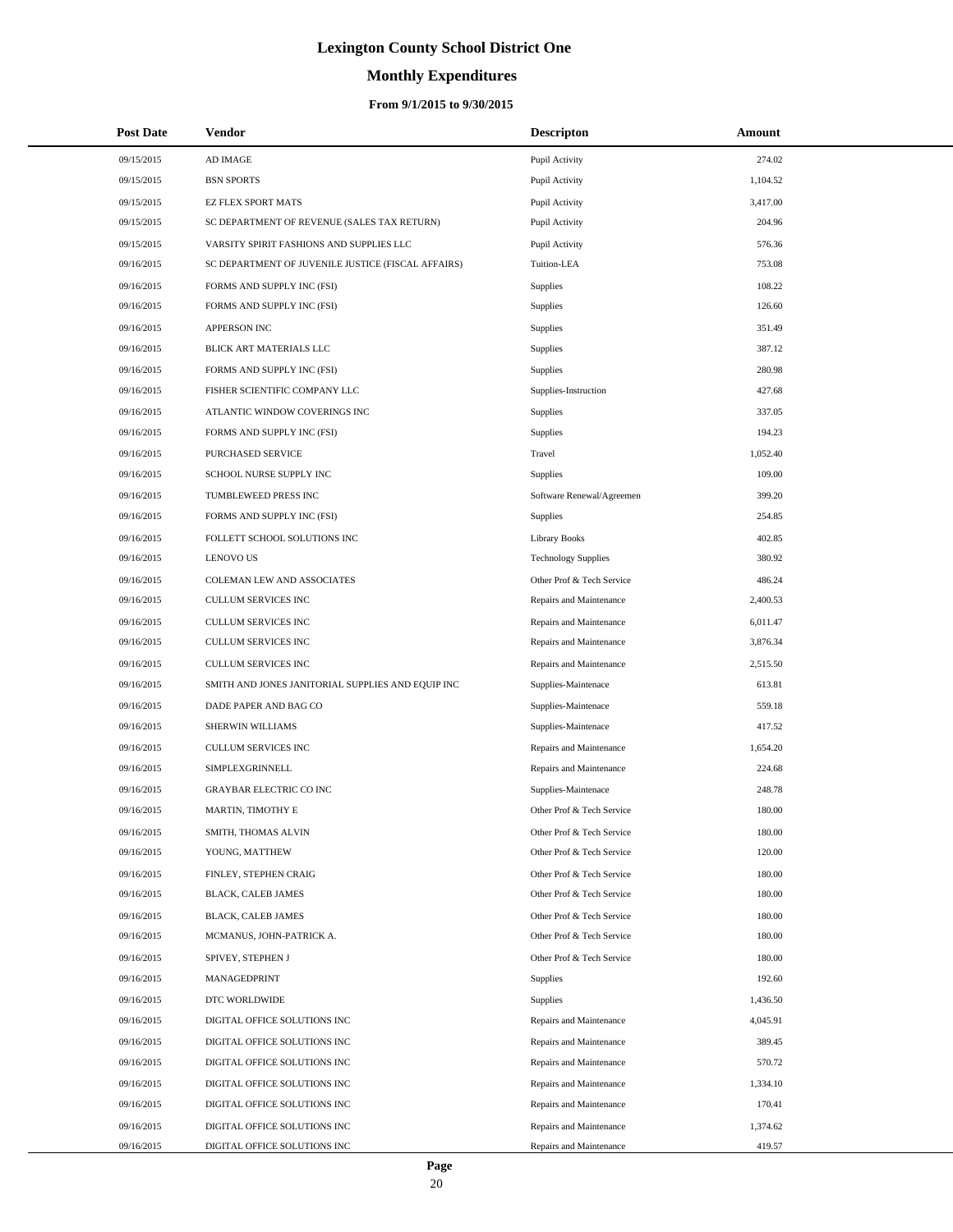# **Monthly Expenditures**

| <b>Post Date</b> | <b>Vendor</b>                                    | <b>Descripton</b>          | Amount    |
|------------------|--------------------------------------------------|----------------------------|-----------|
| 09/16/2015       | DIGITAL OFFICE SOLUTIONS INC                     | Repairs and Maintenance    | 440.83    |
| 09/16/2015       | DIGITAL OFFICE SOLUTIONS INC                     | Repairs and Maintenance    | 1,531.16  |
| 09/16/2015       | DIGITAL OFFICE SOLUTIONS INC                     | Repairs and Maintenance    | 1,849.63  |
| 09/16/2015       | DIGITAL OFFICE SOLUTIONS INC                     | Repairs and Maintenance    | 869.26    |
| 09/16/2015       | DIGITAL OFFICE SOLUTIONS INC                     | Repairs and Maintenance    | 521.86    |
| 09/16/2015       | DIGITAL OFFICE SOLUTIONS INC                     | Repairs and Maintenance    | 910.90    |
| 09/16/2015       | DIGITAL OFFICE SOLUTIONS INC                     | Repairs and Maintenance    | 433.75    |
| 09/16/2015       | DIGITAL OFFICE SOLUTIONS INC                     | Repairs and Maintenance    | 1,748.80  |
| 09/16/2015       | DIGITAL OFFICE SOLUTIONS INC                     | Repairs and Maintenance    | 1,956.28  |
| 09/16/2015       | DIGITAL OFFICE SOLUTIONS INC                     | Repairs and Maintenance    | 1,038.04  |
| 09/16/2015       | DIGITAL OFFICE SOLUTIONS INC                     | Repairs and Maintenance    | 408.46    |
| 09/16/2015       | DIGITAL OFFICE SOLUTIONS INC                     | Repairs and Maintenance    | 389.14    |
| 09/16/2015       | DIGITAL OFFICE SOLUTIONS INC                     | Repairs and Maintenance    | 712.20    |
| 09/16/2015       | DIGITAL OFFICE SOLUTIONS INC                     | Repairs and Maintenance    | 1,041.44  |
| 09/16/2015       | <b>SCHOLASTIC INC</b>                            | Inst Prog Improvement      | 2,899.00  |
| 09/16/2015       | EMBASSY SUITES AT KINGSTON PLANTATION            | Travel                     | 896.00    |
| 09/16/2015       | PURCHASED SERVICE                                | Supplies                   | 250.00    |
| 09/16/2015       | PURCHASED SERVICE                                | Supplies                   | 250.00    |
| 09/16/2015       | THE LAMPO GROUP INC                              | Pupil Activity             | 1,763.30  |
| 09/16/2015       | <b>CENGAGE LEARNING</b>                          | Pupil Activity             | 1,828.50  |
| 09/16/2015       | SARGENT WELCH LLC A VWR CO                       | Pupil Activity             | 248.65    |
| 09/16/2015       | HENRY SCHEIN INC MEDICAL SPECIAL MARKETS         | Pupil Activity             | 1,603.61  |
| 09/16/2015       | TURNER, PHILLIP EDWARD                           | Pupil Activity             | 105.80    |
| 09/16/2015       | SAINT MATTHEWS AMBULANCE SERVICE OF MIDLANDS LLC | Pupil Activity             | 703.95    |
| 09/16/2015       | SPORT SUPPLY GROUP INC                           | Pupil Activity             | 6,888.42  |
| 09/16/2015       | TURNER, PHILLIP EDWARD                           | Pupil Activity             | 115.00    |
| 09/16/2015       | <b>API INDUSTRIES</b>                            | Pupil Activity             | 3,000.00  |
| 09/16/2015       | SC DEPARTMENT OF REVENUE (SALES TAX RETURN)      | Pupil Activity             | 185.50    |
| 09/16/2015       | <b>GOLF TEAM PRODUCTS</b>                        | Pupil Activity             | 280.00    |
| 09/16/2015       | <b>GOLF TEAM PRODUCTS</b>                        | Pupil Activity             | 210.00    |
| 09/16/2015       | POWDERSVILLE HIGH SCHOOL                         | Pupil Activity             | 200.00    |
| 09/17/2015       | PURCHASED SERVICE                                | Travel                     | 239.78    |
| 09/17/2015       | PURCHASED SERVICE                                | Travel                     | 148.35    |
| 09/17/2015       | PURCHASED SERVICE                                | Travel                     | 105.23    |
| 09/17/2015       | PURCHASED SERVICE                                | Travel                     | 123.05    |
| 09/17/2015       | PURCHASED SERVICE                                | Travel                     | 103.50    |
| 09/17/2015       | SCHOOL SPECIALTY INC                             | Supplies                   | 565.33    |
| 09/17/2015       | PRESENTATION SYSTEMS SOUTH INC                   | Supplies                   | 513.28    |
| 09/17/2015       | BLICK ART MATERIALS LLC                          | Supplies                   | 109.73    |
| 09/17/2015       | EXPEDITIONARY LEARNING OUTWARD BOUND INC         | Inst Prog Improvement      | 23,216.00 |
| 09/17/2015       | <b>CAMCOR</b>                                    | <b>Technology Supplies</b> | 192.58    |
| 09/17/2015       | <b>JW PEPPER</b>                                 | Supplies                   | 308.88    |
| 09/17/2015       | PURCHASED SERVICE                                | Travel                     | 209.88    |
| 09/17/2015       | PURCHASED SERVICE                                | Travel                     | 108.68    |
| 09/17/2015       | PURCHASED SERVICE                                | Travel                     | 114.83    |
| 09/17/2015       | PURCHASED SERVICE                                | Travel                     | 201.08    |
| 09/17/2015       | PURCHASED SERVICE                                | Travel                     | 370.88    |
| 09/17/2015       | PURCHASED SERVICE                                | Travel                     | 166.46    |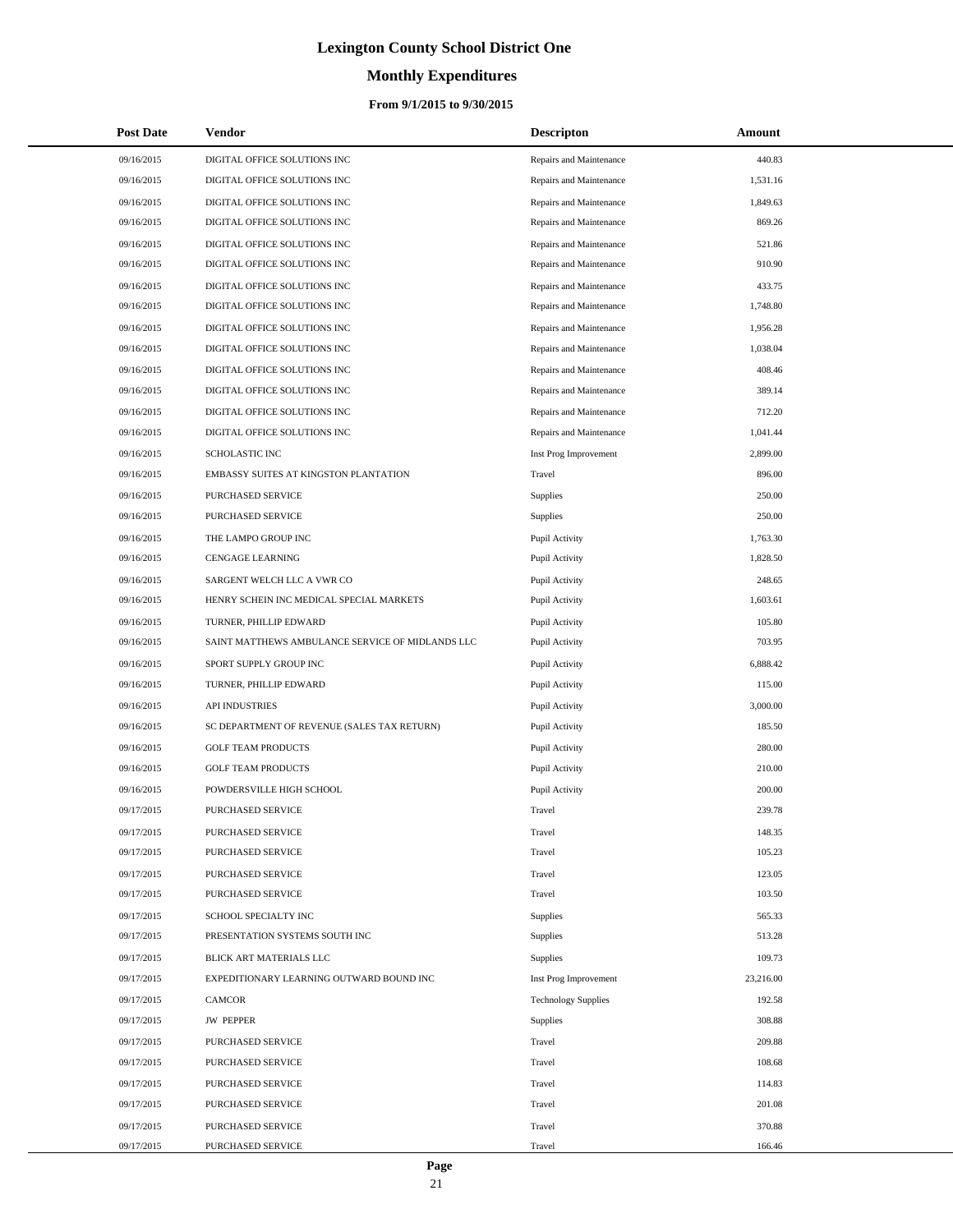# **Monthly Expenditures**

| <b>Post Date</b> | Vendor                                        | <b>Descripton</b>              | Amount    |
|------------------|-----------------------------------------------|--------------------------------|-----------|
| 09/17/2015       | SCE&G                                         | <b>Public Utilities</b>        | 1,610.73  |
| 09/17/2015       | CULLUM SERVICES INC                           | Repairs and Maintenance        | 843.75    |
| 09/17/2015       | <b>CULLUM SERVICES INC</b>                    | Repairs and Maintenance        | 4,792.50  |
| 09/17/2015       | ADVANCED DISPOSAL SERVICES SOUTH CAROLINA LLC | Other Property Services        | 673.25    |
| 09/17/2015       | CULLUM SERVICES INC                           | Repairs and Maintenance        | 1,108.08  |
| 09/17/2015       | ADVANCED DISPOSAL SERVICES SOUTH CAROLINA LLC | Other Property Services        | 351.42    |
| 09/17/2015       | SCE&G                                         | <b>Public Utilities</b>        | 16,423.54 |
| 09/17/2015       | <b>CULLUM SERVICES INC</b>                    | Repairs and Maintenance        | 3,937.50  |
| 09/17/2015       | ADVANCED DISPOSAL SERVICES SOUTH CAROLINA LLC | Other Property Services        | 470.05    |
| 09/17/2015       | SCE&G                                         | <b>Public Utilities</b>        | 10,514.68 |
| 09/17/2015       | <b>CULLUM SERVICES INC</b>                    | Repairs and Maintenance        | 1,023.75  |
| 09/17/2015       | ADVANCED DISPOSAL SERVICES SOUTH CAROLINA LLC | Other Property Services        | 470.05    |
| 09/17/2015       | COOK & BOARDMAN LLC                           | Supplies-Maintenace            | 642.00    |
| 09/17/2015       | SCE&G                                         | <b>Public Utilities</b>        | 31,734.43 |
| 09/17/2015       | <b>CULLUM SERVICES INC</b>                    | Repairs and Maintenance        | 360.00    |
| 09/17/2015       | ADVANCED DISPOSAL SERVICES SOUTH CAROLINA LLC | Other Property Services        | 470.05    |
| 09/17/2015       | SCE&G                                         | <b>Public Utilities</b>        | 16,528.96 |
| 09/17/2015       | <b>CULLUM SERVICES INC</b>                    | Repairs and Maintenance        | 1,379.17  |
| 09/17/2015       | ADVANCED DISPOSAL SERVICES SOUTH CAROLINA LLC | <b>Other Property Services</b> | 588.64    |
| 09/17/2015       | OUTDOOR EQUIPMENT DISTRIBUTORS                | Supplies-Maintenace            | 271.99    |
| 09/17/2015       | <b>CULLUM SERVICES INC</b>                    | Repairs and Maintenance        | 440.63    |
| 09/17/2015       | ADVANCED DISPOSAL SERVICES SOUTH CAROLINA LLC | Other Property Services        | 232.83    |
| 09/17/2015       | <b>CULLUM SERVICES INC</b>                    | Repairs and Maintenance        | 2,730.00  |
| 09/17/2015       | ADVANCED DISPOSAL SERVICES SOUTH CAROLINA LLC | Other Property Services        | 470.05    |
| 09/17/2015       | <b>CULLUM SERVICES INC</b>                    | Repairs and Maintenance        | 757.50    |
| 09/17/2015       | ADVANCED DISPOSAL SERVICES SOUTH CAROLINA LLC | Other Property Services        | 351.42    |
| 09/17/2015       | SCE&G                                         | <b>Public Utilities</b>        | 12,781.22 |
| 09/17/2015       | <b>CULLUM SERVICES INC</b>                    | Repairs and Maintenance        | 1,372.50  |
| 09/17/2015       | INTEGRATED FIRE AND SOUND SOLUTIONS LLC       | Repairs and Maintenance        | 180.00    |
| 09/17/2015       | ADVANCED DISPOSAL SERVICES SOUTH CAROLINA LLC | Other Property Services        | 351.42    |
| 09/17/2015       | SCE&G                                         | <b>Public Utilities</b>        | 12,392.79 |
| 09/17/2015       | <b>CULLUM SERVICES INC</b>                    | Repairs and Maintenance        | 1,355.63  |
| 09/17/2015       | ADVANCED DISPOSAL SERVICES SOUTH CAROLINA LLC | <b>Other Property Services</b> | 232.83    |
| 09/17/2015       | CULLUM SERVICES INC                           | Repairs and Maintenance        | 1,059.38  |
| 09/17/2015       | INTEGRATED FIRE AND SOUND SOLUTIONS LLC       | Repairs and Maintenance        | 869.04    |
| 09/17/2015       | ADVANCED DISPOSAL SERVICES SOUTH CAROLINA LLC | Other Property Services        | 351.42    |
| 09/17/2015       | CULLUM SERVICES INC                           | Repairs and Maintenance        | 1,331.25  |
| 09/17/2015       | ADVANCED DISPOSAL SERVICES SOUTH CAROLINA LLC | Other Property Services        | 436.03    |
| 09/17/2015       | CULLUM SERVICES INC                           | Repairs and Maintenance        | 1,792.50  |
| 09/17/2015       | ADVANCED DISPOSAL SERVICES SOUTH CAROLINA LLC | Other Property Services        | 470.05    |
| 09/17/2015       | SCE&G                                         | <b>Public Utilities</b>        | 50,722.23 |
| 09/17/2015       | CULLUM SERVICES INC                           | Repairs and Maintenance        | 3,788.54  |
| 09/17/2015       | ADVANCED DISPOSAL SERVICES SOUTH CAROLINA LLC | Other Property Services        | 470.05    |
| 09/17/2015       | SCE&G                                         | <b>Public Utilities</b>        | 11,504.41 |
| 09/17/2015       | CULLUM SERVICES INC                           | Repairs and Maintenance        | 1,691.25  |
| 09/17/2015       | ADVANCED DISPOSAL SERVICES SOUTH CAROLINA LLC | Other Property Services        | 351.42    |
| 09/17/2015       | SCE&G                                         | <b>Public Utilities</b>        | 15,632.52 |
| 09/17/2015       | CULLUM SERVICES INC                           | Repairs and Maintenance        | 1,537.50  |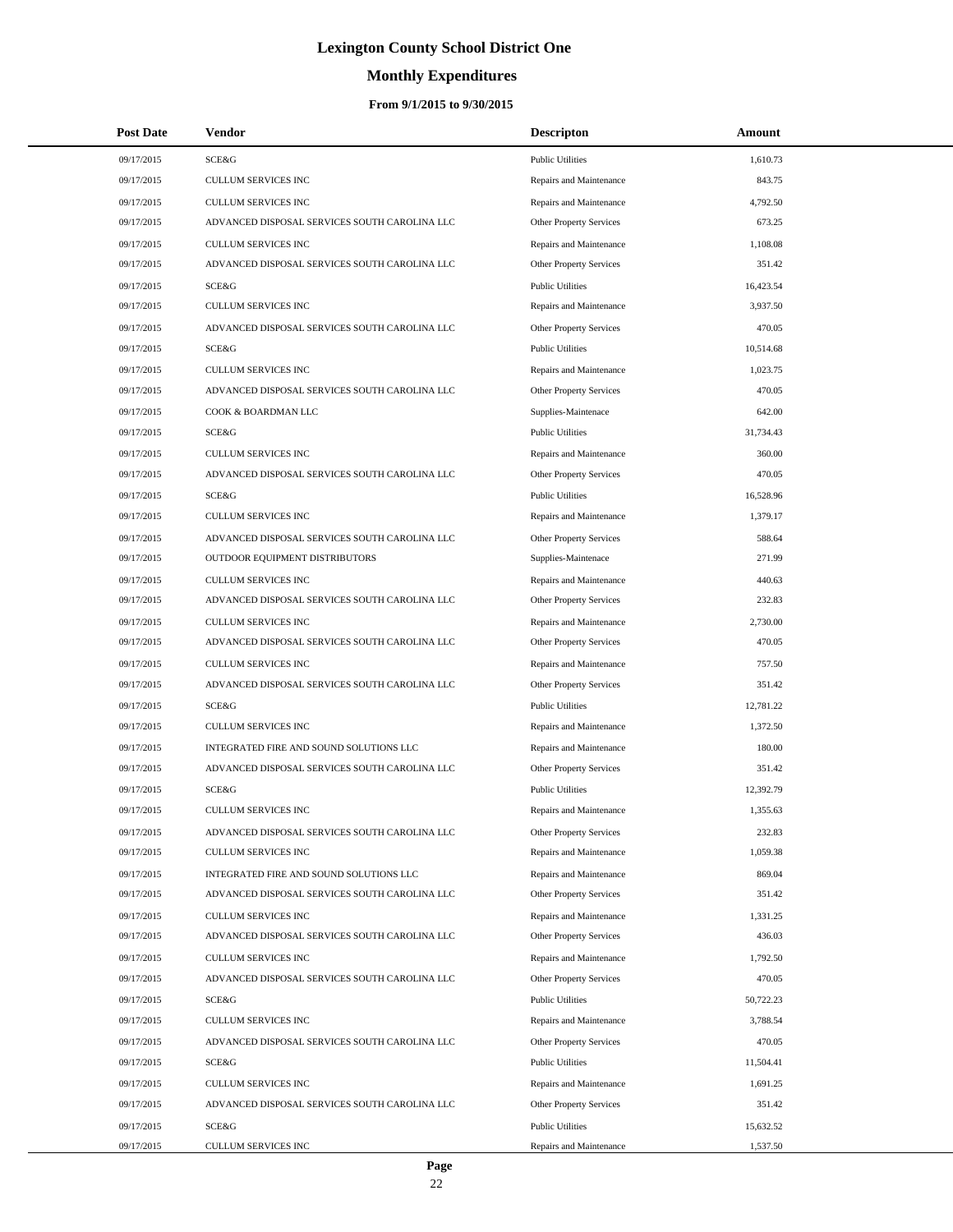# **Monthly Expenditures**

### **From 9/1/2015 to 9/30/2015**

| <b>Post Date</b> | Vendor                                        | <b>Descripton</b>       | Amount    |
|------------------|-----------------------------------------------|-------------------------|-----------|
| 09/17/2015       | INTEGRATED FIRE AND SOUND SOLUTIONS LLC       | Repairs and Maintenance | 261.20    |
| 09/17/2015       | ADVANCED DISPOSAL SERVICES SOUTH CAROLINA LLC | Other Property Services | 351.42    |
| 09/17/2015       | PALMETTO PROPANE                              | Energy                  | 710.75    |
| 09/17/2015       | SCE&G                                         | <b>Public Utilities</b> | 20,750.98 |
| 09/17/2015       | <b>CULLUM SERVICES INC</b>                    | Repairs and Maintenance | 1,149.38  |
| 09/17/2015       | ADVANCED DISPOSAL SERVICES SOUTH CAROLINA LLC | Other Property Services | 351.42    |
| 09/17/2015       | <b>SCE&amp;G</b>                              | <b>Public Utilities</b> | 11,349.32 |
| 09/17/2015       | <b>CULLUM SERVICES INC</b>                    | Repairs and Maintenance | 2,651.25  |
| 09/17/2015       | ADVANCED DISPOSAL SERVICES SOUTH CAROLINA LLC | Other Property Services | 351.42    |
| 09/17/2015       | SCE&G                                         | <b>Public Utilities</b> | 3,511.90  |
| 09/17/2015       | <b>CULLUM SERVICES INC</b>                    | Repairs and Maintenance | 1,125.00  |
| 09/17/2015       | <b>CULLUM SERVICES INC</b>                    | Repairs and Maintenance | 1,515.00  |
| 09/17/2015       | ADVANCED DISPOSAL SERVICES SOUTH CAROLINA LLC | Other Property Services | 351.42    |
| 09/17/2015       | <b>CULLUM SERVICES INC</b>                    | Repairs and Maintenance | 1,376.25  |
| 09/17/2015       | ADVANCED DISPOSAL SERVICES SOUTH CAROLINA LLC | Other Property Services | 702.90    |
| 09/17/2015       | SCE&G                                         | <b>Public Utilities</b> | 22,924.65 |
| 09/17/2015       | <b>CULLUM SERVICES INC</b>                    | Repairs and Maintenance | 1,530.00  |
| 09/17/2015       | ADVANCED DISPOSAL SERVICES SOUTH CAROLINA LLC | Other Property Services | 351.42    |
| 09/17/2015       | <b>SCE&amp;G</b>                              | <b>Public Utilities</b> | 14,226.76 |
| 09/17/2015       | <b>CULLUM SERVICES INC</b>                    | Repairs and Maintenance | 1,205.60  |
| 09/17/2015       | ADVANCED DISPOSAL SERVICES SOUTH CAROLINA LLC | Other Property Services | 351.42    |
| 09/17/2015       | SCE&G                                         | <b>Public Utilities</b> | 10,202.11 |
| 09/17/2015       | <b>CULLUM SERVICES INC</b>                    | Repairs and Maintenance | 1,276.88  |
| 09/17/2015       | ADVANCED DISPOSAL SERVICES SOUTH CAROLINA LLC | Other Property Services | 351.42    |
| 09/17/2015       | <b>CULLUM SERVICES INC</b>                    | Repairs and Maintenance | 620.62    |
| 09/17/2015       | ADVANCED DISPOSAL SERVICES SOUTH CAROLINA LLC | Other Property Services | 351.42    |
| 09/17/2015       | <b>CULLUM SERVICES INC</b>                    | Repairs and Maintenance | 2,371.88  |
| 09/17/2015       | ADVANCED DISPOSAL SERVICES SOUTH CAROLINA LLC | Other Property Services | 351.42    |
| 09/17/2015       | <b>SCE&amp;G</b>                              | <b>Public Utilities</b> | 17,173.61 |
| 09/17/2015       | <b>CULLUM SERVICES INC</b>                    | Repairs and Maintenance | 1,453.13  |
| 09/17/2015       | ADVANCED DISPOSAL SERVICES SOUTH CAROLINA LLC | Other Property Services | 351.42    |
| 09/17/2015       | SCE&G                                         | <b>Public Utilities</b> | 27,358.23 |
| 09/17/2015       | <b>CULLUM SERVICES INC</b>                    | Repairs and Maintenance | 2,437.50  |
| 09/17/2015       | ADVANCED DISPOSAL SERVICES SOUTH CAROLINA LLC | Other Property Services | 351.42    |
| 09/17/2015       | SCE&G                                         | <b>Public Utilities</b> | 85,758.87 |
| 09/17/2015       | CULLUM SERVICES INC                           | Repairs and Maintenance | 5,887.50  |
| 09/17/2015       | ADVANCED DISPOSAL SERVICES SOUTH CAROLINA LLC | Other Property Services | 351.42    |
| 09/17/2015       | SCE&G                                         | <b>Public Utilities</b> | 15,027.55 |
| 09/17/2015       | ADVANCED DISPOSAL SERVICES SOUTH CAROLINA LLC | Other Property Services | 351.42    |
| 09/17/2015       | SCE&G                                         | <b>Public Utilities</b> | 220.45    |
| 09/17/2015       | PURCHASED SERVICE                             | Travel                  | 542.23    |
| 09/17/2015       | PURCHASED SERVICE                             | Travel                  | 158.70    |
| 09/17/2015       | DIGITAL OFFICE SOLUTIONS INC                  | Repairs and Maintenance | 914.99    |
| 09/17/2015       | DIGITAL OFFICE SOLUTIONS INC                  | Repairs and Maintenance | 850.28    |
| 09/17/2015       | DIGITAL OFFICE SOLUTIONS INC                  | Repairs and Maintenance | 546.03    |
| 09/17/2015       | DIGITAL OFFICE SOLUTIONS INC                  | Repairs and Maintenance | 889.98    |
| 09/17/2015       | DIGITAL OFFICE SOLUTIONS INC                  | Repairs and Maintenance | 874.92    |
| 09/17/2015       | DIGITAL OFFICE SOLUTIONS INC                  | Repairs and Maintenance | 2,676.04  |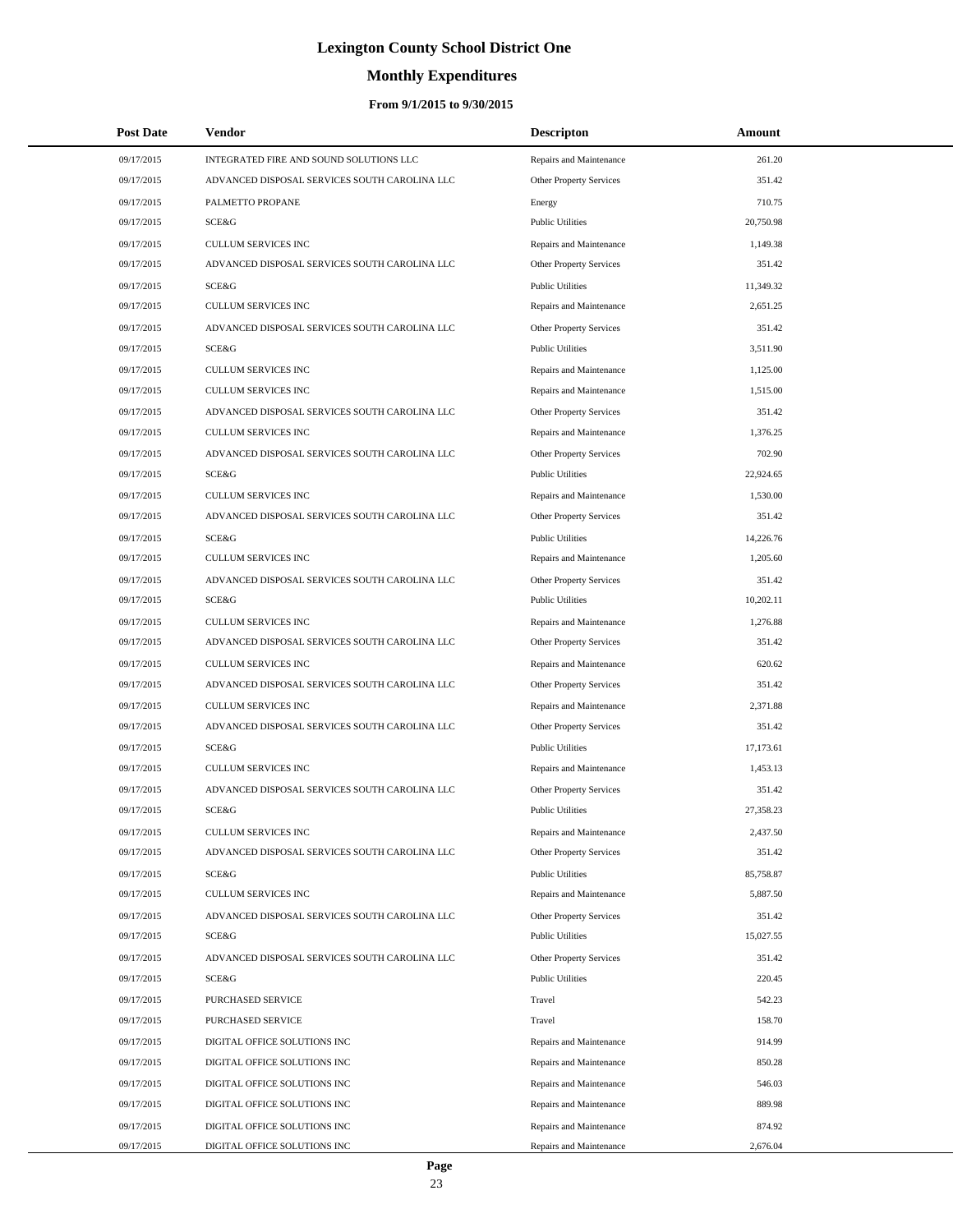# **Monthly Expenditures**

### **From 9/1/2015 to 9/30/2015**

| <b>Post Date</b> | <b>Vendor</b>                            | <b>Descripton</b>          | Amount     |
|------------------|------------------------------------------|----------------------------|------------|
| 09/17/2015       | <b>BATTERIES PLUS</b>                    | <b>Technology Supplies</b> | 641.36     |
| 09/17/2015       | <b>APPLE INC</b>                         | <b>Technology Supplies</b> | 32,036.87  |
| 09/17/2015       | SCHOOL SPECIALTY INC                     | Supplies                   | 715.72     |
| 09/17/2015       | DREAMGEAR LLC                            | Supplies                   | 304.00     |
| 09/17/2015       | DREAMGEAR LLC                            | Supplies                   | 944.00     |
| 09/17/2015       | <b>APPLE INC</b>                         | <b>Technology Supplies</b> | 23,926.27  |
| 09/17/2015       | PURCHASED SERVICE                        | Travel                     | 200.39     |
| 09/17/2015       | PURCHASED SERVICE                        | Travel                     | 188.89     |
| 09/17/2015       | PURCHASED SERVICE                        | Travel                     | 124.49     |
| 09/17/2015       | PALMETTO MICROFILM SYSTEMS INC           | Repairs and Maintenance    | 308.76     |
| 09/17/2015       | PURCHASED SERVICE                        | Travel                     | 114.14     |
| 09/17/2015       | PURCHASED SERVICE                        | Travel                     | 171.10     |
| 09/17/2015       | BLICK ART MATERIALS LLC                  | Pupil Activity             | 1,422.99   |
| 09/17/2015       | A Z LAWN MOWER PARTS                     | Pupil Activity             | 101.65     |
| 09/17/2015       | <b>BSN SPORTS</b>                        | Pupil Activity             | 6,888.42   |
| 09/18/2015       | SCHOOL SPECIALTY INC                     | Supplies                   | 147.23     |
| 09/18/2015       | EXPEDITIONARY LEARNING OUTWARD BOUND INC | Inst Prog Improvement      | 3,900.00   |
| 09/18/2015       | US INK AND TONER INC                     | <b>Supplies</b>            | 910.02     |
| 09/18/2015       | DELL COMPUTERS                           | Supplies                   | 1,604.90   |
| 09/18/2015       | PINE PRESS OF LEXINGTON INC              | Printing and Binding       | 665.67     |
| 09/18/2015       | SCHOOL SPECIALTY INC                     | <b>Supplies</b>            | 146.08     |
| 09/18/2015       | EDUCATIONAL PARTNERS INTERNATIONAL LLC   | <b>Staff Services</b>      | 175,500.00 |
| 09/18/2015       | ADVANTAGE FORMS AND SYSTEMS              | Printing and Binding       | 401.48     |
| 09/18/2015       | NEOPOST USA INC                          | Supplies                   | 177.62     |
| 09/18/2015       | SCANTRON CORP (FORMS SOFTWARE SCANNER)   | Supplies                   | 864.57     |
| 09/18/2015       | FORMS AND SUPPLY INC (FSI)               | Supplies                   | 1,285.61   |
| 09/18/2015       | SCHOOL SPECIALTY INC                     | Supplies                   | 630.19     |
| 09/18/2015       | FORMS AND SUPPLY INC (FSI)               | <b>Supplies</b>            | 279.70     |
| 09/18/2015       | DHEC - BOL INSTRUMENT SERVICES           | Other Prof & Tech Service  | 2,760.00   |
| 09/18/2015       | <b>ENCHANTED LEARNING</b>                | Software Renewal/Agreemen  | 125.00     |
| 09/18/2015       | SC ASSOCIATION SCHOOL SOCIAL WORKERS     | Travel                     | 130.00     |
| 09/18/2015       | <b>SC SCIENCE COUNCIL SC2</b>            | Travel                     | 150.00     |
| 09/18/2015       | DELL COMPUTERS                           | <b>Supplies</b>            | 235.38     |
| 09/18/2015       | A MOBILE STORAGE CO INC                  | Rentals                    | 1,218.00   |
| 09/18/2015       | TRITEK FIRE AND SECURITY LLC             | Repairs and Maintenance    | 467.00     |
| 09/18/2015       | SMITH, SAMUEL STEWART                    | Other Prof & Tech Service  | 180.00     |
| 09/18/2015       | HART, MICHAEL JOSEPH                     | Other Prof & Tech Service  | 180.00     |
| 09/18/2015       | STROCK, BENJAMIN H                       | Other Prof & Tech Service  | 120.00     |
| 09/18/2015       | MEFFORD, ROY EARL                        | Other Prof & Tech Service  | 120.00     |
| 09/18/2015       | BLACK, CALEB JAMES                       | Other Prof & Tech Service  | 180.00     |
| 09/18/2015       | HAIGLER III, THOMAS I                    | Other Prof & Tech Service  | 180.00     |
| 09/18/2015       | DIGITAL JUICE                            | Software Renewal/Agreemen  | 499.00     |
| 09/18/2015       | <b>SIS RESOURCES</b>                     | Software Renewal/Agreemen  | 2,344.63   |
| 09/18/2015       | DIGITAL OFFICE SOLUTIONS INC             | Repairs and Maintenance    | 759.45     |
| 09/18/2015       | RAPTOR TECHNOLOGIES LLC                  | Supplies                   | 300.00     |
| 09/18/2015       | SCHOOL SPECIALTY INC                     | Supplies                   | 1,477.15   |
| 09/18/2015       | DELL COMPUTERS                           | <b>Technology Supplies</b> | 973.69     |
| 09/18/2015       | PALMETTO TESOL LLC                       | Travel                     | 15,169.00  |

 $\overline{a}$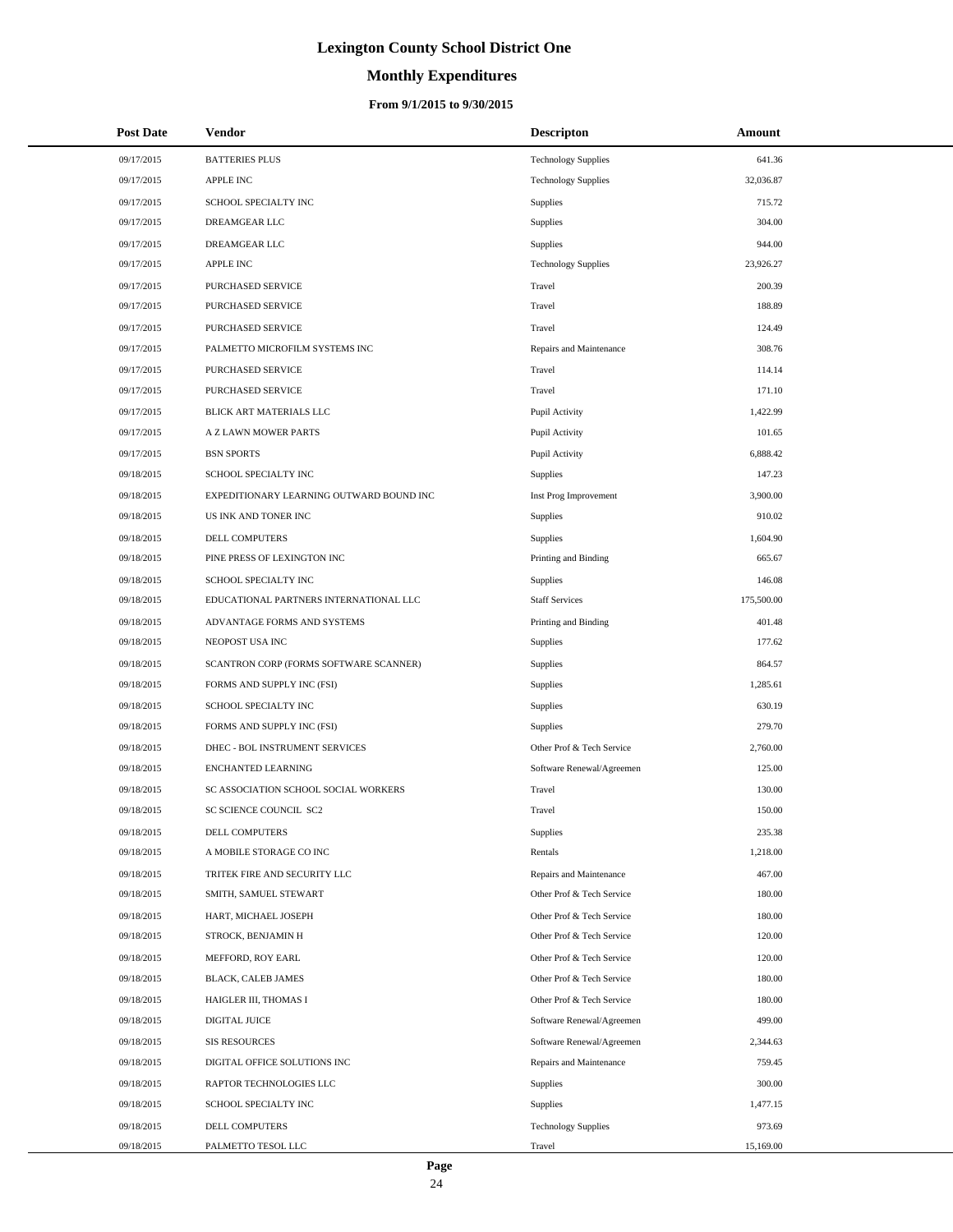# **Monthly Expenditures**

| <b>Post Date</b> | <b>Vendor</b>                                     | <b>Descripton</b>             | Amount   |
|------------------|---------------------------------------------------|-------------------------------|----------|
| 09/18/2015       | PURCHASED SERVICE                                 | Travel                        | 196.00   |
| 09/18/2015       | R L BRYAN CO TEXTBOOK DEPOSITORY                  | Pupil Activity                | 600.00   |
| 09/18/2015       | R L BRYAN CO TEXTBOOK DEPOSITORY                  | Pupil Activity                | 7,000.00 |
| 09/18/2015       | EPS LITERACY AND INTERVENTION                     | Pupil Activity                | 481.50   |
| 09/18/2015       | SCHOOL SPECIALTY INC                              | Pupil Activity                | 154.28   |
| 09/18/2015       | <b>BSN SPORTS INC</b>                             | Pupil Activity                | 1,103.19 |
| 09/18/2015       | AIKEN CO UMPIRES ASSOC                            | Pupil Activity                | 200.00   |
| 09/18/2015       | SOUTHERN REEL SOULTIONS LLC                       | Pupil Activity                | 675.00   |
| 09/18/2015       | COUNTRY CLUB OF LEXINGTON                         | Pupil Activity                | 1,017.00 |
| 09/18/2015       | DREHER HIGH SCHOOL                                | Pupil Activity                | 860.00   |
| 09/18/2015       | AUGUSTA SWIM SUPPLY                               | Pupil Activity                | 1,315.03 |
| 09/18/2015       | SOUTHEASTERN PERFORMANCE APPAREL                  | Pupil Activity                | 737.00   |
| 09/21/2015       | <b>ANOTHER PRINTER</b>                            | Printing and Binding          | 400.77   |
| 09/21/2015       | AIKEN COUNTY SCHOOL DISTRICT                      | Tuition-LEA                   | 535.50   |
| 09/21/2015       | SCHOOL SPECIALTY INC                              | Supplies                      | 106.79   |
| 09/21/2015       | <b>APPLE INC</b>                                  | <b>Technology Supplies</b>    | 1,107.45 |
| 09/21/2015       | DELL COMPUTERS                                    | Supplies                      | 2,908.13 |
| 09/21/2015       | SWEETWATER EDUCA TECH DIVISION                    | Supplies                      | 423.96   |
| 09/21/2015       | ALFRED WILLIAMS AND CO                            | Supplies                      | 291.04   |
| 09/21/2015       | <b>APPLE INC</b>                                  | <b>Technology Supplies</b>    | 738.30   |
| 09/21/2015       | THE PEABODY MEMPHIS                               | Travel                        | 3,182.81 |
| 09/21/2015       | FOLLETT SCHOOL SOLUTIONS INC                      | Supplies                      | 159.43   |
| 09/21/2015       | FOLLETT SCHOOL SOLUTIONS INC                      | <b>Technology Supplies</b>    | 379.59   |
| 09/21/2015       | ACCENT CONNECTIONS LLC                            | <b>Instructional Services</b> | 1,175.00 |
| 09/21/2015       | APPLE INC                                         | <b>Technology Supplies</b>    | 203.30   |
| 09/21/2015       | DADE PAPER AND BAG CO                             | Supplies-Maintenace           | 279.59   |
| 09/21/2015       | TRISTATE PUMP AND CONTROL INC                     | Supplies-Maintenace           | 423.10   |
| 09/21/2015       | FORTILINE INC                                     | Supplies-Maintenace           | 123.05   |
| 09/21/2015       | H L SHEALY CO                                     | Supplies-Maintenace           | 427.47   |
| 09/21/2015       | H L SHEALY CO                                     | Supplies-Maintenace           | 339.73   |
| 09/21/2015       | H L SHEALY CO                                     | Supplies-Maintenace           | 427.47   |
| 09/21/2015       | <b>ADM SIGNS</b>                                  | Supplies                      | 385.20   |
| 09/21/2015       | SMITH AND JONES JANITORIAL SUPPLIES AND EQUIP INC | Supplies-Maintenace           | 166.92   |
| 09/21/2015       | SMITH AND JONES JANITORIAL SUPPLIES AND EQUIP INC | Supplies-Maintenace           | 660.40   |
| 09/21/2015       | FERGUSON ENTERPRISES INC FEI 27                   | Supplies-Maintenace           | 421.47   |
| 09/21/2015       | HD SUPPLY POWER SOLUTIONS LTD                     | Supplies-Maintenace           | 706.20   |
| 09/21/2015       | H L SHEALY CO                                     | Supplies-Maintenace           | 427.47   |
| 09/21/2015       | BARBER, DARYL SCOTT                               | Other Prof & Tech Service     | 120.00   |
| 09/21/2015       | RICHARDSON, EDWARD WILLIAM                        | Other Prof & Tech Service     | 120.00   |
| 09/21/2015       | VINCENT, MATTHEW                                  | Other Prof & Tech Service     | 120.00   |
| 09/21/2015       | SMITH, THOMAS ALVIN                               | Other Prof & Tech Service     | 180.00   |
| 09/21/2015       | LONGSHORE, MARTY                                  | Other Prof & Tech Service     | 120.00   |
| 09/21/2015       | LOOKABILL, JOHN T                                 | Other Prof & Tech Service     | 180.00   |
| 09/21/2015       | CANNON, WALLACE C                                 | Other Prof & Tech Service     | 120.00   |
| 09/21/2015       | AP BOOKS THE ASSOCIATED PRESS                     | Software Renewal/Agreemen     | 1,764.00 |
| 09/21/2015       | DIGITAL OFFICE SOLUTIONS INC                      | Repairs and Maintenance       | 755.27   |
| 09/21/2015       | SCHOOL SPECIALTY INC                              | Supplies                      | 125.96   |
| 09/21/2015       | SCHOOL SPECIALTY INC                              | Supplies                      | 195.76   |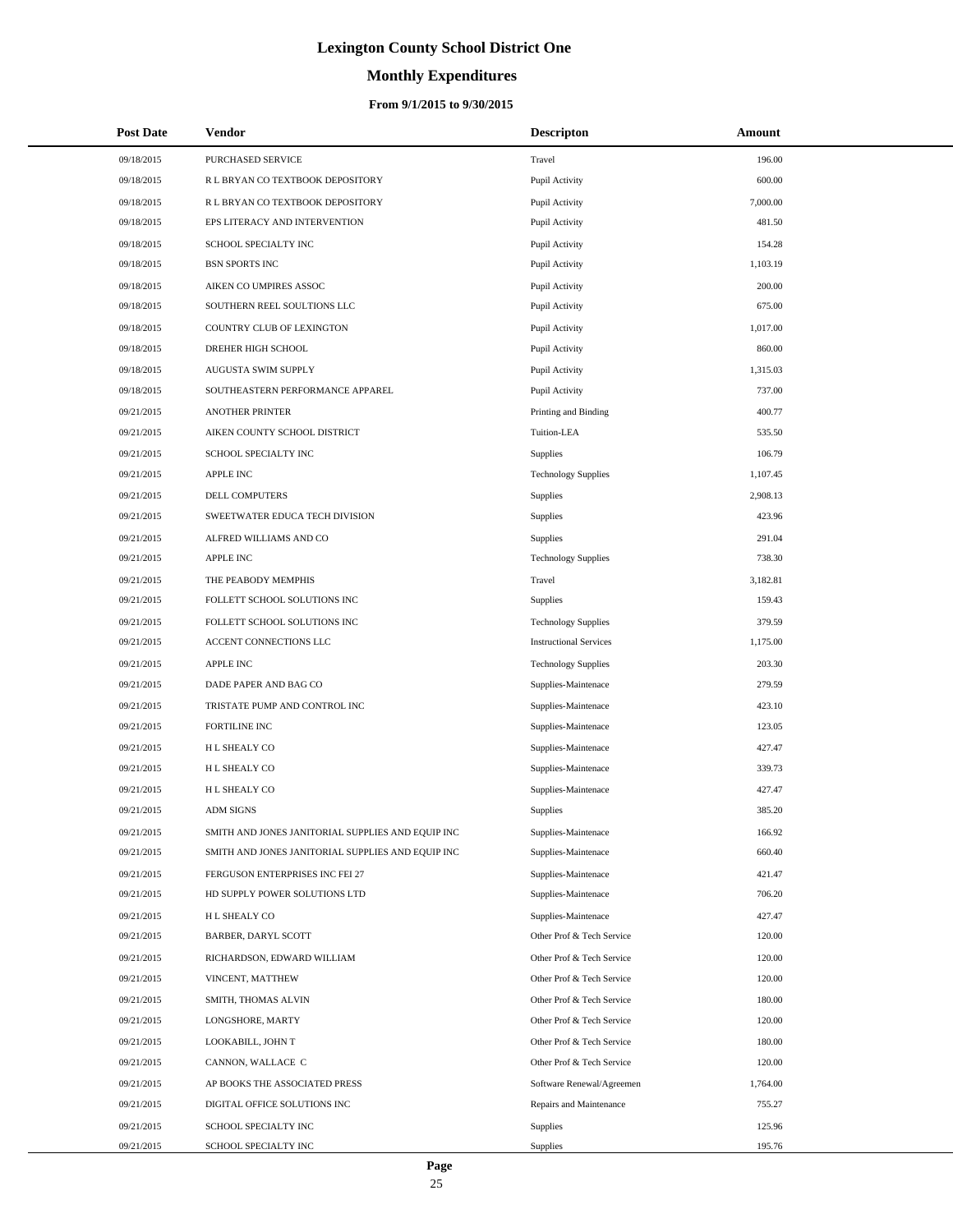# **Monthly Expenditures**

| <b>Post Date</b> | <b>Vendor</b>                           | <b>Descripton</b>         | Amount    |  |
|------------------|-----------------------------------------|---------------------------|-----------|--|
| 09/21/2015       | DIGITAL OFFICE SOLUTIONS INC            | Supplies                  | 914.85    |  |
| 09/21/2015       | FORMS AND SUPPLY INC (FSI)              | Supplies                  | 133.95    |  |
| 09/21/2015       | SCHOOL SPECIALTY INC                    | Supplies                  | 842.57    |  |
| 09/21/2015       | THE PARENT INSTITUTE                    | Supplies                  | 329.00    |  |
| 09/21/2015       | FRANKLIN COVEY CO (EDUCATION DIV)       | Supplies                  | 4,715.30  |  |
| 09/21/2015       | MCGRAW HILL EDUCATION                   | Supplies                  | 1,088.00  |  |
| 09/21/2015       | CAMCOR                                  | Supplies                  | 2,683.23  |  |
| 09/21/2015       | HERALD OFFICE SUPPLY INC                | Supplies                  | 1,852.17  |  |
| 09/21/2015       | BARNES & NOBLE BOOKSELLERS INC          | Pupil Activity            | 487.58    |  |
| 09/21/2015       | MATHEMATICAL ASSOCIATION FO AMERICA INC | Pupil Activity            | 252.00    |  |
| 09/21/2015       | <b>SCRUB TRENDZ LLC</b>                 | Pupil Activity            | 224.00    |  |
| 09/21/2015       | SCHOOL HOUSE DIRECT                     | Pupil Activity            | 3,183.22  |  |
| 09/21/2015       | BLACK ROCK BUSINESS SOLUTIONS LLC       | Pupil Activity            | 222.45    |  |
| 09/21/2015       | CAROLINA BIOLOGICAL SUPPLY CO           | Pupil Activity            | 105.98    |  |
| 09/21/2015       | <b>WW GRAINGER</b>                      | Pupil Activity            | 176.55    |  |
| 09/21/2015       | CASH                                    | Pupil Activity            | 194.00    |  |
| 09/21/2015       | RHODES GRADUATION SERVICES INC          | Pupil Activity            | 507.18    |  |
| 09/21/2015       | TUMBLES LAUNDRY SPA                     | Pupil Activity            | 131.50    |  |
| 09/21/2015       | GOODWIN, IVAN                           | Pupil Activity            | 103.00    |  |
| 09/21/2015       | FELDER, SAMUEL                          | Pupil Activity            | 134.90    |  |
| 09/21/2015       | RHODES, ISAAC                           | Pupil Activity            | 135.50    |  |
| 09/21/2015       | SMOOTH CREATIONS / INTRADE              | Pupil Activity            | 128.40    |  |
| 09/21/2015       | BRYAN, GEORGE K                         | Pupil Activity            | 113.00    |  |
| 09/21/2015       | DEMARY, DAVID                           | Pupil Activity            | 110.30    |  |
| 09/21/2015       | GOODYEAR, RICHARD CLAYTON               | Pupil Activity            | 120.00    |  |
| 09/21/2015       | HORTON, CHRIS                           | Pupil Activity            | 120.00    |  |
| 09/21/2015       | PARRISH, JAMES                          | Pupil Activity            | 120.00    |  |
| 09/21/2015       | PERRI, FRANK S                          | Pupil Activity            | 120.00    |  |
| 09/21/2015       | SMITH, BRAD                             | Pupil Activity            | 120.00    |  |
| 09/21/2015       | ROCK HILL HIGH SCHOOL                   | Pupil Activity            | 175.00    |  |
| 09/21/2015       | BROWN, LINDA M                          | Pupil Activity            | 113.30    |  |
| 09/21/2015       | THE VERNON COMPANY                      | Pupil Activity            | 268.23    |  |
| 09/21/2015       | BROWN, LINDA M                          | Pupil Activity            | 179.00    |  |
| 09/21/2015       | FORT DORCHESTER HIGH SCHOOL             | Pupil Activity            | 350.00    |  |
| 09/21/2015       | SPEARMAN, TERRY                         | Pupil Activity            | 140.60    |  |
| 09/21/2015       | KENDRICK, CAROLYN                       | Pupil Activity            | 172.00    |  |
| 09/21/2015       | LAM, MATTHEW                            | Pupil Activity            | 180.00    |  |
| 09/21/2015       | MADISON, ZELL                           | Pupil Activity            | 146.00    |  |
| 09/21/2015       | MEAGLEY, JEFFERY O                      | Pupil Activity            | 187.00    |  |
| 09/21/2015       | TALBOT, REED                            | Pupil Activity            | 167.00    |  |
| 09/21/2015       | NAVIANCE INC DBA HOBSON INC             | Inst Prog Improvement     | 10,750.00 |  |
| 09/21/2015       | NAVIANCE INC DBA HOBSON INC             | Software Renewal/Agreemen | 93,319.30 |  |
| 09/22/2015       | SCHOOL SPECIALTY INC                    | Supplies                  | 115.34    |  |
| 09/22/2015       | FORMS AND SUPPLY INC (FSI)              | Supplies                  | 101.48    |  |
| 09/22/2015       | SCHOOL SPECIALTY INC                    | Supplies                  | 223.35    |  |
| 09/22/2015       | SCHOOL SPECIALTY INC                    | Supplies                  | 340.90    |  |
| 09/22/2015       | SCHOOL SPECIALTY INC                    | Supplies                  | 2,198.81  |  |
| 09/22/2015       | MUSIC THEATRE INTERNATIONAL             | Supplies                  | 1,295.00  |  |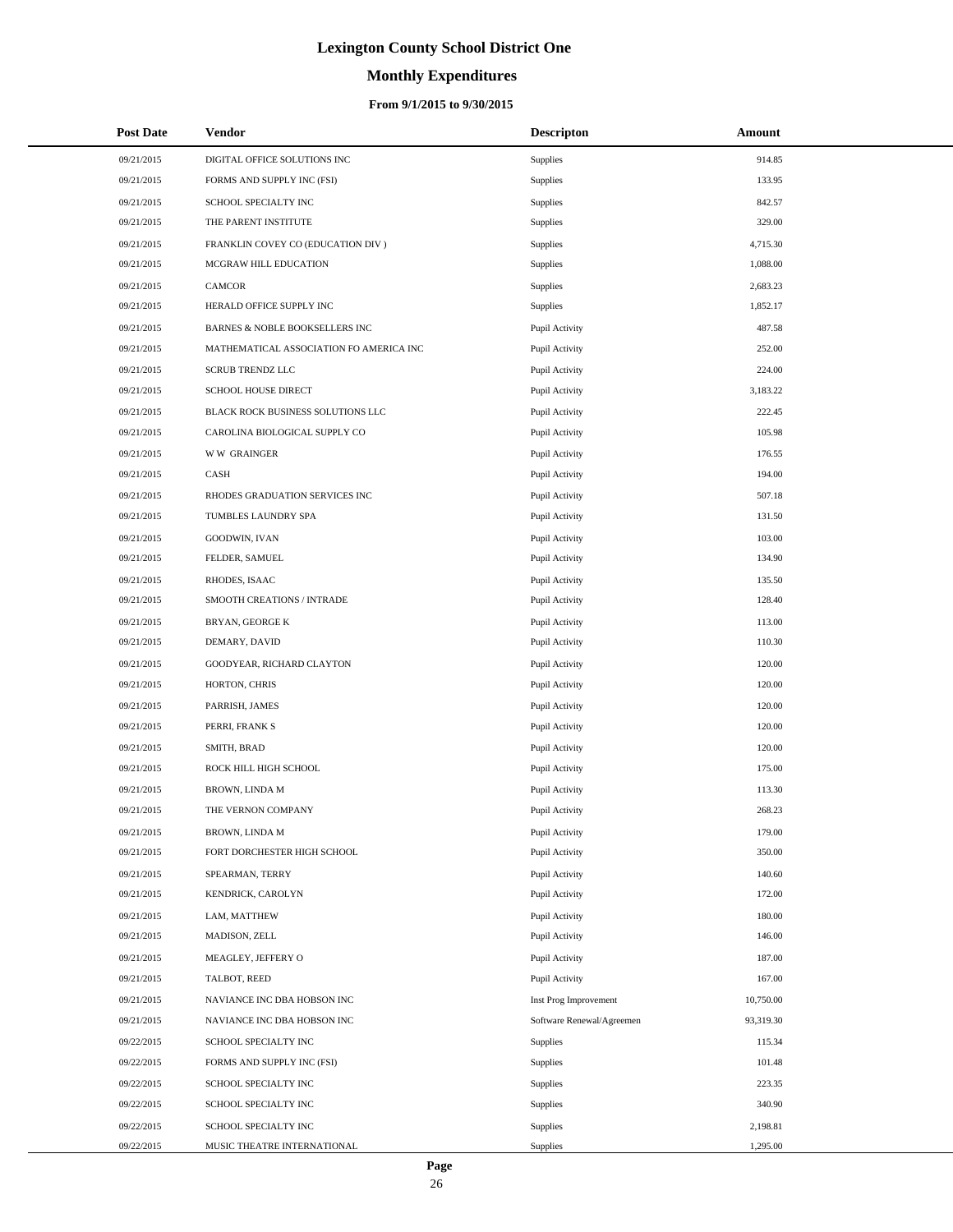# **Monthly Expenditures**

### **From 9/1/2015 to 9/30/2015**

| <b>Post Date</b> | Vendor                                            | <b>Descripton</b>           | Amount    |
|------------------|---------------------------------------------------|-----------------------------|-----------|
| 09/22/2015       | <b>ICAR</b>                                       | <b>Supplies</b>             | 298.00    |
| 09/22/2015       | PRAXAIR DISTRIBUTION                              | Supplies                    | 1,140.59  |
| 09/22/2015       | CAMBIUM LEARNING GROUP                            | Supplies                    | 365.50    |
| 09/22/2015       | <b>APPLE INC</b>                                  | <b>Technology Supplies</b>  | 1,817.93  |
| 09/22/2015       | AMERICAN ENGINEERING CONSULTANTS INC              | Other Prof & Tech Service   | 5,000.00  |
| 09/22/2015       | SMITH AND JONES JANITORIAL SUPPLIES AND EQUIP INC | Supplies-Maintenace         | 1,799.53  |
| 09/22/2015       | TRITEK FIRE AND SECURITY LLC                      | Supplies-Maintenace         | 846.84    |
| 09/22/2015       | <b>GECP (GENERAL ELECTRIC)</b>                    | Supplies-Maintenace         | 629.00    |
| 09/22/2015       | CHECKER YELLOW CAB CO INC                         | <b>Pupil Transportation</b> | 1,069.00  |
| 09/22/2015       | RANDOM DRUG SCREENS INC                           | Other Prof & Tech Service   | 385.00    |
| 09/22/2015       | MARTIN, TIMOTHY E                                 | Other Prof & Tech Service   | 180.00    |
| 09/22/2015       | WISEMAN, DARREN MARK                              | Other Prof & Tech Service   | 180.00    |
| 09/22/2015       | SHARPE, STEFAN                                    | Other Prof & Tech Service   | 120.00    |
| 09/22/2015       | <b>BARRETT, S LEE</b>                             | Other Prof & Tech Service   | 180.00    |
| 09/22/2015       | <b>APPLE INC</b>                                  | <b>Technology Supplies</b>  | 11,652.30 |
| 09/22/2015       | DELL COMPUTERS                                    | <b>Technology Supplies</b>  | 287.83    |
| 09/22/2015       | FORMS AND SUPPLY INC (FSI)                        | Supplies                    | 4,367.71  |
| 09/22/2015       | SCHOOL SPECIALTY INC                              | Supplies                    | 161.86    |
| 09/22/2015       | COMPUTER DESIGN CONSULTING SERVICE LLC            | Supplies                    | 160.50    |
| 09/22/2015       | MCGRAW HILL EDUCATION                             | Supplies                    | 2,252.43  |
| 09/22/2015       | HOUGHTON MIFFLIN                                  | Supplies                    | 100.58    |
| 09/22/2015       | <b>NCS PEARSON</b>                                | Supplies                    | 7,004.85  |
| 09/22/2015       | DELUCCAS ITALIAN GRILL AND PIZZERIA               | Other Objects               | 2,000.00  |
| 09/22/2015       | <b>BONITZ</b>                                     | Supplies                    | 11,382.52 |
| 09/22/2015       | JTM PROVISIONS CO                                 | Food                        | 360.00    |
| 09/22/2015       | NARDONE BROS BAKING CO INC                        | Food                        | 1,523.10  |
| 09/22/2015       | NATIONAL FOOD GROUP                               | Food                        | 369.00    |
| 09/22/2015       | PILGRIM'S PRIDE CORP                              | Food                        | 352.80    |
| 09/22/2015       | NARDONE BROS BAKING CO INC                        | Food                        | 256.34    |
| 09/22/2015       | NATIONAL FOOD GROUP                               | Food                        | 492.00    |
| 09/22/2015       | <b>JTM PROVISIONS CO</b>                          | Food                        | 356.00    |
| 09/22/2015       | NARDONE BROS BAKING CO INC                        | Food                        | 1,523.10  |
| 09/22/2015       | NATIONAL FOOD GROUP                               | Food                        | 369.00    |
| 09/22/2015       | PILGRIM'S PRIDE CORP                              | Food                        | 352.80    |
| 09/22/2015       | NARDONE BROS BAKING CO INC                        | Food                        | 256.34    |
| 09/22/2015       | NATIONAL FOOD GROUP                               | Food                        | 492.00    |
| 09/22/2015       | JTM PROVISIONS CO                                 | Food                        | 328.00    |
| 09/22/2015       | NARDONE BROS BAKING CO INC                        | Food                        | 1,454.30  |
| 09/22/2015       | NATIONAL FOOD GROUP                               | Food                        | 369.00    |
| 09/22/2015       | PILGRIM'S PRIDE CORP                              | Food                        | 252.00    |
| 09/22/2015       | NARDONE BROS BAKING CO INC                        | Food                        | 256.34    |
| 09/22/2015       | NATIONAL FOOD GROUP                               | Food                        | 492.00    |
| 09/22/2015       | NARDONE BROS BAKING CO INC                        | Food                        | 219.72    |
| 09/22/2015       | JENNIEO TURKEY STORE SALES LLC                    | Food                        | 129.36    |
| 09/22/2015       | JTM PROVISIONS CO                                 | Food                        | 128.00    |
| 09/22/2015       | NARDONE BROS BAKING CO INC                        | Food                        | 528.68    |
| 09/22/2015       | NATIONAL FOOD GROUP                               | Food                        | 369.00    |
| 09/22/2015       | PILGRIM'S PRIDE CORP                              | Food                        | 132.30    |

 $\overline{a}$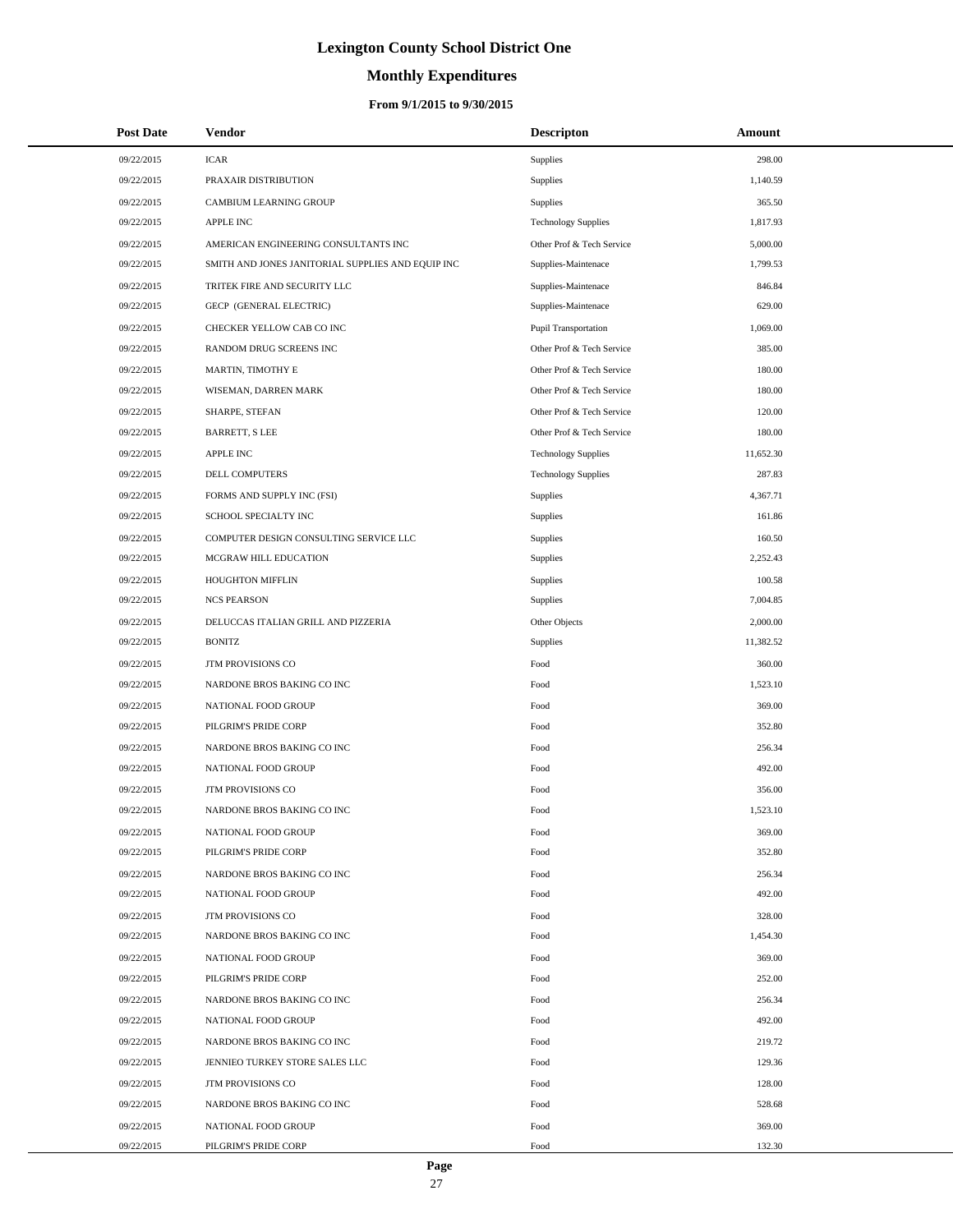# **Monthly Expenditures**

| <b>Post Date</b> | Vendor                         | <b>Descripton</b> | Amount   |
|------------------|--------------------------------|-------------------|----------|
| 09/22/2015       | NARDONE BROS BAKING CO INC     | Food              | 256.34   |
| 09/22/2015       | NATIONAL FOOD GROUP            | Food              | 492.00   |
| 09/22/2015       | NARDONE BROS BAKING CO INC     | Food              | 256.34   |
| 09/22/2015       | NATIONAL FOOD GROUP            | Food              | 492.00   |
| 09/22/2015       | NARDONE BROS BAKING CO INC     | Food              | 256.34   |
| 09/22/2015       | NATIONAL FOOD GROUP            | Food              | 492.00   |
| 09/22/2015       | NARDONE BROS BAKING CO INC     | Food              | 256.34   |
| 09/22/2015       | NATIONAL FOOD GROUP            | Food              | 492.00   |
| 09/22/2015       | JENNIEO TURKEY STORE SALES LLC | Food              | 129.36   |
| 09/22/2015       | JTM PROVISIONS CO              | Food              | 192.00   |
| 09/22/2015       | NARDONE BROS BAKING CO INC     | Food              | 528.68   |
| 09/22/2015       | NATIONAL FOOD GROUP            | Food              | 369.00   |
| 09/22/2015       | <b>JTM PROVISIONS CO</b>       | Food              | 328.00   |
| 09/22/2015       | NARDONE BROS BAKING CO INC     | Food              | 1,493.04 |
| 09/22/2015       | NATIONAL FOOD GROUP            | Food              | 369.00   |
| 09/22/2015       | PILGRIM'S PRIDE CORP           | Food              | 352.80   |
| 09/22/2015       | NARDONE BROS BAKING CO INC     | Food              | 256.34   |
| 09/22/2015       | NATIONAL FOOD GROUP            | Food              | 492.00   |
| 09/22/2015       | JENNIEO TURKEY STORE SALES LLC | Food              | 129.36   |
| 09/22/2015       | <b>JTM PROVISIONS CO</b>       | Food              | 128.00   |
| 09/22/2015       | NARDONE BROS BAKING CO INC     | Food              | 528.68   |
| 09/22/2015       | NATIONAL FOOD GROUP            | Food              | 369.00   |
| 09/22/2015       | JENNIEO TURKEY STORE SALES LLC | Food              | 129.36   |
| 09/22/2015       | JTM PROVISIONS CO              | Food              | 128.00   |
| 09/22/2015       | NARDONE BROS BAKING CO INC     | Food              | 528.68   |
| 09/22/2015       | NATIONAL FOOD GROUP            | Food              | 369.00   |
| 09/22/2015       | PILGRIM'S PRIDE CORP           | Food              | 132.30   |
| 09/22/2015       | NARDONE BROS BAKING CO INC     | Food              | 256.34   |
| 09/22/2015       | NATIONAL FOOD GROUP            | Food              | 369.00   |
| 09/22/2015       | NARDONE BROS BAKING CO INC     | Food              | 256.34   |
| 09/22/2015       | NATIONAL FOOD GROUP            | Food              | 369.00   |
| 09/22/2015       | JENNIEO TURKEY STORE SALES LLC | Food              | 129.36   |
| 09/22/2015       | <b>JTM PROVISIONS CO</b>       | Food              | 160.00   |
| 09/22/2015       | NARDONE BROS BAKING CO INC     | Food              | 528.68   |
| 09/22/2015       | NATIONAL FOOD GROUP            | Food              | 369.00   |
| 09/22/2015       | NARDONE BROS BAKING CO INC     | Food              | 256.34   |
| 09/22/2015       | NATIONAL FOOD GROUP            | Food              | 492.00   |
| 09/22/2015       | JENNIEO TURKEY STORE SALES LLC | Food              | 129.36   |
| 09/22/2015       | JTM PROVISIONS CO              | Food              | 128.00   |
| 09/22/2015       | NARDONE BROS BAKING CO INC     | Food              | 528.68   |
| 09/22/2015       | NATIONAL FOOD GROUP            | Food              | 369.00   |
| 09/22/2015       | NARDONE BROS BAKING CO INC     | Food              | 256.34   |
| 09/22/2015       | NATIONAL FOOD GROUP            | Food              | 369.00   |
| 09/22/2015       | JENNIEO TURKEY STORE SALES LLC | Food              | 129.36   |
| 09/22/2015       | NARDONE BROS BAKING CO INC     | Food              | 256.34   |
| 09/22/2015       | NATIONAL FOOD GROUP            | Food              | 492.00   |
| 09/22/2015       | JENNIEO TURKEY STORE SALES LLC | Food              | 129.36   |
| 09/22/2015       | NARDONE BROS BAKING CO INC     | Food              | 256.34   |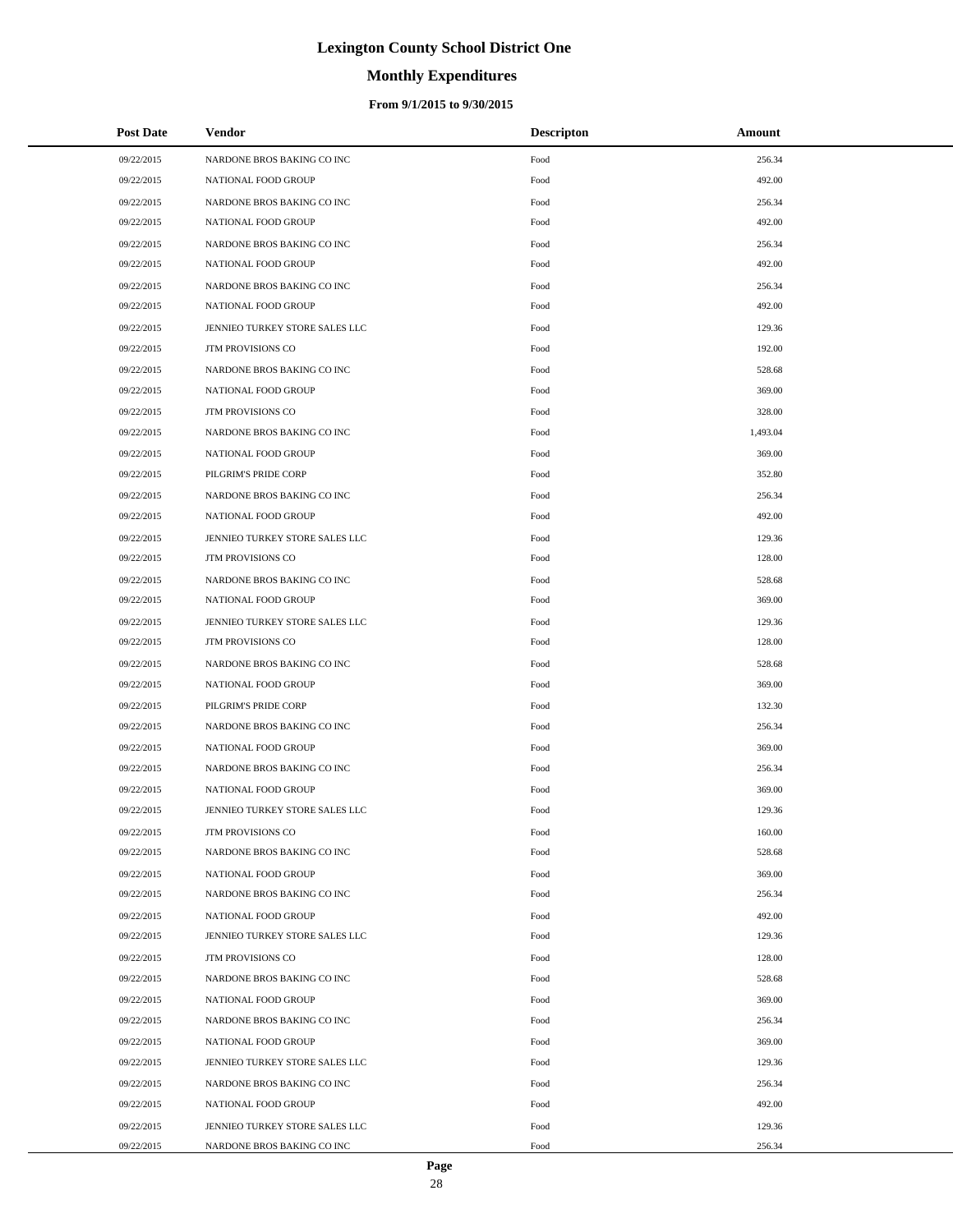# **Monthly Expenditures**

| <b>Post Date</b> | Vendor                                            | <b>Descripton</b>         | Amount    |
|------------------|---------------------------------------------------|---------------------------|-----------|
| 09/22/2015       | NATIONAL FOOD GROUP                               | Food                      | 369.00    |
| 09/22/2015       | NARDONE BROS BAKING CO INC                        | Food                      | 256.34    |
| 09/22/2015       | NATIONAL FOOD GROUP                               | Food                      | 492.00    |
| 09/22/2015       | NARDONE BROS BAKING CO INC                        | Food                      | 256.34    |
| 09/22/2015       | NATIONAL FOOD GROUP                               | Food                      | 492.00    |
| 09/22/2015       | JENNIEO TURKEY STORE SALES LLC                    | Food                      | 129.36    |
| 09/22/2015       | JTM PROVISIONS CO                                 | Food                      | 160.00    |
| 09/22/2015       | NARDONE BROS BAKING CO INC                        | Food                      | 528.68    |
| 09/22/2015       | NATIONAL FOOD GROUP                               | Food                      | 369.00    |
| 09/22/2015       | JTM PROVISIONS CO                                 | Food                      | 388.00    |
| 09/22/2015       | NARDONE BROS BAKING CO INC                        | Food                      | 1,559.72  |
| 09/22/2015       | NATIONAL FOOD GROUP                               | Food                      | 369.00    |
| 09/22/2015       | PILGRIM'S PRIDE CORP                              | Food                      | 352.80    |
| 09/22/2015       | JENNIEO TURKEY STORE SALES LLC                    | Food                      | 129.36    |
| 09/22/2015       | NARDONE BROS BAKING CO INC                        | Food                      | 256.34    |
| 09/22/2015       | NATIONAL FOOD GROUP                               | Food                      | 369.00    |
| 09/22/2015       | <b>US FOODS</b>                                   | Food                      | 172.80    |
| 09/22/2015       | STUDIES WEEKLY DBA AMERICAN LEGACY PUBLISHING INC | Pupil Activity            | 1,190.00  |
| 09/22/2015       | STUDIES WEEKLY DBA AMERICAN LEGACY PUBLISHING INC | Pupil Activity            | 1,348.27  |
| 09/22/2015       | SCHOOL SPECIALTY INC                              | Pupil Activity            | 1,165.19  |
| 09/22/2015       | SCANTRON CORP (FORMS SOFTWARE SCANNER)            | Pupil Activity            | 1,411.33  |
| 09/22/2015       | SCHOLASTIC CLASSROOM MAGAZINE                     | Pupil Activity            | 949.00    |
| 09/22/2015       | FISHER SCIENTIFIC COMPANY LLC                     | Pupil Activity            | 105.60    |
| 09/22/2015       | <b>CLASS GUITAR RESOURCES</b>                     | Pupil Activity            | 747.50    |
| 09/22/2015       | JONES, JJ (JOHN)                                  | Pupil Activity            | 120.00    |
| 09/22/2015       | T AND T SPORTS                                    | Pupil Activity            | 240.75    |
| 09/22/2015       | DORMAN HIGH SCHOOL                                | Pupil Activity            | 120.00    |
| 09/22/2015       | NATION FORD HIGH SCHOOL                           | Pupil Activity            | 120.00    |
| 09/22/2015       | <b>NASP INC</b>                                   | Pupil Activity            | 361.00    |
| 09/22/2015       | ADCRAFT PRINTWEAR                                 | Pupil Activity            | 1,111.00  |
| 09/22/2015       | PURCHASED SERVICE                                 | Pupil Activity            | 193.67    |
| 09/22/2015       | THE TROPHY AND AWARDS CENTER                      | Pupil Activity            | 656.50    |
| 09/22/2015       | PECKNEL MUSIC CO INC                              | Pupil Activity            | 117.70    |
| 09/22/2015       | <b>EDGENUITY</b>                                  | Inst Prog Improvement     | 2,000.00  |
| 09/23/2015       | EXPEDITIONARY LEARNING OUTWARD BOUND INC          | Inst Prog Improvement     | 11,000.08 |
| 09/23/2015       | <b>HIGHWATER CLAYS</b>                            | Supplies                  | 280.85    |
| 09/23/2015       | <b>EMC PUBLISHING</b>                             | Supplies                  | 301.95    |
| 09/23/2015       | SCHOOL SPECIALTY INC                              | Supplies                  | 554.17    |
| 09/23/2015       | MANAGEDPRINT                                      | Supplies                  | 642.00    |
| 09/23/2015       | <b>LRADAC</b>                                     | Other Prof & Tech Service | 2,677.87  |
| 09/23/2015       | DEMCO INC                                         | Supplies                  | 449.99    |
| 09/23/2015       | MIDCAROLINA ELEC COOP INC                         | <b>Public Utilities</b>   | 162.00    |
| 09/23/2015       | TRISTATE PUMP AND CONTROL INC                     | Supplies-Maintenace       | 219.18    |
| 09/23/2015       | MIDCAROLINA ELEC COOP INC                         | <b>Public Utilities</b>   | 38,509.00 |
| 09/23/2015       | <b>BARNES PROPANE</b>                             | Energy                    | 179.85    |
| 09/23/2015       | HD SUPPLY POWER SOLUTIONS LTD                     | Supplies-Maintenace       | 1,364.25  |
| 09/23/2015       | MIDCAROLINA ELEC COOP INC                         | <b>Public Utilities</b>   | 22,913.00 |
| 09/23/2015       | MIDCAROLINA ELEC COOP INC                         | <b>Public Utilities</b>   | 16,600.00 |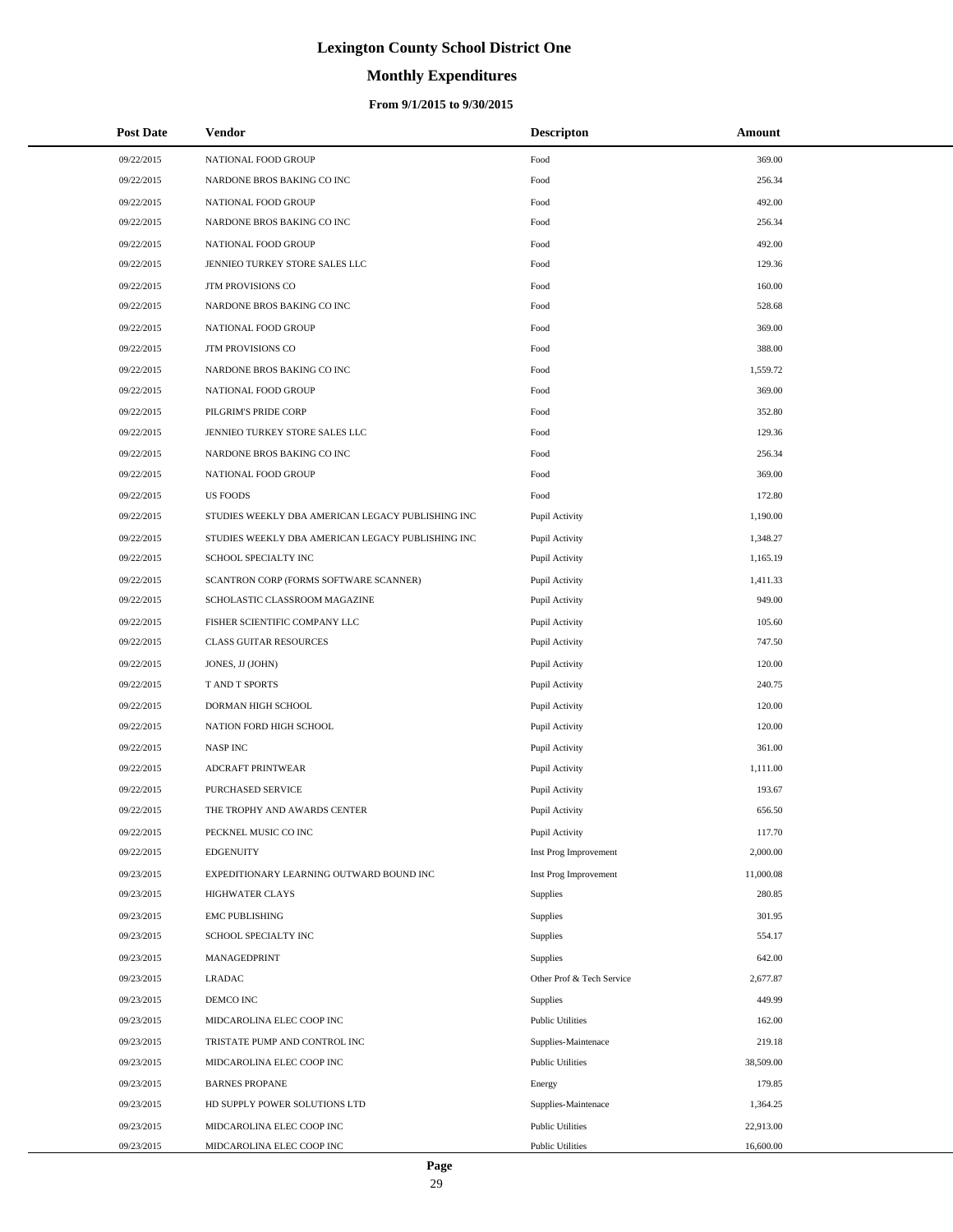# **Monthly Expenditures**

### **From 9/1/2015 to 9/30/2015**

| <b>Post Date</b> | <b>Vendor</b>                                      | <b>Descripton</b>         | Amount    |  |
|------------------|----------------------------------------------------|---------------------------|-----------|--|
| 09/23/2015       | PURCHASED SERVICE                                  | Supplies                  | 179.76    |  |
| 09/23/2015       | MIDCAROLINA ELEC COOP INC                          | <b>Public Utilities</b>   | 10,549.00 |  |
| 09/23/2015       | SMITH AND JONES JANITORIAL SUPPLIES AND EQUIP INC  | Supplies-Maintenace       | 181.05    |  |
| 09/23/2015       | SC DEPARTMENT OF ADMINISTRATION                    | Repairs and Maintenance   | 13,088.71 |  |
| 09/23/2015       | HINZ, BRIAN E                                      | Other Prof & Tech Service | 180.00    |  |
| 09/23/2015       | MCMANUS, JOHN-PATRICK A.                           | Other Prof & Tech Service | 180.00    |  |
| 09/23/2015       | HAIGLER III, THOMAS I                              | Other Prof & Tech Service | 120.00    |  |
| 09/23/2015       | NIEVES, DAVID                                      | Other Prof & Tech Service | 180.00    |  |
| 09/23/2015       | NORTH CAROLINA SCHOOL PUBLIC RELATIONS ASSOCIATION | Travel                    | 338.00    |  |
| 09/23/2015       | BILINGUAL COMMUNICATIONS                           | Other Prof & Tech Service | 2,925.45  |  |
| 09/23/2015       | DIGITAL OFFICE SOLUTIONS INC                       | Repairs and Maintenance   | 1,070.99  |  |
| 09/23/2015       | DIGITAL OFFICE SOLUTIONS INC                       | Repairs and Maintenance   | 149.22    |  |
| 09/23/2015       | DIGITAL OFFICE SOLUTIONS INC                       | Repairs and Maintenance   | 125.97    |  |
| 09/23/2015       | FOLLETT SCHOOL SOLUTIONS INC                       | Supplies                  | 1,329.16  |  |
| 09/23/2015       | LAKESHORE LEARNING MATERIALS                       | Supplies                  | 1,101.83  |  |
| 09/23/2015       | SCHOOL SPECIALTY INC                               | Supplies                  | 1,754.80  |  |
| 09/23/2015       | <b>RESOURCES FOR EDUCATORS</b>                     | Supplies                  | 691.22    |  |
| 09/23/2015       | FRANKLIN COVEY CO (EDUCATION DIV)                  | Inst Prog Improvement     | 256.89    |  |
| 09/23/2015       | WESTERN PSYCHOLOGICAL SERVICES (WPS)               | <b>Supplies</b>           | 480.00    |  |
| 09/23/2015       | UNITED EQUIPMENT SALES INC                         | Equipment - Nonexpendable | 7,484.65  |  |
| 09/23/2015       | PURCHASED SERVICE                                  | Supplies                  | 250.00    |  |
| 09/23/2015       | <b>US FOODS</b>                                    | Supplies                  | 279.85    |  |
| 09/23/2015       | LAND O'LAKES INC                                   | Food                      | 579.02    |  |
| 09/23/2015       | <b>US FOODS</b>                                    | Food                      | 5,909.02  |  |
| 09/23/2015       | EARTHGRAINS BAKING COMPANIES INC                   | <b>Bread</b>              | 253.75    |  |
| 09/23/2015       | BORDEN DAIRY CO OF SC LLC                          | Milk                      | 430.11    |  |
| 09/23/2015       | SENN BROTHERS INC                                  | Produce                   | 748.64    |  |
| 09/23/2015       | <b>US FOODS</b>                                    | Supplies                  | 413.32    |  |
| 09/23/2015       | <b>LAND O'LAKES INC</b>                            | Food                      | 112.50    |  |
| 09/23/2015       | <b>US FOODS</b>                                    | Food                      | 1,867.76  |  |
| 09/23/2015       | EARTHGRAINS BAKING COMPANIES INC                   | <b>Bread</b>              | 127.50    |  |
| 09/23/2015       | BORDEN DAIRY CO OF SC LLC                          | Milk                      | 398.72    |  |
| 09/23/2015       | SENN BROTHERS INC                                  | Produce                   | 450.17    |  |
| 09/23/2015       | <b>US FOODS</b>                                    | Supplies                  | 234.44    |  |
| 09/23/2015       | LAND O'LAKES INC                                   | Food                      | 459.95    |  |
| 09/23/2015       | US FOODS                                           | Food                      | 5,803.53  |  |
| 09/23/2015       | BORDEN DAIRY CO OF SC LLC                          | Milk                      | 361.08    |  |
| 09/23/2015       | SENN BROTHERS INC                                  | Produce                   | 158.87    |  |
| 09/23/2015       | <b>US FOODS</b>                                    | Supplies                  | 455.21    |  |
| 09/23/2015       | <b>LAND O'LAKES INC</b>                            | Food                      | 112.50    |  |
| 09/23/2015       | <b>US FOODS</b>                                    | Food                      | 4,285.06  |  |
| 09/23/2015       | BORDEN DAIRY CO OF SC LLC                          | Milk                      | 911.89    |  |
| 09/23/2015       | SENN BROTHERS INC                                  | Produce                   | 781.65    |  |
| 09/23/2015       | <b>US FOODS</b>                                    | <b>Supplies</b>           | 261.40    |  |
| 09/23/2015       | LAND O'LAKES INC                                   | Food                      | 357.95    |  |
| 09/23/2015       | <b>US FOODS</b>                                    | Food                      | 3,244.28  |  |
| 09/23/2015       | BORDEN DAIRY CO OF SC LLC                          | Milk                      | 359.80    |  |
| 09/23/2015       | SENN BROTHERS INC                                  | Produce                   | 308.08    |  |

 $\overline{a}$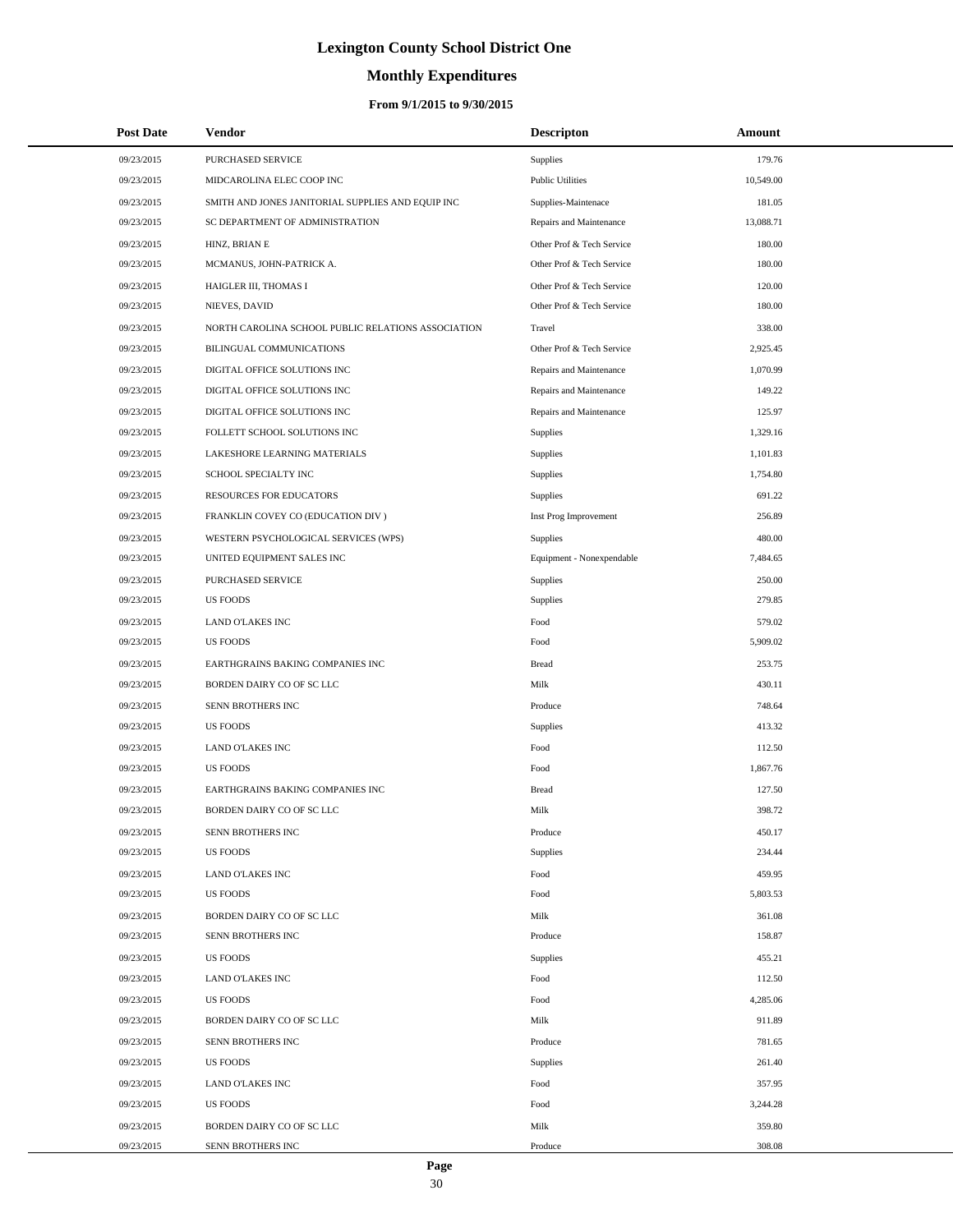# **Monthly Expenditures**

### **From 9/1/2015 to 9/30/2015**

| <b>Post Date</b> | <b>Vendor</b>                    | <b>Descripton</b> | Amount   |
|------------------|----------------------------------|-------------------|----------|
| 09/23/2015       | <b>US FOODS</b>                  | Supplies          | 441.62   |
| 09/23/2015       | <b>LAND O'LAKES INC</b>          | Food              | 112.50   |
| 09/23/2015       | <b>US FOODS</b>                  | Food              | 4,106.25 |
| 09/23/2015       | EARTHGRAINS BAKING COMPANIES INC | <b>Bread</b>      | 120.00   |
| 09/23/2015       | BORDEN DAIRY CO OF SC LLC        | Milk              | 1,111.59 |
| 09/23/2015       | SENN BROTHERS INC                | Produce           | 813.97   |
| 09/23/2015       | <b>US FOODS</b>                  | Food              | 1,634.33 |
| 09/23/2015       | BORDEN DAIRY CO OF SC LLC        | Milk              | 103.98   |
| 09/23/2015       | SENN BROTHERS INC                | Produce           | 357.51   |
| 09/23/2015       | <b>US FOODS</b>                  | Supplies          | 237.36   |
| 09/23/2015       | <b>US FOODS</b>                  | Food              | 2,250.26 |
| 09/23/2015       | BORDEN DAIRY CO OF SC LLC        | Milk              | 212.37   |
| 09/23/2015       | SENN BROTHERS INC                | Produce           | 826.55   |
| 09/23/2015       | US FOODS                         | Supplies          | 602.21   |
| 09/23/2015       | <b>LAND O'LAKES INC</b>          | Food              | 112.50   |
| 09/23/2015       | <b>US FOODS</b>                  | Food              | 4,861.32 |
| 09/23/2015       | EARTHGRAINS BAKING COMPANIES INC | <b>Bread</b>      | 102.50   |
| 09/23/2015       | BORDEN DAIRY CO OF SC LLC        | Milk              | 533.23   |
| 09/23/2015       | SENN BROTHERS INC                | Produce           | 614.24   |
| 09/23/2015       | US FOODS                         | Supplies          | 437.70   |
| 09/23/2015       | LAND O'LAKES INC                 | Food              | 112.50   |
| 09/23/2015       | US FOODS                         | Food              | 3,765.46 |
| 09/23/2015       | BORDEN DAIRY CO OF SC LLC        | Milk              | 1,211.96 |
| 09/23/2015       | SENN BROTHERS INC                | Produce           | 440.88   |
| 09/23/2015       | US FOODS                         | Supplies          | 247.36   |
| 09/23/2015       | <b>LAND O'LAKES INC</b>          | Food              | 112.50   |
| 09/23/2015       | <b>US FOODS</b>                  | Food              | 3,534.39 |
| 09/23/2015       | BORDEN DAIRY CO OF SC LLC        | Milk              | 893.08   |
| 09/23/2015       | SENN BROTHERS INC                | Produce           | 637.19   |
| 09/23/2015       | <b>US FOODS</b>                  | Supplies          | 380.74   |
| 09/23/2015       | <b>LAND O'LAKES INC</b>          | Food              | 112.50   |
| 09/23/2015       | US FOODS                         | Food              | 3,035.74 |
| 09/23/2015       | EARTHGRAINS BAKING COMPANIES INC | <b>Bread</b>      | 112.50   |
| 09/23/2015       | BORDEN DAIRY CO OF SC LLC        | Milk              | 625.27   |
| 09/23/2015       | SENN BROTHERS INC                | Produce           | 513.92   |
| 09/23/2015       | <b>US FOODS</b>                  | Supplies          | 448.38   |
| 09/23/2015       | <b>US FOODS</b>                  | Food              | 3,754.73 |
| 09/23/2015       | BORDEN DAIRY CO OF SC LLC        | Milk              | 529.53   |
| 09/23/2015       | SENN BROTHERS INC                | Produce           | 366.62   |
| 09/23/2015       | US FOODS                         | Supplies          | 560.56   |
| 09/23/2015       | <b>LAND O'LAKES INC</b>          | Food              | 245.45   |
| 09/23/2015       | <b>US FOODS</b>                  | Food              | 8,025.81 |
| 09/23/2015       | EARTHGRAINS BAKING COMPANIES INC | <b>Bread</b>      | 120.00   |
| 09/23/2015       | BORDEN DAIRY CO OF SC LLC        | Milk              | 673.71   |
| 09/23/2015       | SENN BROTHERS INC                | Produce           | 1,114.80 |
| 09/23/2015       | US FOODS                         | Supplies          | 162.64   |
| 09/23/2015       | LAND O'LAKES INC                 | Food              | 112.50   |
| 09/23/2015       | US FOODS                         | Food              | 2,288.20 |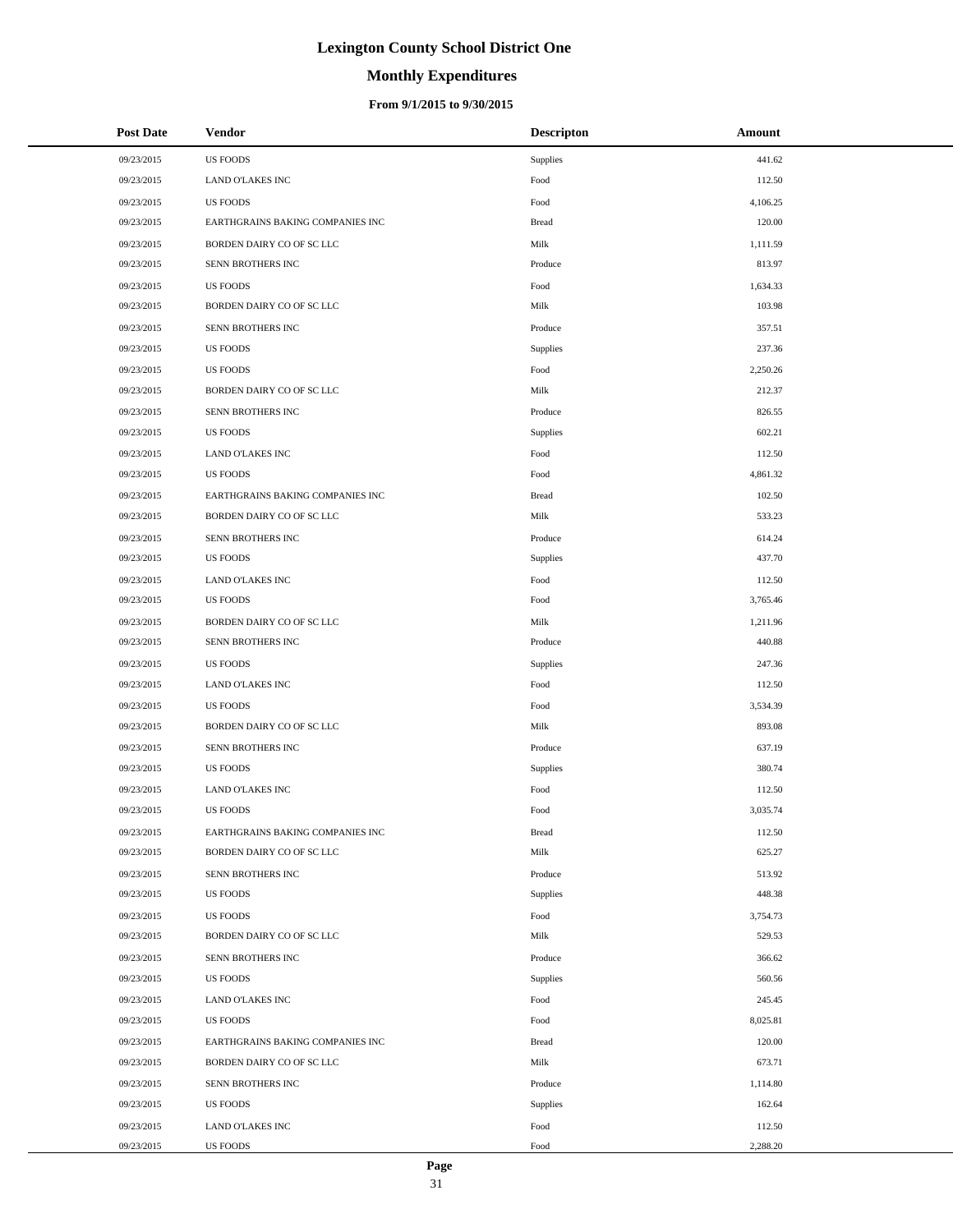# **Monthly Expenditures**

### **From 9/1/2015 to 9/30/2015**

| <b>Post Date</b> | <b>Vendor</b>                    | <b>Descripton</b> | Amount   |
|------------------|----------------------------------|-------------------|----------|
| 09/23/2015       | BORDEN DAIRY CO OF SC LLC        | Milk              | 110.59   |
| 09/23/2015       | SENN BROTHERS INC                | Produce           | 501.19   |
| 09/23/2015       | <b>US FOODS</b>                  | Supplies          | 300.25   |
| 09/23/2015       | <b>US FOODS</b>                  | Food              | 3,873.30 |
| 09/23/2015       | BORDEN DAIRY CO OF SC LLC        | Milk              | 224.79   |
| 09/23/2015       | SENN BROTHERS INC                | Produce           | 409.88   |
| 09/23/2015       | <b>US FOODS</b>                  | Supplies          | 323.83   |
| 09/23/2015       | <b>US FOODS</b>                  | Food              | 2,131.19 |
| 09/23/2015       | BORDEN DAIRY CO OF SC LLC        | Milk              | 357.18   |
| 09/23/2015       | SENN BROTHERS INC                | Produce           | 383.77   |
| 09/23/2015       | <b>US FOODS</b>                  | Supplies          | 196.83   |
| 09/23/2015       | <b>LAND O'LAKES INC</b>          | Food              | 112.50   |
| 09/23/2015       | <b>US FOODS</b>                  | Food              | 2,184.68 |
| 09/23/2015       | BORDEN DAIRY CO OF SC LLC        | Milk              | 224.82   |
| 09/23/2015       | SENN BROTHERS INC                | Produce           | 256.46   |
| 09/23/2015       | <b>US FOODS</b>                  | Supplies          | 590.55   |
| 09/23/2015       | <b>LAND O'LAKES INC</b>          | Food              | 112.50   |
| 09/23/2015       | <b>US FOODS</b>                  | Food              | 4,892.90 |
| 09/23/2015       | BORDEN DAIRY CO OF SC LLC        | Milk              | 1,100.98 |
| 09/23/2015       | SENN BROTHERS INC                | Produce           | 432.83   |
| 09/23/2015       | <b>US FOODS</b>                  | Supplies          | 300.93   |
| 09/23/2015       | <b>US FOODS</b>                  | Food              | 4,758.66 |
| 09/23/2015       | EARTHGRAINS BAKING COMPANIES INC | <b>Bread</b>      | 112.50   |
| 09/23/2015       | SENN BROTHERS INC                | Produce           | 466.71   |
| 09/23/2015       | <b>US FOODS</b>                  | Supplies          | 1,108.08 |
| 09/23/2015       | LAND O'LAKES INC                 | Food              | 112.50   |
| 09/23/2015       | <b>US FOODS</b>                  | Food              | 2,763.35 |
| 09/23/2015       | BORDEN DAIRY CO OF SC LLC        | Milk              | 245.89   |
| 09/23/2015       | SENN BROTHERS INC                | Produce           | 1,037.30 |
| 09/23/2015       | <b>US FOODS</b>                  | Supplies          | 251.74   |
| 09/23/2015       | <b>US FOODS</b>                  | Food              | 6,436.65 |
| 09/23/2015       | BORDEN DAIRY CO OF SC LLC        | Milk              | 300.47   |
| 09/23/2015       | SENN BROTHERS INC                | Produce           | 489.85   |
| 09/23/2015       | <b>LAND O'LAKES INC</b>          | Food              | 112.50   |
| 09/23/2015       | US FOODS                         | Food              | 2,758.48 |
| 09/23/2015       | EARTHGRAINS BAKING COMPANIES INC | <b>Bread</b>      | 107.50   |
| 09/23/2015       | BORDEN DAIRY CO OF SC LLC        | Milk              | 556.26   |
| 09/23/2015       | SENN BROTHERS INC                | Produce           | 892.92   |
| 09/23/2015       | US FOODS                         | Supplies          | 316.21   |
| 09/23/2015       | <b>LAND O'LAKES INC</b>          | Food              | 112.50   |
| 09/23/2015       | <b>US FOODS</b>                  | Food              | 3,272.36 |
| 09/23/2015       | BORDEN DAIRY CO OF SC LLC        | Milk              | 759.41   |
| 09/23/2015       | SENN BROTHERS INC                | Produce           | 761.93   |
| 09/23/2015       | US FOODS                         | Supplies          | 262.15   |
| 09/23/2015       | <b>LAND O'LAKES INC</b>          | Food              | 112.50   |
| 09/23/2015       | <b>US FOODS</b>                  | Food              | 1,863.70 |
| 09/23/2015       | BORDEN DAIRY CO OF SC LLC        | Milk              | 241.94   |
| 09/23/2015       | SENN BROTHERS INC                | Produce           | 346.91   |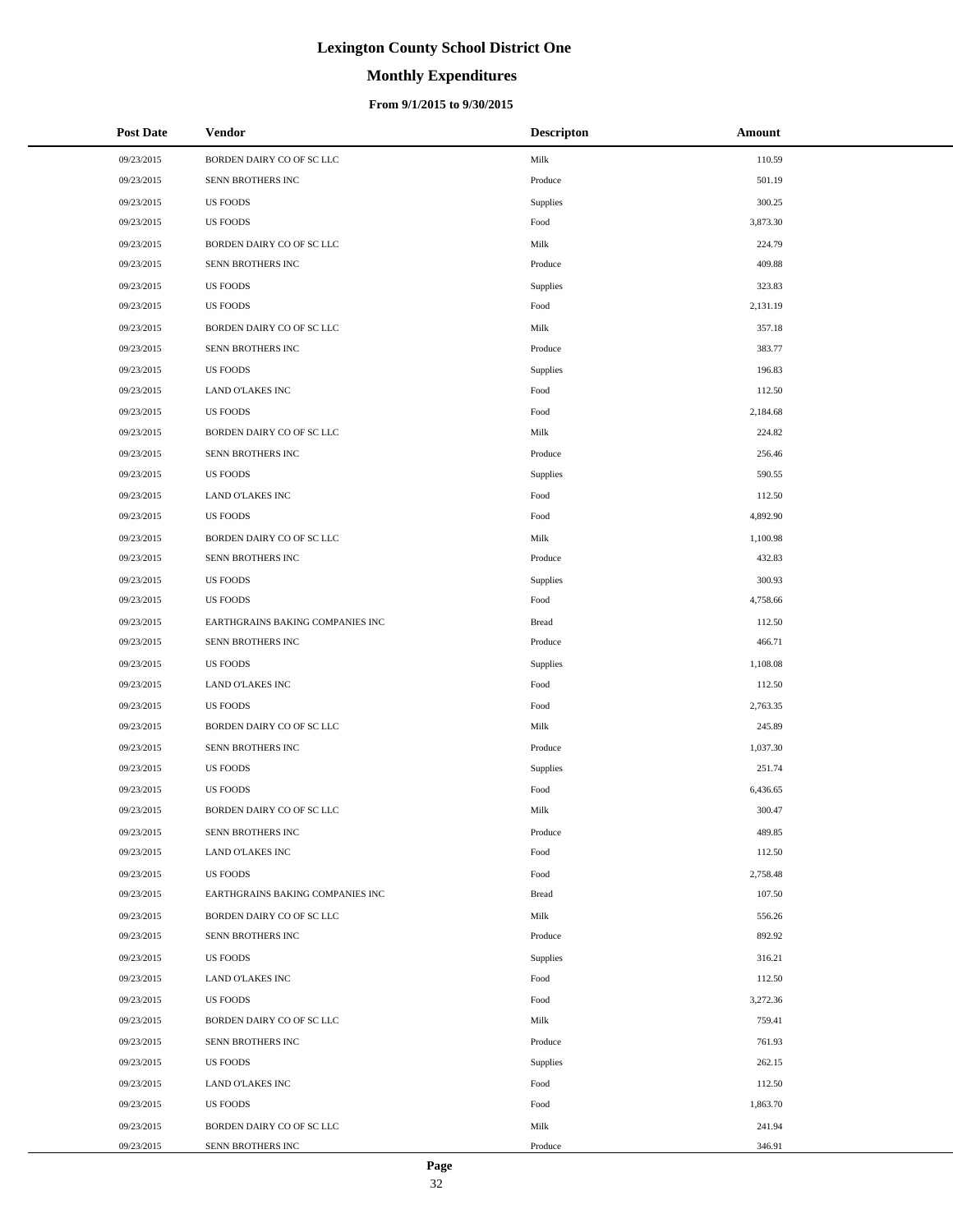# **Monthly Expenditures**

### **From 9/1/2015 to 9/30/2015**

| <b>Post Date</b> | Vendor                                      | <b>Descripton</b> | Amount   |
|------------------|---------------------------------------------|-------------------|----------|
| 09/23/2015       | <b>US FOODS</b>                             | Supplies          | 109.86   |
| 09/23/2015       | <b>LAND O'LAKES INC</b>                     | Food              | 112.50   |
| 09/23/2015       | <b>US FOODS</b>                             | Food              | 2,594.17 |
| 09/23/2015       | BORDEN DAIRY CO OF SC LLC                   | Milk              | 588.48   |
| 09/23/2015       | SENN BROTHERS INC                           | Produce           | 458.56   |
| 09/23/2015       | <b>US FOODS</b>                             | Supplies          | 590.37   |
| 09/23/2015       | <b>LAND O'LAKES INC</b>                     | Food              | 112.50   |
| 09/23/2015       | <b>US FOODS</b>                             | Food              | 2,389.43 |
| 09/23/2015       | BORDEN DAIRY CO OF SC LLC                   | Milk              | 495.66   |
| 09/23/2015       | SENN BROTHERS INC                           | Produce           | 895.98   |
| 09/23/2015       | <b>US FOODS</b>                             | Supplies          | 417.61   |
| 09/23/2015       | <b>US FOODS</b>                             | Food              | 3,984.75 |
| 09/23/2015       | BORDEN DAIRY CO OF SC LLC                   | Milk              | 243.33   |
| 09/23/2015       | SENN BROTHERS INC                           | Produce           | 286.82   |
| 09/23/2015       | <b>US FOODS</b>                             | Supplies          | 577.37   |
| 09/23/2015       | <b>LAND O'LAKES INC</b>                     | Food              | 459.95   |
| 09/23/2015       | <b>US FOODS</b>                             | Food              | 5,372.80 |
| 09/23/2015       | BORDEN DAIRY CO OF SC LLC                   | Milk              | 261.04   |
| 09/23/2015       | <b>US FOODS</b>                             | Supplies          | 179.20   |
| 09/23/2015       | LAND O'LAKES INC                            | Food              | 112.50   |
| 09/23/2015       | <b>US FOODS</b>                             | Food              | 1,551.19 |
| 09/23/2015       | BORDEN DAIRY CO OF SC LLC                   | Milk              | 414.85   |
| 09/23/2015       | SENN BROTHERS INC                           | Produce           | 550.56   |
| 09/23/2015       | SCHOLASTIC CLASSROOM MAGAZINE               | Pupil Activity    | 390.00   |
| 09/23/2015       | <b>EVERBIND BOOKS</b>                       | Pupil Activity    | 364.25   |
| 09/23/2015       | UNIFORM ADVANTAGE                           | Pupil Activity    | $-91.45$ |
| 09/23/2015       | WILLIAM V MACGILL AND CO                    | Pupil Activity    | 239.00   |
| 09/23/2015       | MACLASKEY JR, FLOYD JAMES                   | Pupil Activity    | 150.00   |
| 09/23/2015       | <b>BSN SPORTS</b>                           | Pupil Activity    | 749.00   |
| 09/23/2015       | <b>BSN SPORTS</b>                           | Pupil Activity    | 558.01   |
| 09/23/2015       | T AND T SPORTS                              | Pupil Activity    | 2,067.24 |
| 09/23/2015       | <b>BSN SPORTS</b>                           | Pupil Activity    | 704.31   |
| 09/23/2015       | MEADOW GLEN MIDDLE SCHOOL CAFETERIA ACCOUNT | Pupil Activity    | 266.97   |
| 09/23/2015       | BUSBY, RALPH LENNY                          | Pupil Activity    | 120.00   |
| 09/23/2015       | DUNKLEY, SHAWN                              | Pupil Activity    | 120.00   |
| 09/23/2015       | PADULA, JOHN MATTHEW                        | Pupil Activity    | 120.00   |
| 09/23/2015       | STOKES, JAMES LEE                           | Pupil Activity    | 120.00   |
| 09/23/2015       | TRIANO, GUY                                 | Pupil Activity    | 120.00   |
| 09/23/2015       | EVENT MANAGEMENT ASSOCIATES LLC             | Pupil Activity    | 250.00   |
| 09/23/2015       | FORT MILL HIGH SCHOOL                       | Pupil Activity    | 200.00   |
| 09/23/2015       | VIKING CUP FUND                             | Pupil Activity    | 400.00   |
| 09/23/2015       | DUTCH FORK HIGH SCHOOL                      | Pupil Activity    | 225.00   |
| 09/23/2015       | FORT MILL HIGH SCHOOL                       | Pupil Activity    | 250.00   |
| 09/23/2015       | <b>IRMO HIGH SCHOOL</b>                     | Pupil Activity    | 175.00   |
| 09/23/2015       | PENINSULA WRESTLING ASSOCIATION INC         | Pupil Activity    | 600.00   |
| 09/23/2015       | <b>BSN SPORTS</b>                           | Pupil Activity    | 606.07   |
| 09/23/2015       | <b>BSN SPORTS</b>                           | Pupil Activity    | 162.56   |
| 09/23/2015       | MID CAROLINA CLUB                           | Pupil Activity    | 1,660.00 |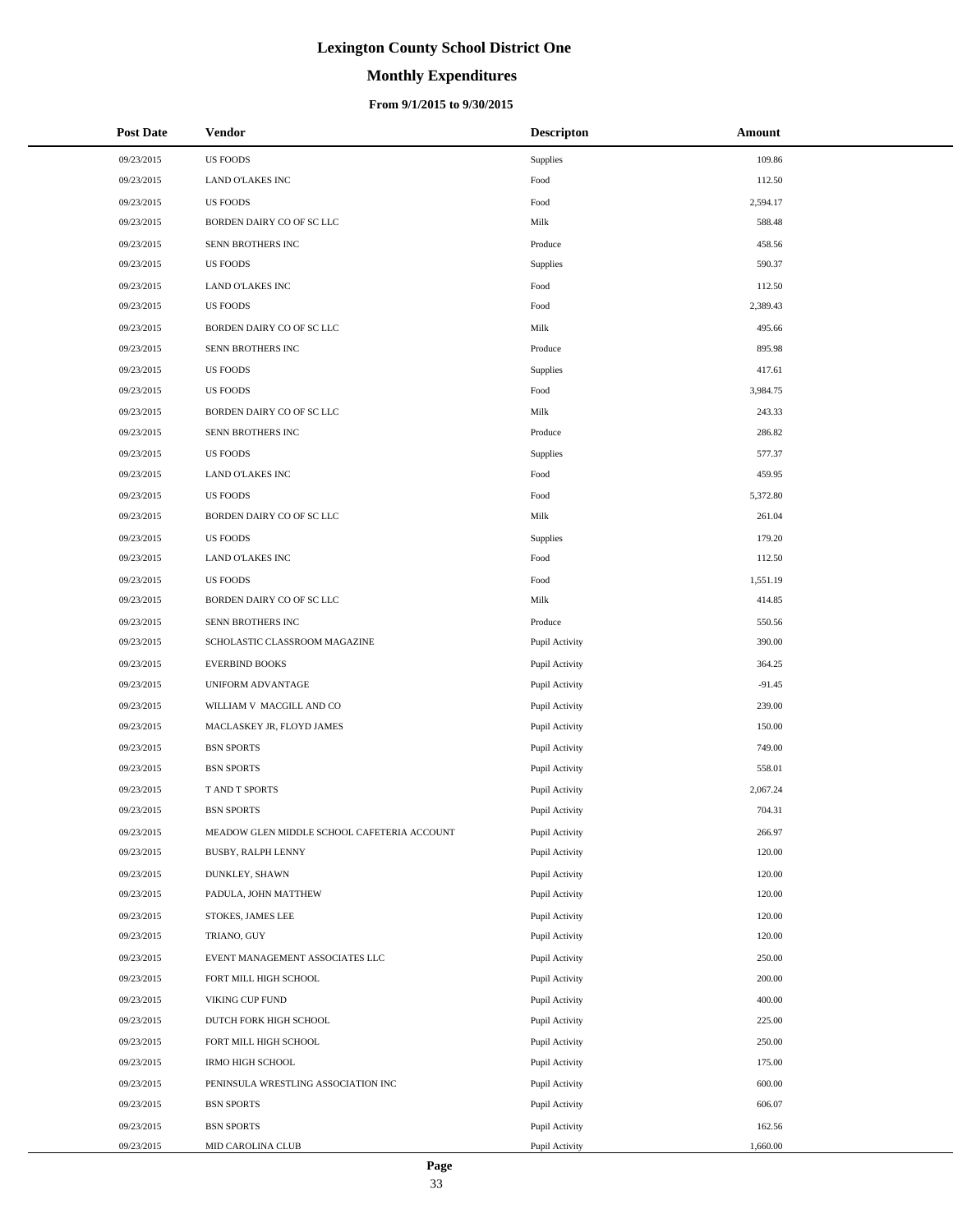# **Monthly Expenditures**

### **From 9/1/2015 to 9/30/2015**

| <b>Post Date</b> | Vendor                                      | <b>Descripton</b>             | Amount    |  |
|------------------|---------------------------------------------|-------------------------------|-----------|--|
| 09/23/2015       | <b>BSN SPORTS</b>                           | Pupil Activity                | 9,330.51  |  |
| 09/24/2015       | DHEC - BOL INSTRUMENT SERVICES              | Repairs and Maintenance       | 830.00    |  |
| 09/24/2015       | FIRST PRIORITY INC                          | Other Prof & Tech Service     | 600.00    |  |
| 09/24/2015       | HARMONY EDUCATION CENTER NSRF               | Inst Prog Improvement         | 8,230.00  |  |
| 09/24/2015       | A Z LAWN MOWER PARTS                        | Supplies-Maintenace           | 259.34    |  |
| 09/24/2015       | <b>CLEAN AIRE INC</b>                       | Repairs and Maintenance       | 785.00    |  |
| 09/24/2015       | SCHINDLER ELEVATOR CORP                     | Repairs and Maintenance       | 489.33    |  |
| 09/24/2015       | ACE GLASS CO INC                            | Repairs and Maintenance       | 125.00    |  |
| 09/24/2015       | SLOAN CONSTRUCTION                          | Supplies-Maintenace           | 358.72    |  |
| 09/24/2015       | SLOAN CONSTRUCTION                          | Supplies-Maintenace           | 358.72    |  |
| 09/24/2015       | DIGITAL OFFICE SOLUTIONS INC                | Repairs and Maintenance       | 140.06    |  |
| 09/24/2015       | COMMUNICATION MANAGEMENT INC                | <b>Technology Supplies</b>    | 1,306.49  |  |
| 09/24/2015       | DIGITAL OFFICE SOLUTIONS INC                | Repairs and Maintenance       | 537.34    |  |
| 09/24/2015       | SCHOOL SPECIALTY INC                        | Supplies                      | 147.25    |  |
| 09/24/2015       | <b>ANOTHER PRINTER</b>                      | Supplies                      | 2,207.20  |  |
| 09/24/2015       | CAROLINA BIOLOGICAL SUPPLY CO               | <b>Supplies</b>               | 511.55    |  |
| 09/24/2015       | <b>JW PEPPER</b>                            | Pupil Activity                | 121.00    |  |
| 09/24/2015       | EDUCATIONAL AND COMMUNITY SUPPORTS          | Pupil Activity                | 300.00    |  |
| 09/24/2015       | SKL ENTERPRISES LLC DBA CORE COURCE GPA.COM | Pupil Activity                | 300.00    |  |
| 09/24/2015       | <b>BSN SPORTS</b>                           | Pupil Activity                | 1,103.19  |  |
| 09/24/2015       | PIONEER MANUFACTURING CO                    | Pupil Activity                | 1,040.04  |  |
| 09/24/2015       | <b>BSN SPORTS</b>                           | Pupil Activity                | 3,258.15  |  |
| 09/24/2015       | <b>GSPORTS WRESTLING</b>                    | Pupil Activity                | 258.00    |  |
| 09/24/2015       | WHITE KNOLL MIDDLE SCHOOL                   | Pupil Activity                | 124.92    |  |
| 09/24/2015       | <b>EMBROID ME</b>                           | Pupil Activity                | 357.92    |  |
| 09/25/2015       | SCHOOL SPECIALTY INC                        | <b>Supplies</b>               | $-2.09$   |  |
| 09/25/2015       | SCHOOL SPECIALTY INC                        | <b>Supplies</b>               | 187.96    |  |
| 09/25/2015       | SCHOOL SPECIALTY INC                        | <b>Supplies</b>               | 174.13    |  |
| 09/25/2015       | SCHOOL SPECIALTY INC                        | <b>Supplies</b>               | 385.20    |  |
| 09/25/2015       | HOUGHTON MIFFLIN                            | <b>Supplies</b>               | 455.70    |  |
| 09/25/2015       | PURCHASED SERVICE                           | Travel                        | 177.68    |  |
| 09/25/2015       | PURCHASED SERVICE                           | Travel                        | 275.48    |  |
| 09/25/2015       | PURCHASED SERVICE                           | Travel                        | 123.97    |  |
| 09/25/2015       | <b>PURCHASED SERVICE</b>                    | Travel                        | 121.90    |  |
| 09/25/2015       | CHILDS AND HALLIGAN P A                     | <b>Legal Services</b>         | 12,614.40 |  |
| 09/25/2015       | A Z LAWN MOWER PARTS                        | Supplies-Maintenace           | 426.40    |  |
| 09/25/2015       | FERGUSON ENTERPRISES INC FEI 27             | Supplies-Maintenace           | 192.60    |  |
| 09/25/2015       | CAROLINA MOTOR SERVICE INC                  | Repairs and Maintenance       | 1,048.60  |  |
| 09/25/2015       | SHIFFLER EQUIPMENT SALES INC                | <b>Supplies</b>               | 459.03    |  |
| 09/25/2015       | BESI MANUFACTURING INC                      | <b>Supplies</b>               | 938.24    |  |
| 09/25/2015       | PURCHASED SERVICE                           | Travel                        | 115.00    |  |
| 09/25/2015       | CSC(COMMUNICATIONS SUPPLY CORP)             | <b>Technology Supplies</b>    | 121.18    |  |
| 09/25/2015       | DIGITAL OFFICE SOLUTIONS INC                | Repairs and Maintenance       | 118.17    |  |
| 09/25/2015       | <b>HEINEMANN</b>                            | <b>Supplies</b>               | 5,236.91  |  |
| 09/25/2015       | SCHOOL SPECIALTY INC                        | <b>Supplies</b>               | 1,908.02  |  |
| 09/25/2015       | FOLLETT SCHOOL SOLUTIONS INC                | <b>Supplies</b>               | 2,880.66  |  |
| 09/25/2015       | THUNDER ENLIGHTENING                        | <b>Instructional Services</b> | 5,000.00  |  |
| 09/25/2015       | SCHOOL SPECIALTY INC                        | Supplies                      | 168.03    |  |

÷.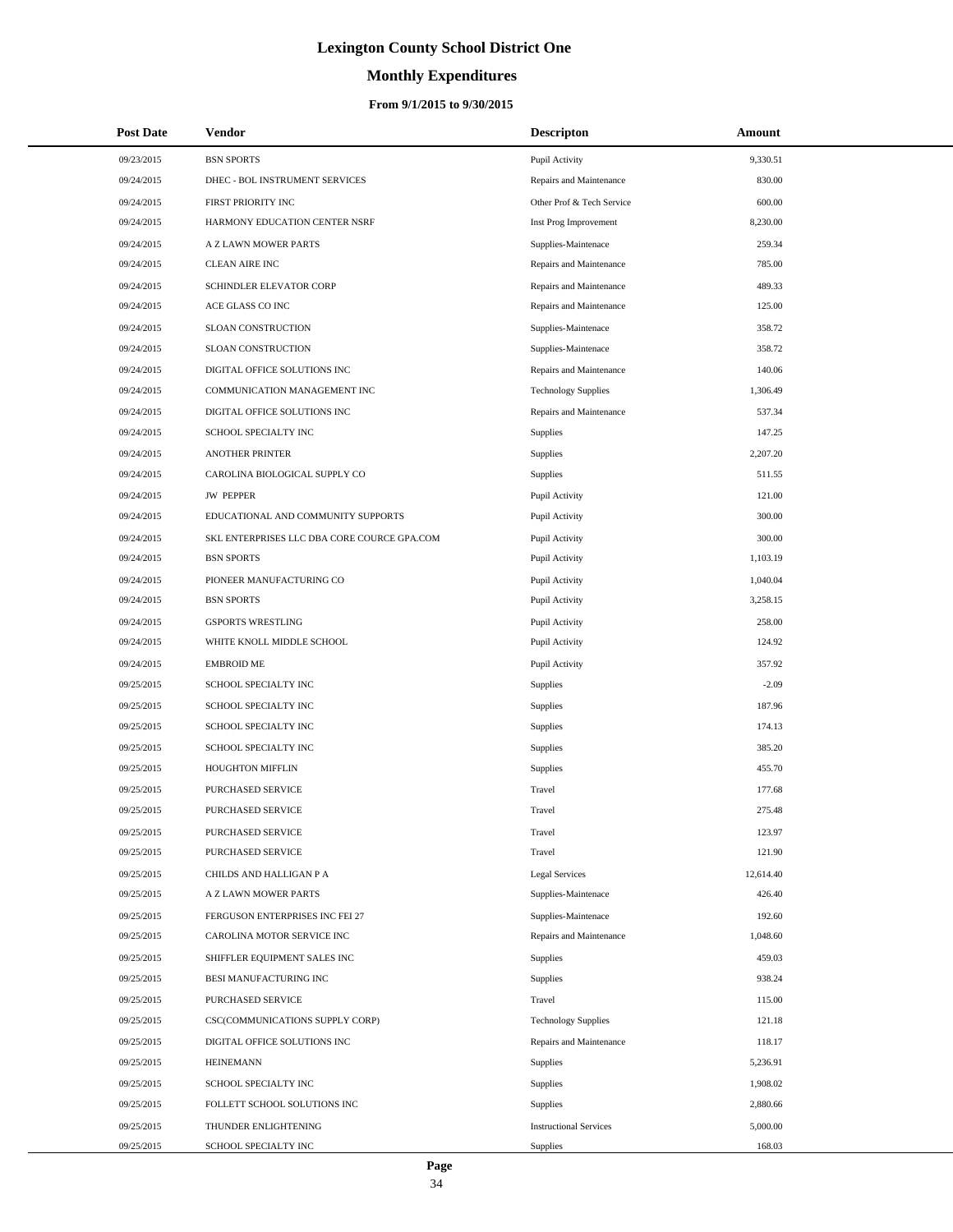# **Monthly Expenditures**

### **From 9/1/2015 to 9/30/2015**

| <b>Post Date</b> | <b>Vendor</b>                                      | <b>Descripton</b>             | Amount   |
|------------------|----------------------------------------------------|-------------------------------|----------|
| 09/25/2015       | THUNDER ENLIGHTENING                               | Other Prof & Tech Service     | 500.00   |
| 09/25/2015       | PURCHASED SERVICE                                  | Travel                        | 266.80   |
| 09/25/2015       | MCGRAW HILL EDUCATION                              | Supplies                      | 1,801.93 |
| 09/25/2015       | <b>DELTA EDUCATION</b>                             | Supplies                      | 390.99   |
| 09/25/2015       | PURCHASED SERVICE                                  | Travel                        | 142.89   |
| 09/25/2015       | <b>WW GRAINGER</b>                                 | Supplies                      | 191.96   |
| 09/25/2015       | <b>WW GRAINGER</b>                                 | Supplies                      | 191.90   |
| 09/25/2015       | <b>WW GRAINGER</b>                                 | Supplies                      | 191.96   |
| 09/25/2015       | <b>WW GRAINGER</b>                                 | Supplies                      | 191.96   |
| 09/25/2015       | <b>WW GRAINGER</b>                                 | Supplies                      | 191.96   |
| 09/25/2015       | <b>WW GRAINGER</b>                                 | Supplies                      | 191.96   |
| 09/25/2015       | HERSHEYS ICE CREAM                                 | Food                          | 729.60   |
| 09/25/2015       | STUDIES WEEKLY DBA AMERICAN LEGACY PUBLISHING INC  | Pupil Activity                | 1,243.55 |
| 09/25/2015       | SAINT MATTHEWS AMBULANCE SERVICE OF MIDLANDS LLC   | Pupil Activity                | 224.25   |
| 09/25/2015       | ENVIRONMENTAL FABRICS INC                          | Pupil Activity                | 2,150.00 |
| 09/25/2015       | MEADOW GLEN MIDDLE SCHOOL CAFETERIA ACCOUNT        | Pupil Activity                | 266.97   |
| 09/25/2015       | JOE H TANNER BASEBALL PRODUCTS LLC                 | Pupil Activity                | 280.00   |
| 09/25/2015       | VARSITY SPIRIT FASHIONS AND SUPPLIES LLC           | Pupil Activity                | 298.10   |
| 09/28/2015       | US INK AND TONER INC                               | Supplies                      | 330.55   |
| 09/28/2015       | <b>ANOTHER PRINTER</b>                             | Supplies                      | 1,161.27 |
| 09/28/2015       | US INK AND TONER INC                               | Supplies                      | 108.26   |
| 09/28/2015       | SCHOOL SPECIALTY INC                               | Supplies                      | 835.38   |
| 09/28/2015       | SCHOLASTIC CLASSROOM MAGAZINE                      | Supplies                      | 487.50   |
| 09/28/2015       | DISCOUNT DANCE SUPPLY                              | Supplies                      | 124.05   |
| 09/28/2015       | FORMS AND SUPPLY INC (FSI)                         | Supplies                      | 219.35   |
| 09/28/2015       | DELL COMPUTERS                                     | Supplies                      | 256.78   |
| 09/28/2015       | CREATIVE SEWING MACHINE CENTER                     | Supplies                      | 641.99   |
| 09/28/2015       | LONE STAR PERCUSSION                               | Supplies                      | 228.00   |
| 09/28/2015       | DELL COMPUTERS                                     | <b>Technology Supplies</b>    | 838.84   |
| 09/28/2015       | PINE GROVE INC                                     | Tuition                       | 2,125.83 |
| 09/28/2015       | PALMETTO HEALTH ALLIANCE                           | <b>Instructional Services</b> | 175.00   |
| 09/28/2015       | <b>SCHOOL HEALTH CORP</b>                          | Supplies                      | 107.50   |
| 09/28/2015       | THE NATIONAL PAIDEIA CENTER                        | <b>Supplies</b>               | 1,050.00 |
| 09/28/2015       | EDUCATIONAL THEATRE ASSOC                          | Travel                        | 455.00   |
| 09/28/2015       | TRADEWINDS ISLAND GRAND RESORTS                    | Travel                        | 400.96   |
| 09/28/2015       | KURTZ BROS DBA BENDER BURKOT EAST COAST SCHOOL SUP | <b>Supplies</b>               | 137.70   |
| 09/28/2015       | CALICO INDUSTRIES INC                              | Supplies-Maintenace           | 274.72   |
| 09/28/2015       | CALICO INDUSTRIES INC                              | Supplies-Maintenace           | 274.72   |
| 09/28/2015       | CONCRETE SUPPLY CO LLC                             | Supplies-Maintenace           | 322.37   |
| 09/28/2015       | PINE PRESS OF LEXINGTON INC                        | Printing and Binding          | 966.81   |
| 09/28/2015       | SUNGARD PUBLIC SECTOR INC                          | Other Prof & Tech Service     | 1,125.00 |
| 09/28/2015       | HANDWRITING WITHOUT TEARS BY JAN Z OLSEN OTR       | <b>Supplies</b>               | 704.88   |
| 09/28/2015       | FOLLETT SCHOOL SOLUTIONS INC                       | <b>Supplies</b>               | 343.72   |
| 09/28/2015       | <b>IMAGINE LEARNING</b>                            | Software Renewal/Agreemen     | 3,852.00 |
| 09/28/2015       | <b>IMAGINE LEARNING</b>                            | Other Prof & Tech Service     | 2,000.00 |
| 09/28/2015       | <b>HEINEMANN</b>                                   | Supplies                      | 4,839.60 |
| 09/28/2015       | LEARNING LABS INC                                  | <b>Supplies</b>               | 1,038.03 |
| 09/28/2015       | <b>INSECT LORE</b>                                 | Supplies                      | 124.95   |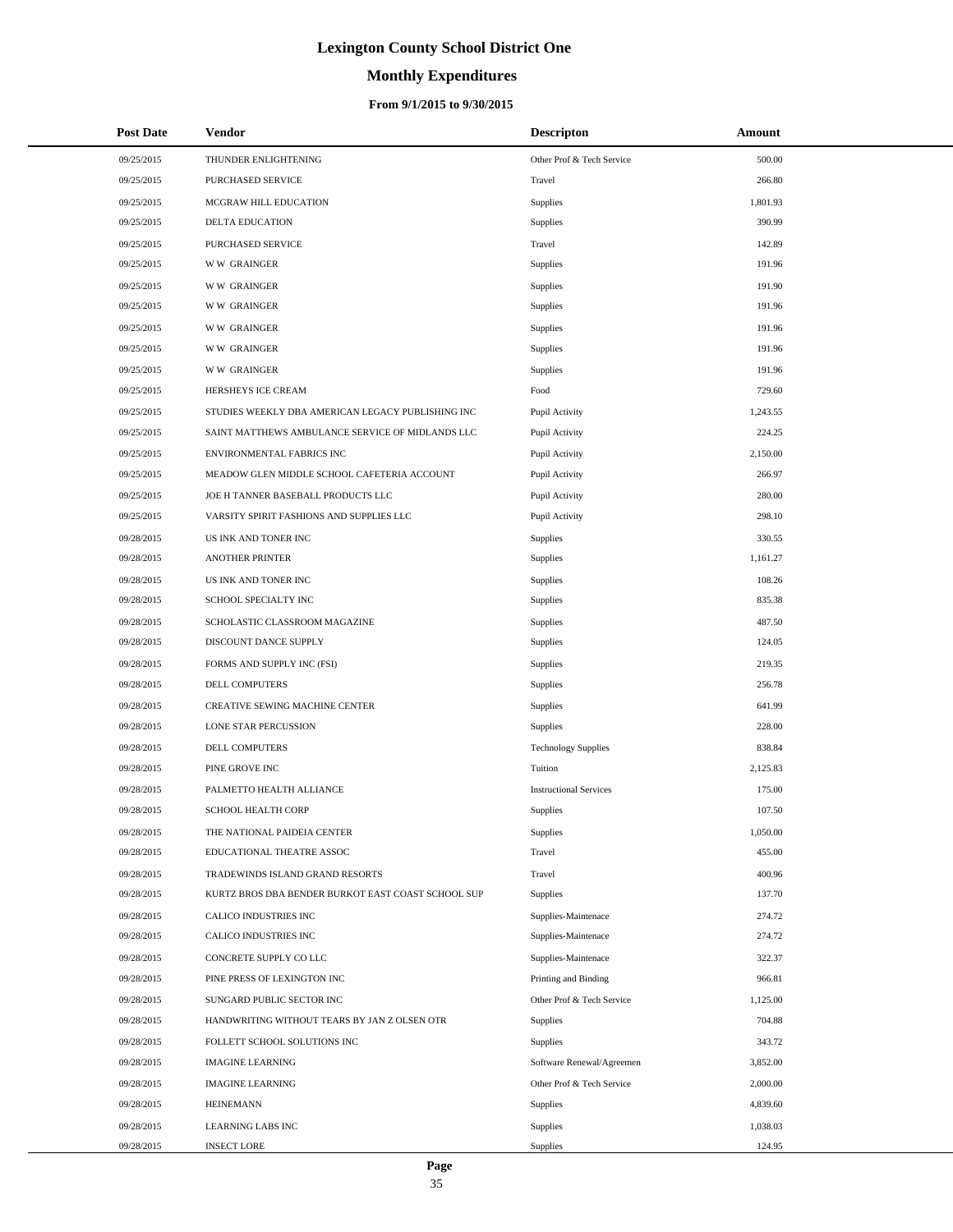# **Monthly Expenditures**

| <b>Post Date</b> | Vendor                           | <b>Descripton</b>         | Amount   |
|------------------|----------------------------------|---------------------------|----------|
| 09/28/2015       | EDUCATION MANAGEMENT SYSTEMS INC | Software Renewal/Agreemen | 1,845.00 |
| 09/28/2015       | <b>US FOODS</b>                  | Supplies                  | 1,993.74 |
| 09/28/2015       | <b>US FOODS</b>                  | Food                      | 5,350.04 |
| 09/28/2015       | EARTHGRAINS BAKING COMPANIES INC | <b>Bread</b>              | 316.25   |
| 09/28/2015       | BORDEN DAIRY CO OF SC LLC        | Milk                      | 372.44   |
| 09/28/2015       | SENN BROTHERS INC                | Produce                   | 2,276.90 |
| 09/28/2015       | <b>US FOODS</b>                  | Supplies                  | 898.91   |
| 09/28/2015       | <b>US FOODS</b>                  | Food                      | 1,727.59 |
| 09/28/2015       | EARTHGRAINS BAKING COMPANIES INC | <b>Bread</b>              | 160.00   |
| 09/28/2015       | BORDEN DAIRY CO OF SC LLC        | Milk                      | 505.54   |
| 09/28/2015       | SENN BROTHERS INC                | Produce                   | 1,419.80 |
| 09/28/2015       | <b>US FOODS</b>                  | Supplies                  | 797.94   |
| 09/28/2015       | <b>US FOODS</b>                  | Food                      | 3,867.34 |
| 09/28/2015       | BORDEN DAIRY CO OF SC LLC        | Milk                      | 246.53   |
| 09/28/2015       | SENN BROTHERS INC                | Produce                   | 1,531.41 |
| 09/28/2015       | <b>US FOODS</b>                  | Supplies                  | 902.46   |
| 09/28/2015       | <b>US FOODS</b>                  | Food                      | 3,829.46 |
| 09/28/2015       | BORDEN DAIRY CO OF SC LLC        | Milk                      | 1,102.61 |
| 09/28/2015       | SENN BROTHERS INC                | Produce                   | 1,968.88 |
| 09/28/2015       | <b>US FOODS</b>                  | Supplies                  | 784.32   |
| 09/28/2015       | <b>US FOODS</b>                  | Food                      | 2,251.04 |
| 09/28/2015       | BORDEN DAIRY CO OF SC LLC        | Milk                      | 269.20   |
| 09/28/2015       | SENN BROTHERS INC                | Produce                   | 1,498.91 |
| 09/28/2015       | <b>US FOODS</b>                  | Supplies                  | 1,438.64 |
| 09/28/2015       | US INK AND TONER INC             | Supplies                  | 132.22   |
| 09/28/2015       | <b>US FOODS</b>                  | Food                      | 3,163.06 |
| 09/28/2015       | EARTHGRAINS BAKING COMPANIES INC | <b>Bread</b>              | 101.75   |
| 09/28/2015       | BORDEN DAIRY CO OF SC LLC        | Milk                      | 686.17   |
| 09/28/2015       | SENN BROTHERS INC                | Produce                   | 2,590.30 |
| 09/28/2015       | <b>US FOODS</b>                  | Supplies                  | 464.03   |
| 09/28/2015       | US INK AND TONER INC             | Supplies                  | 132.22   |
| 09/28/2015       | <b>US FOODS</b>                  | Food                      | 662.79   |
| 09/28/2015       | BORDEN DAIRY CO OF SC LLC        | Milk                      | 186.53   |
| 09/28/2015       | SENN BROTHERS INC                | Produce                   | 1,002.31 |
| 09/28/2015       | <b>US FOODS</b>                  | Supplies                  | 899.03   |
| 09/28/2015       | <b>US FOODS</b>                  | Food                      | 1,927.13 |
| 09/28/2015       | EARTHGRAINS BAKING COMPANIES INC | <b>Bread</b>              | 121.75   |
| 09/28/2015       | SENN BROTHERS INC                | Produce                   | 2,130.31 |
| 09/28/2015       | <b>US FOODS</b>                  | Supplies                  | 1,197.31 |
| 09/28/2015       | <b>US FOODS</b>                  | Food                      | 2,764.46 |
| 09/28/2015       | EARTHGRAINS BAKING COMPANIES INC | <b>Bread</b>              | 127.50   |
| 09/28/2015       | BORDEN DAIRY CO OF SC LLC        | Milk                      | 224.99   |
| 09/28/2015       | SENN BROTHERS INC                | Produce                   | 1,266.61 |
| 09/28/2015       | <b>US FOODS</b>                  | Supplies                  | 894.30   |
| 09/28/2015       | <b>US FOODS</b>                  | Food                      | 4,266.30 |
| 09/28/2015       | EARTHGRAINS BAKING COMPANIES INC | <b>Bread</b>              | 106.25   |
| 09/28/2015       | BORDEN DAIRY CO OF SC LLC        | Milk                      | 1,187.56 |
| 09/28/2015       | SENN BROTHERS INC                | Produce                   | 2,535.74 |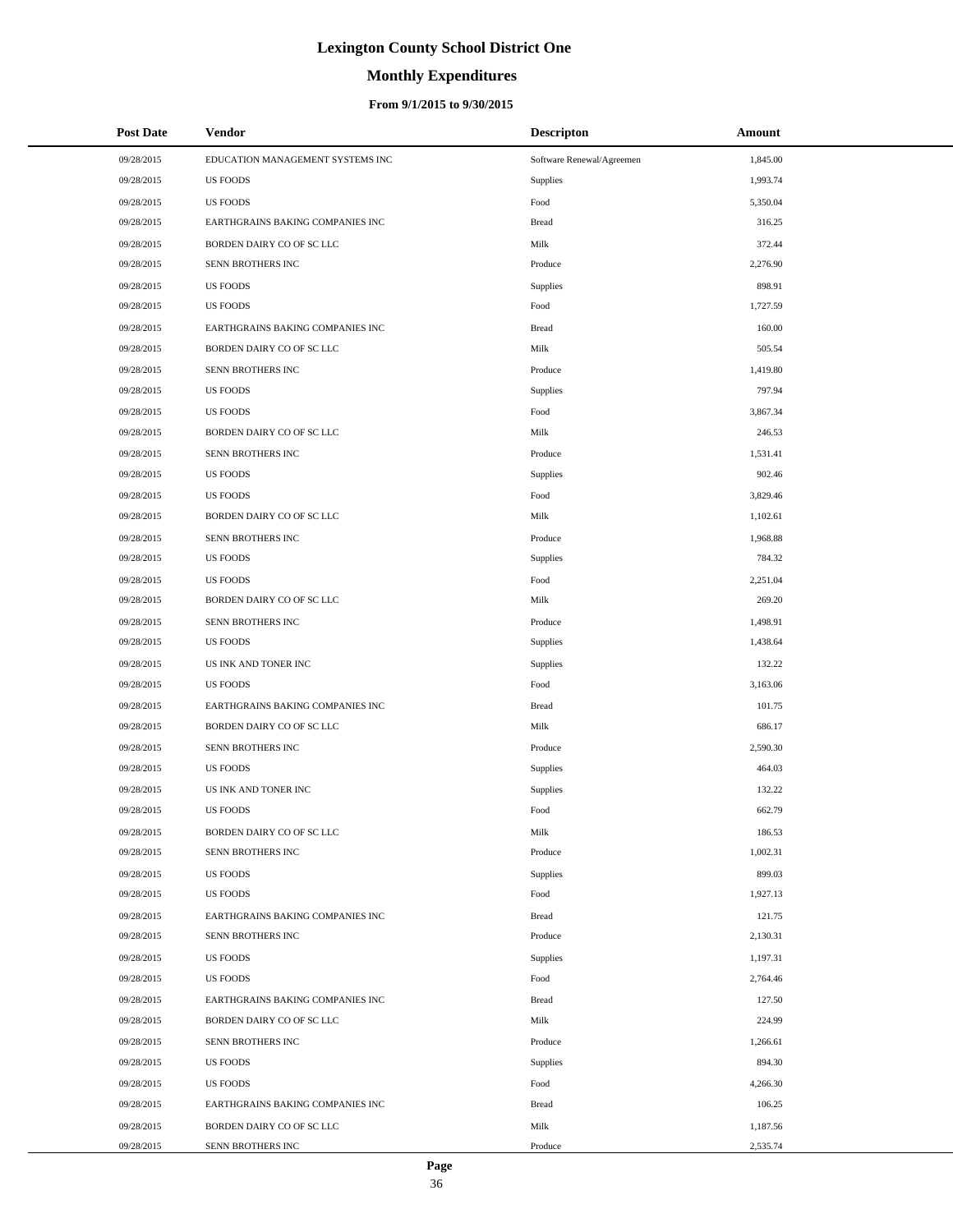# **Monthly Expenditures**

### **From 9/1/2015 to 9/30/2015**

| <b>Post Date</b> | <b>Vendor</b>                    | <b>Descripton</b> | Amount   |
|------------------|----------------------------------|-------------------|----------|
| 09/28/2015       | <b>US FOODS</b>                  | Supplies          | 1,484.63 |
| 09/28/2015       | <b>US FOODS</b>                  | Food              | 2,746.23 |
| 09/28/2015       | EARTHGRAINS BAKING COMPANIES INC | <b>Bread</b>      | 227.50   |
| 09/28/2015       | BORDEN DAIRY CO OF SC LLC        | Milk              | 891.28   |
| 09/28/2015       | SENN BROTHERS INC                | Produce           | 2,155.15 |
| 09/28/2015       | <b>US FOODS</b>                  | Supplies          | 1,401.85 |
| 09/28/2015       | <b>US FOODS</b>                  | Food              | 2,467.17 |
| 09/28/2015       | EARTHGRAINS BAKING COMPANIES INC | <b>Bread</b>      | 106.25   |
| 09/28/2015       | BORDEN DAIRY CO OF SC LLC        | Milk              | 617.54   |
| 09/28/2015       | SENN BROTHERS INC                | Produce           | 2,072.85 |
| 09/28/2015       | <b>US FOODS</b>                  | Supplies          | 1,053.49 |
| 09/28/2015       | <b>US FOODS</b>                  | Food              | 2,590.96 |
| 09/28/2015       | EARTHGRAINS BAKING COMPANIES INC | <b>Bread</b>      | 105.00   |
| 09/28/2015       | BORDEN DAIRY CO OF SC LLC        | Milk              | 362.61   |
| 09/28/2015       | SENN BROTHERS INC                | Produce           | 1,090.57 |
| 09/28/2015       | <b>US FOODS</b>                  | Supplies          | 1,270.05 |
| 09/28/2015       | <b>US FOODS</b>                  | Food              | 5,525.82 |
| 09/28/2015       | EARTHGRAINS BAKING COMPANIES INC | <b>Bread</b>      | 430.00   |
| 09/28/2015       | BORDEN DAIRY CO OF SC LLC        | Milk              | 445.39   |
| 09/28/2015       | SENN BROTHERS INC                | Produce           | 2,062.96 |
| 09/28/2015       | <b>US FOODS</b>                  | Supplies          | 429.09   |
| 09/28/2015       | <b>US FOODS</b>                  | Food              | 1,712.35 |
| 09/28/2015       | BORDEN DAIRY CO OF SC LLC        | Milk              | 251.75   |
| 09/28/2015       | SENN BROTHERS INC                | Produce           | 1,020.80 |
| 09/28/2015       | <b>US FOODS</b>                  | Supplies          | 1,532.84 |
| 09/28/2015       | <b>US FOODS</b>                  | Food              | 3,922.35 |
| 09/28/2015       | BORDEN DAIRY CO OF SC LLC        | Milk              | 269.21   |
| 09/28/2015       | SENN BROTHERS INC                | Produce           | 1,598.52 |
| 09/28/2015       | <b>US FOODS</b>                  | Supplies          | 1,591.08 |
| 09/28/2015       | <b>US FOODS</b>                  | Food              | 3,331.27 |
| 09/28/2015       | EARTHGRAINS BAKING COMPANIES INC | <b>Bread</b>      | 143.75   |
| 09/28/2015       | BORDEN DAIRY CO OF SC LLC        | Milk              | 455.70   |
| 09/28/2015       | SENN BROTHERS INC                | Produce           | 1,410.53 |
| 09/28/2015       | <b>US FOODS</b>                  | Supplies          | 748.44   |
| 09/28/2015       | <b>US FOODS</b>                  | Food              | 1,081.47 |
| 09/28/2015       | BORDEN DAIRY CO OF SC LLC        | Milk              | 241.70   |
| 09/28/2015       | SENN BROTHERS INC                | Produce           | 1,102.57 |
| 09/28/2015       | <b>US FOODS</b>                  | Supplies          | 758.84   |
| 09/28/2015       | <b>US FOODS</b>                  | Food              | 2,299.20 |
| 09/28/2015       | EARTHGRAINS BAKING COMPANIES INC | <b>Bread</b>      | 135.00   |
| 09/28/2015       | BORDEN DAIRY CO OF SC LLC        | Milk              | 848.42   |
| 09/28/2015       | SENN BROTHERS INC                | Produce           | 2,009.23 |
| 09/28/2015       | <b>US FOODS</b>                  | Supplies          | 988.47   |
| 09/28/2015       | <b>US FOODS</b>                  | Food              | 2,627.09 |
| 09/28/2015       | BORDEN DAIRY CO OF SC LLC        | Milk              | 134.85   |
| 09/28/2015       | SENN BROTHERS INC                | Produce           | 1,456.30 |
| 09/28/2015       | <b>US FOODS</b>                  | Supplies          | 786.97   |
| 09/28/2015       | <b>US FOODS</b>                  | Food              | 1,526.42 |

 $\overline{a}$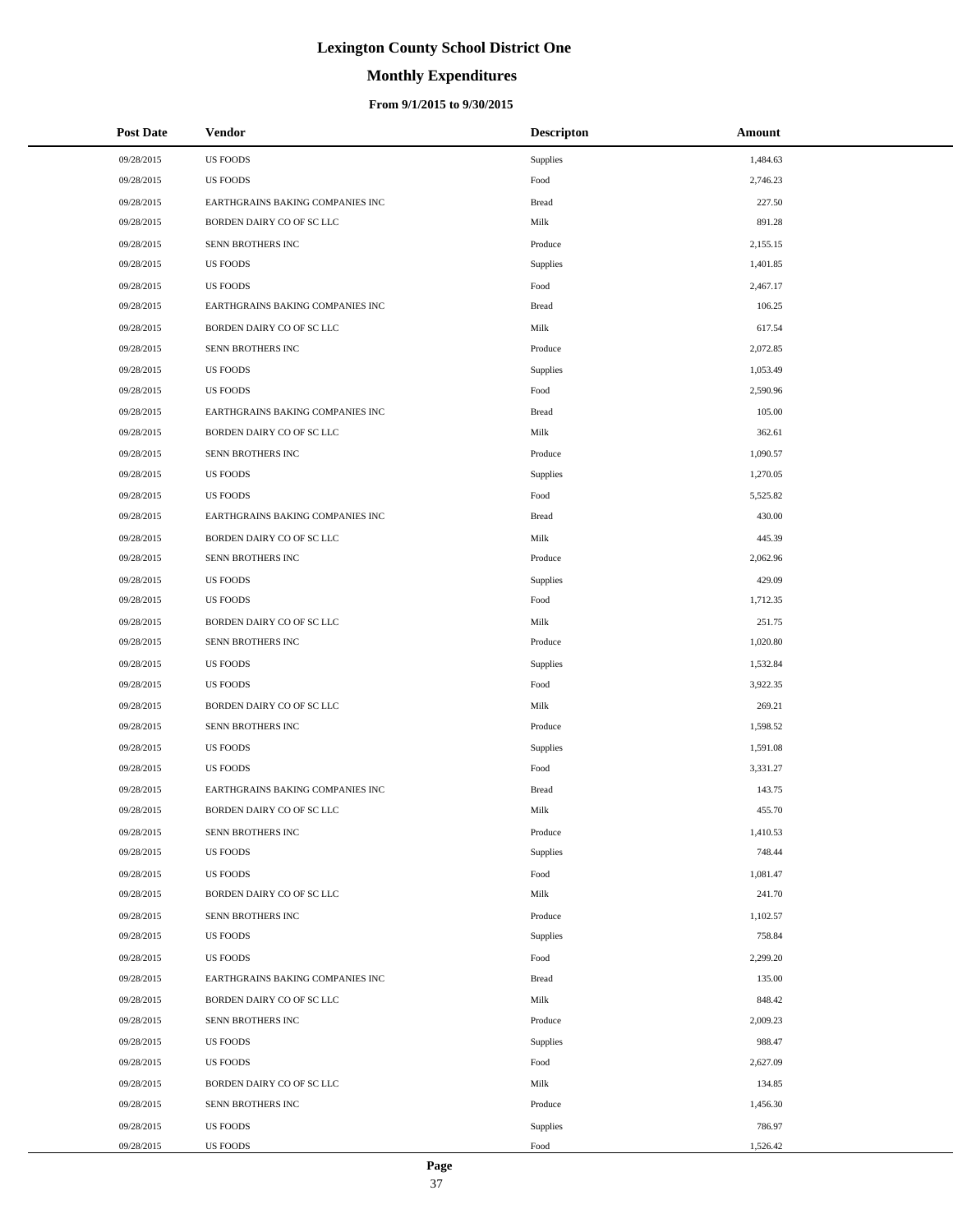# **Monthly Expenditures**

### **From 9/1/2015 to 9/30/2015**

| <b>Post Date</b> | Vendor                           | <b>Descripton</b> | Amount   |
|------------------|----------------------------------|-------------------|----------|
| 09/28/2015       | BORDEN DAIRY CO OF SC LLC        | Milk              | 431.54   |
| 09/28/2015       | SENN BROTHERS INC                | Produce           | 1,099.18 |
| 09/28/2015       | <b>US FOODS</b>                  | Supplies          | 1,230.84 |
| 09/28/2015       | EARTHGRAINS BAKING COMPANIES INC | <b>Bread</b>      | 155.00   |
| 09/28/2015       | SENN BROTHERS INC                | Produce           | 1,109.02 |
| 09/28/2015       | <b>US FOODS</b>                  | Supplies          | 1,234.45 |
| 09/28/2015       | <b>US FOODS</b>                  | Food              | 3,107.65 |
| 09/28/2015       | EARTHGRAINS BAKING COMPANIES INC | <b>Bread</b>      | 230.00   |
| 09/28/2015       | BORDEN DAIRY CO OF SC LLC        | Milk              | 399.82   |
| 09/28/2015       | SENN BROTHERS INC                | Produce           | 1,915.12 |
| 09/28/2015       | <b>US FOODS</b>                  | Supplies          | 899.76   |
| 09/28/2015       | <b>US FOODS</b>                  | Food              | 4,212.74 |
| 09/28/2015       | BORDEN DAIRY CO OF SC LLC        | Milk              | 737.41   |
| 09/28/2015       | SENN BROTHERS INC                | Produce           | 2,168.32 |
| 09/28/2015       | <b>US FOODS</b>                  | Supplies          | 563.31   |
| 09/28/2015       | <b>US FOODS</b>                  | Food              | 1,813.39 |
| 09/28/2015       | BORDEN DAIRY CO OF SC LLC        | Milk              | 298.72   |
| 09/28/2015       | SENN BROTHERS INC                | Produce           | 1,290.97 |
| 09/28/2015       | <b>US FOODS</b>                  | Supplies          | 695.40   |
| 09/28/2015       | <b>US FOODS</b>                  | Food              | 1,146.16 |
| 09/28/2015       | BORDEN DAIRY CO OF SC LLC        | Milk              | 182.87   |
| 09/28/2015       | SENN BROTHERS INC                | Produce           | 1,226.85 |
| 09/28/2015       | <b>US FOODS</b>                  | Supplies          | 1,857.69 |
| 09/28/2015       | <b>US FOODS</b>                  | Food              | 3,318.25 |
| 09/28/2015       | BORDEN DAIRY CO OF SC LLC        | Milk              | 629.68   |
| 09/28/2015       | SENN BROTHERS INC                | Produce           | 2,167.59 |
| 09/28/2015       | <b>US FOODS</b>                  | Supplies          | 1,144.45 |
| 09/28/2015       | <b>US FOODS</b>                  | Food              | 2,251.59 |
| 09/28/2015       | BORDEN DAIRY CO OF SC LLC        | Milk              | 263.61   |
| 09/28/2015       | SENN BROTHERS INC                | Produce           | 1,898.72 |
| 09/28/2015       | <b>US FOODS</b>                  | Supplies          | 859.23   |
| 09/28/2015       | <b>US FOODS</b>                  | Food              | 7,474.56 |
| 09/28/2015       | EARTHGRAINS BAKING COMPANIES INC | <b>Bread</b>      | 103.75   |
| 09/28/2015       | BORDEN DAIRY CO OF SC LLC        | Milk              | 454.62   |
| 09/28/2015       | SENN BROTHERS INC                | Produce           | 2,244.55 |
| 09/28/2015       | <b>US FOODS</b>                  | Supplies          | 598.58   |
| 09/28/2015       | US INK AND TONER INC             | Supplies          | 132.22   |
| 09/28/2015       | US FOODS                         | Food              | 1,953.88 |
| 09/28/2015       | BORDEN DAIRY CO OF SC LLC        | Milk              | 455.36   |
| 09/28/2015       | SENN BROTHERS INC                | Produce           | 1,324.64 |
| 09/28/2015       | SCHOLASTIC CLASSROOM MAGAZINE    | Pupil Activity    | 220.12   |
| 09/28/2015       | US INK AND TONER INC             | Pupil Activity    | 1,095.30 |
| 09/28/2015       | SCHOLASTIC CLASSROOM MAGAZINE    | Pupil Activity    | 2,483.26 |
| 09/28/2015       | TIME FOR KIDS                    | Pupil Activity    | 479.12   |
| 09/28/2015       | MEDCO SUPPLY CO                  | Pupil Activity    | 211.47   |
| 09/28/2015       | US INK AND TONER INC             | Pupil Activity    | 132.22   |
| 09/28/2015       | MCCLARY, JONAIRE                 | Pupil Activity    | 150.00   |
| 09/28/2015       | REED, JOHN MARCUS                | Pupil Activity    | 150.00   |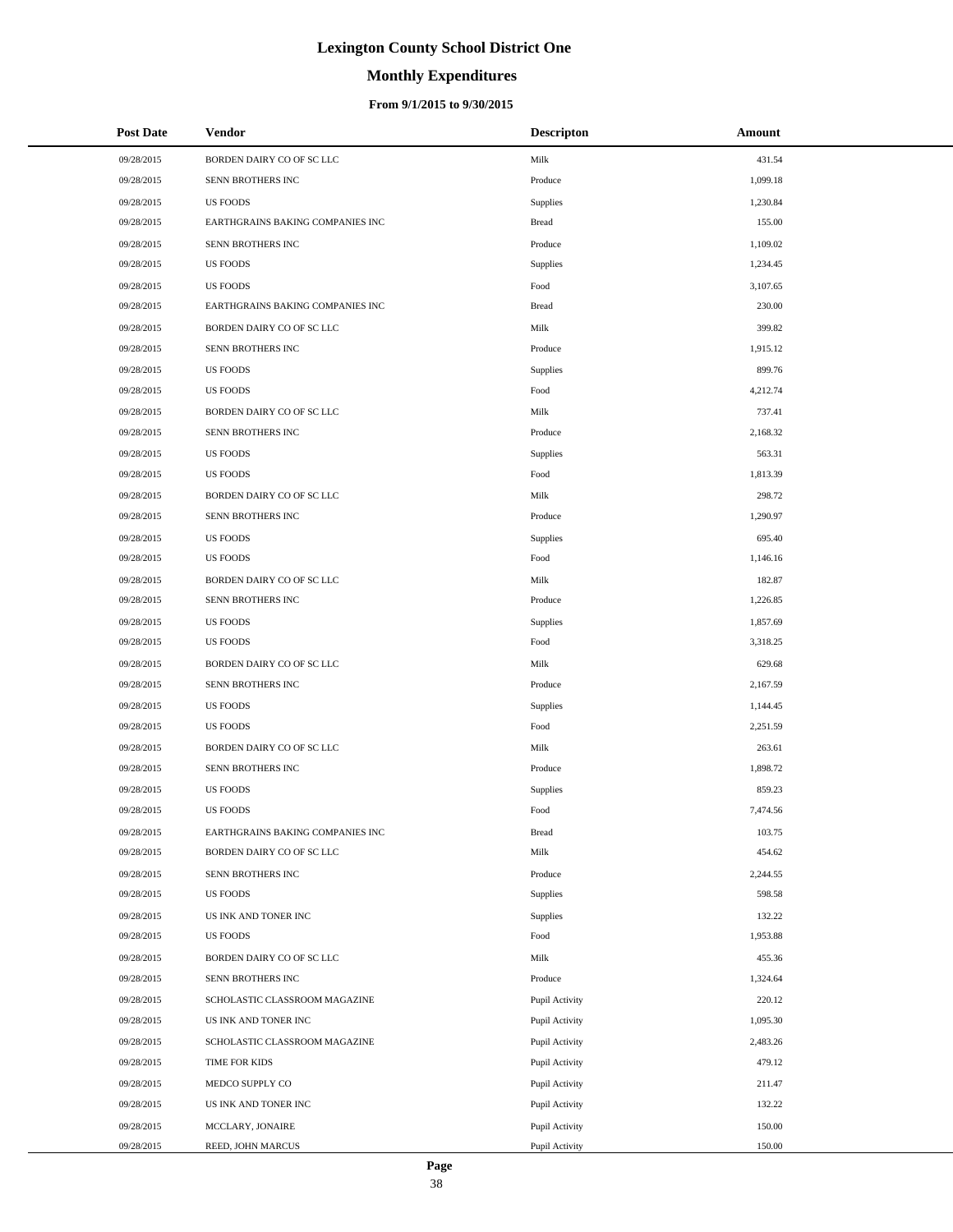# **Monthly Expenditures**

### **From 9/1/2015 to 9/30/2015**

| <b>Post Date</b> | Vendor                                            | <b>Descripton</b>          | Amount     |
|------------------|---------------------------------------------------|----------------------------|------------|
| 09/28/2015       | <b>BOLAND, ROBBIE</b>                             | Pupil Activity             | 105.50     |
| 09/28/2015       | HINELY, JAMES                                     | Pupil Activity             | 125.30     |
| 09/28/2015       | <b>JAMES, GRANDERSON</b>                          | Pupil Activity             | 156.80     |
| 09/28/2015       | KUHN, DAVID H                                     | Pupil Activity             | 103.70     |
| 09/28/2015       | SMITH, CARLTON                                    | Pupil Activity             | 155.00     |
| 09/28/2015       | SYNERGY SPORTS INC                                | Pupil Activity             | 448.33     |
| 09/28/2015       | CAROLINA SPORTS INC                               | Pupil Activity             | 1,975.00   |
| 09/28/2015       | <b>FAVEUR INK</b>                                 | Pupil Activity             | 259.88     |
| 09/28/2015       | <b>BSN SPORTS</b>                                 | Pupil Activity             | 1,633.00   |
| 09/28/2015       | <b>GTM SPORTSWEAR</b>                             | Pupil Activity             | 572.00     |
| 09/28/2015       | EDUCATION ELEMENTS INC                            | Software Renewal/Agreemen  | 155,675.00 |
| 09/28/2015       | SC DEPARTMENT OF REVENUE (SALES TAX RETURN)       | Software Renewal/Agreemen  | 10,897.25  |
| 09/28/2015       | PARENTS AS TEACHERS NATIONAL CENTER INC           | Dues and Fees              | 1,500.00   |
| 09/29/2015       | SCHOOL SPECIALTY INC                              | <b>Supplies</b>            | 288.13     |
| 09/29/2015       | SCHOOL SPECIALTY INC                              | <b>Supplies</b>            | 683.52     |
| 09/29/2015       | FORMS AND SUPPLY INC (FSI)                        | <b>Supplies</b>            | 2,302.64   |
| 09/29/2015       | SCHOOL SPECIALTY INC                              | Supplies                   | 263.22     |
| 09/29/2015       | SCHOOL SPECIALTY INC                              | Supplies                   | 1,474.54   |
| 09/29/2015       | DIGITAL OFFICE SOLUTIONS INC                      | Supplies                   | 212.93     |
| 09/29/2015       | FORMS AND SUPPLY INC (FSI)                        | <b>Supplies</b>            | 939.46     |
| 09/29/2015       | SCHOOL SPECIALTY INC                              | <b>Supplies</b>            | 659.19     |
| 09/29/2015       | PURCHASED SERVICE                                 | Travel                     | 421.40     |
| 09/29/2015       | US INK AND TONER INC                              | Supplies                   | 121.44     |
| 09/29/2015       | HEWLETT PACKARD BUSINESS STORE                    | <b>Technology Supplies</b> | 851.72     |
| 09/29/2015       | PURCHASED SERVICE                                 | <b>Supplies</b>            | 128.04     |
| 09/29/2015       | AMERICAN SIGN AND DISPLAY CO                      | Supplies                   | 282.48     |
| 09/29/2015       | FORMS AND SUPPLY INC (FSI)                        | <b>Supplies</b>            | 1,011.15   |
| 09/29/2015       | PINE PRESS OF LEXINGTON INC                       | Printing and Binding       | 141.31     |
| 09/29/2015       | <b>SCHOOL HEALTH CORP</b>                         | <b>Supplies</b>            | 331.04     |
| 09/29/2015       | SCHOOL HEALTH CORP                                | Supplies                   | $-15.28$   |
| 09/29/2015       | PURCHASED SERVICE                                 | <b>Supplies</b>            | 155.15     |
| 09/29/2015       | FOLLETT SCHOOL SOLUTIONS INC                      | <b>Library Books</b>       | 1,445.05   |
| 09/29/2015       | DEMCO INC                                         | Supplies                   | 135.90     |
| 09/29/2015       | PURCHASED SERVICE                                 | Travel                     | 978.13     |
| 09/29/2015       | SCHOOL SPECIALTY INC                              | Supplies                   | 130.88     |
| 09/29/2015       | P AND S CONSTRUCTION COMPANY INC                  | Repairs and Maintenance    | 253.25     |
| 09/29/2015       | <b>GRAYBAR ELECTRIC CO INC</b>                    | Supplies-Maintenace        | 305.27     |
| 09/29/2015       | HUBER SUPPLY CO OF LEXINGTON INC                  | Supplies-Maintenace        | 986.97     |
| 09/29/2015       | AAA WELL DRILLING INC                             | Supplies-Maintenace        | 2,380.95   |
| 09/29/2015       | <b>GRAYBAR ELECTRIC CO INC</b>                    | Supplies-Maintenace        | 305.27     |
| 09/29/2015       | RUFUS ORNDUFF REF INC                             | Repairs and Maintenance    | 142.50     |
| 09/29/2015       | THERMAL RESOURCES SALES                           | Supplies-Maintenace        | 1,364.25   |
| 09/29/2015       | <b>GRAYBAR ELECTRIC CO INC</b>                    | Supplies-Maintenace        | 305.27     |
| 09/29/2015       | L R HOOK TIRE CO INC                              | Supplies-Maintenace        | 357.27     |
| 09/29/2015       | <b>GRAYBAR ELECTRIC CO INC</b>                    | Supplies-Maintenace        | 305.27     |
| 09/29/2015       | SMITH AND JONES JANITORIAL SUPPLIES AND EQUIP INC | Supplies                   | 208.65     |
| 09/29/2015       | CAROLINA TURFGRASS SALES & LANDSCAPE SUPPLY       | Supplies-Maintenace        | 1,800.00   |
| 09/29/2015       | MARTIN, TIMOTHY E                                 | Other Prof & Tech Service  | 180.00     |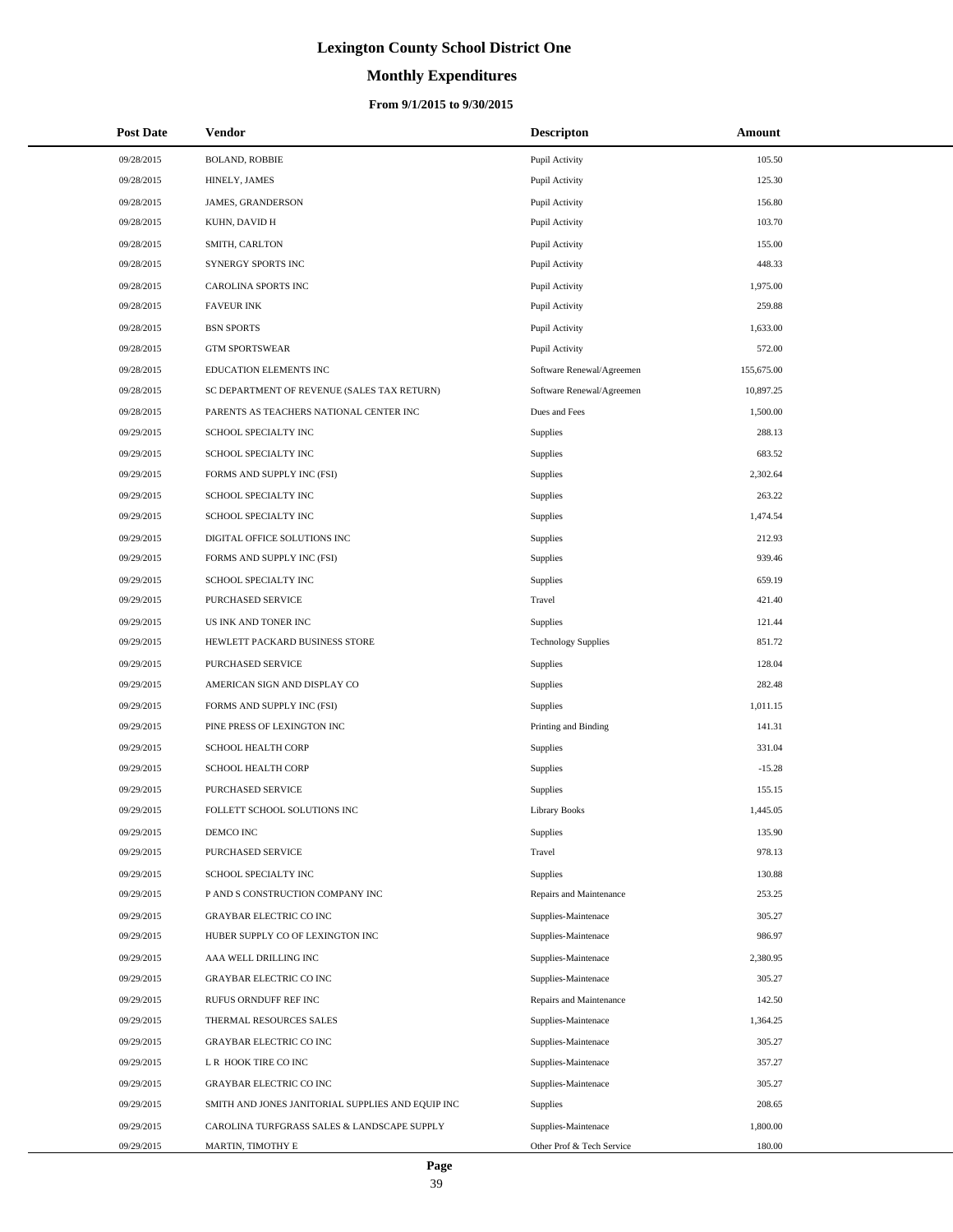# **Monthly Expenditures**

### **From 9/1/2015 to 9/30/2015**

| <b>Post Date</b> | Vendor                                             | <b>Descripton</b>          | Amount     |  |
|------------------|----------------------------------------------------|----------------------------|------------|--|
| 09/29/2015       | SPIVEY, STEPHEN J                                  | Other Prof & Tech Service  | 180.00     |  |
| 09/29/2015       | FINLEY, STEPHEN CRAIG                              | Other Prof & Tech Service  | 180.00     |  |
| 09/29/2015       | BLACK, CALEB JAMES                                 | Other Prof & Tech Service  | 180.00     |  |
| 09/29/2015       | MEFFORD, ROY EARL                                  | Other Prof & Tech Service  | 180.00     |  |
| 09/29/2015       | CANNON, WALLACE C                                  | Other Prof & Tech Service  | 180.00     |  |
| 09/29/2015       | HAIGLER III, THOMAS I                              | Other Prof & Tech Service  | 180.00     |  |
| 09/29/2015       | LOOKABILL, JOHN T                                  | Other Prof & Tech Service  | 180.00     |  |
| 09/29/2015       | HART, MICHAEL JOSEPH                               | Other Prof & Tech Service  | 180.00     |  |
| 09/29/2015       | SERVICE PRINTING CO INC                            | Printing and Binding       | 2,038.35   |  |
| 09/29/2015       | <b>DELL COMPUTERS</b>                              | Supplies                   | 240.72     |  |
| 09/29/2015       | ROTARY CLUB OF LEXINGTON                           | Dues and Fees              | 180.00     |  |
| 09/29/2015       | RELIANCE COMMUNICATIONS LLC                        | Software Renewal/Agreemen  | 40,720.35  |  |
| 09/29/2015       | SC DEPARTMENT OF REVENUE (SALES TAX RETURN)        | Software Renewal/Agreemen  | 2,850.42   |  |
| 09/29/2015       | <b>CAMCOR</b>                                      | <b>Technology Supplies</b> | 4,758.89   |  |
| 09/29/2015       | <b>CAMCOR</b>                                      | <b>Technology Supplies</b> | 2,379.44   |  |
| 09/29/2015       | <b>CAMCOR</b>                                      | <b>Technology Supplies</b> | 1,903.55   |  |
| 09/29/2015       | <b>CAMCOR</b>                                      | <b>Technology Supplies</b> | 523.87     |  |
| 09/29/2015       | CSC(COMMUNICATIONS SUPPLY CORP)                    | <b>Technology Supplies</b> | 467.76     |  |
| 09/29/2015       | <b>CAMCOR</b>                                      | <b>Technology Supplies</b> | 475.89     |  |
| 09/29/2015       | SCHOOL SPECIALTY INC                               | Supplies                   | 1,656.04   |  |
| 09/29/2015       | US INK AND TONER INC                               | Supplies                   | 2,324.32   |  |
| 09/29/2015       | <b>SCHOLASTIC INC</b>                              | Supplies                   | 153,460.19 |  |
| 09/29/2015       | <b>BOOKSOURCE</b>                                  | Supplies                   | 6,692.08   |  |
| 09/29/2015       | MCGRAW HILL EDUCATION                              | Supplies                   | 226.50     |  |
| 09/29/2015       | DIANE SWEENEY CONSULTING                           | Inst Prog Improvement      | 6,388.77   |  |
| 09/29/2015       | MACHINE AND WELDING SUPPLY CO DBA ARC3 GASES SOUTH | Supplies                   | 2,499.79   |  |
| 09/29/2015       | MANN TOOL AND SUPPLY                               | Supplies                   | 9,413.86   |  |
| 09/29/2015       | CAROLINA BIOLOGICAL SUPPLY CO                      | Supplies                   | 294.50     |  |
| 09/29/2015       | PALMETTO CONSTRUCTION SERVICES                     | Building                   | 425.00     |  |
| 09/29/2015       | NUIDEA SCHOOL SUPPLY CO                            | Supplies                   | 448.33     |  |
| 09/29/2015       | SCHOLASTIC CLASSROOM MAGAZINE                      | Pupil Activity             | 1,447.26   |  |
| 09/29/2015       | FISHER SCIENTIFIC COMPANY LLC                      | Pupil Activity             | 1,041.11   |  |
| 09/29/2015       | <b>GYM CLOSET</b>                                  | Pupil Activity             | 259.80     |  |
| 09/29/2015       | WARD'S NATURAL SCIENCE EST LLC                     | Pupil Activity             | 237.53     |  |
| 09/29/2015       | CASH                                               | Pupil Activity             | 2,000.00   |  |
| 09/29/2015       | T AND T SPORTS                                     | Pupil Activity             | 166.92     |  |
| 09/29/2015       | FORT DORCHESTER HIGH SCHOOL                        | Pupil Activity             | 350.00     |  |
| 09/29/2015       | VARSITY SPIRIT FASHIONS AND SUPPLIES LLC           | Pupil Activity             | 1,530.25   |  |
| 09/29/2015       | <b>BSN SPORTS</b>                                  | Pupil Activity             | 709.41     |  |
| 09/29/2015       | T AND T SPORTS                                     | Pupil Activity             | 1,904.60   |  |
| 09/29/2015       | <b>BSN SPORTS</b>                                  | Pupil Activity             | 340.56     |  |
| 09/29/2015       | AMERICAN CHEER XTREME (ACX)                        | Pupil Activity             | 680.00     |  |
| 09/30/2015       | LAKESHORE LEARNING MATERIALS                       | <b>Supplies</b>            | 659.61     |  |
| 09/30/2015       | LEXINGTON COUNTY SCHOOL DIST 2                     | Tuition-LEA                | 19,825.80  |  |
| 09/30/2015       | LDH SPORTS AND MORE LLC                            | <b>Supplies</b>            | 278.20     |  |
| 09/30/2015       | SCHOOL SPECIALTY INC                               | Supplies                   | 120.70     |  |
| 09/30/2015       | BLICK ART MATERIALS LLC                            | Supplies                   | 111.20     |  |
| 09/30/2015       | FORMS AND SUPPLY INC (FSI)                         | Supplies                   | 291.04     |  |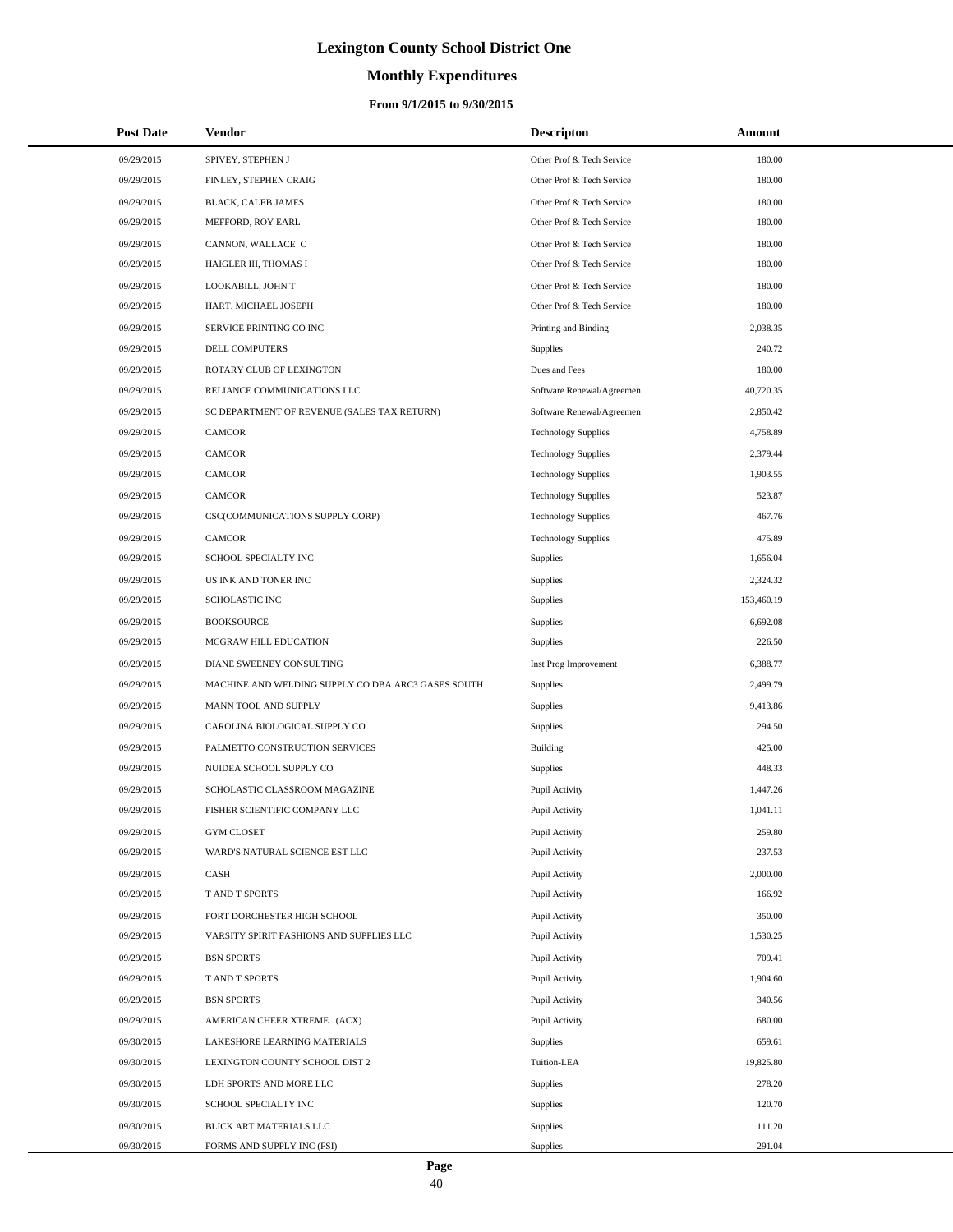# **Monthly Expenditures**

| <b>Post Date</b> | <b>Vendor</b>                                      | <b>Descripton</b>             | Amount     |
|------------------|----------------------------------------------------|-------------------------------|------------|
| 09/30/2015       | SCANTRON CORP (FORMS SOFTWARE SCANNER)             | Supplies                      | 705.67     |
| 09/30/2015       | ACCENT CONNECTIONS LLC                             | <b>Instructional Services</b> | 575.00     |
| 09/30/2015       | BOUND TO STAY BOUND BOOKS INC                      | Library Books                 | 371.30     |
| 09/30/2015       | FOLLETT SCHOOL SOLUTIONS INC                       | Software Renewal/Agreemen     | 539.10     |
| 09/30/2015       | ROTARY CLUB OF LEXINGTON                           | Dues and Fees                 | 180.00     |
| 09/30/2015       | HOLIDAY INN HOTEL AND SUITES                       | Travel                        | 259.80     |
| 09/30/2015       | <b>SC MAP FOUNDATION</b>                           | Travel                        | 650.00     |
| 09/30/2015       | SIMPLY SOUTHERN CATERING LLC                       | Other Objects                 | 142.31     |
| 09/30/2015       | ROTARY CLUB OF LEXINGTON                           | Dues and Fees                 | 180.00     |
| 09/30/2015       | <b>PURCHASED SERVICE</b>                           | Other Objects                 | 197.46     |
| 09/30/2015       | AMERICAN ENGINEERING CONSULTANTS INC               | Other Prof & Tech Service     | 2,340.00   |
| 09/30/2015       | EA SERVICES INC                                    | Repairs and Maintenance       | 764.00     |
| 09/30/2015       | COOK & BOARDMAN LLC                                | Supplies-Maintenace           | 1,171.65   |
| 09/30/2015       | <b>EA SERVICES INC</b>                             | Repairs and Maintenance       | 168.00     |
| 09/30/2015       | EA SERVICES INC                                    | Repairs and Maintenance       | 168.00     |
| 09/30/2015       | EMPIRE EQUIPMENT CO DBA/EMPIRE MARKETING GROUP     | Supplies-Maintenace           | 2,200.67   |
| 09/30/2015       | <b>EA SERVICES INC</b>                             | Repairs and Maintenance       | 2,756.33   |
| 09/30/2015       | SANDLAPPER SOUND                                   | Repairs and Maintenance       | 2,993.51   |
| 09/30/2015       | SC DEPARTMENT OF REVENUE (SALES TAX RETURN)        | Repairs and Maintenance       | 100.58     |
| 09/30/2015       | EMPIRE EQUIPMENT CO DBA/EMPIRE MARKETING GROUP     | Supplies-Maintenace           | 2,200.67   |
| 09/30/2015       | EA SERVICES INC                                    | Repairs and Maintenance       | 168.00     |
| 09/30/2015       | EA SERVICES INC                                    | Repairs and Maintenance       | 2,656.33   |
| 09/30/2015       | EA SERVICES INC                                    | Repairs and Maintenance       | 207.00     |
| 09/30/2015       | EA SERVICES INC                                    | Repairs and Maintenance       | 429.00     |
| 09/30/2015       | EA SERVICES INC                                    | Repairs and Maintenance       | 400.00     |
| 09/30/2015       | <b>EA SERVICES INC</b>                             | Repairs and Maintenance       | 220.00     |
| 09/30/2015       | EA SERVICES INC                                    | Repairs and Maintenance       | 325.00     |
| 09/30/2015       | MANSFIELD OIL CO                                   | <b>Pupil Transportation</b>   | 132.00     |
| 09/30/2015       | LONGSHORE, MARTY                                   | Other Prof & Tech Service     | 120.00     |
| 09/30/2015       | RICCIARDI, CHRISTOPHER                             | Other Prof & Tech Service     | 180.00     |
| 09/30/2015       | SMITH, THOMAS ALVIN                                | Other Prof & Tech Service     | 180.00     |
| 09/30/2015       | SMITH, BRIAN                                       | Other Prof & Tech Service     | 180.00     |
| 09/30/2015       | BARBER, DARYL SCOTT                                | Other Prof & Tech Service     | 120.00     |
| 09/30/2015       | WILFONG, MICHAEL BRIAN                             | Other Prof & Tech Service     | 120.00     |
| 09/30/2015       | YOUNG, MATTHEW                                     | Other Prof & Tech Service     | 120.00     |
| 09/30/2015       | BARBER, DARYL SCOTT                                | Other Prof & Tech Service     | 240.00     |
| 09/30/2015       | MIXON, CHRISTOPHER DOUGLAS                         | Other Prof & Tech Service     | 180.00     |
| 09/30/2015       | <b>BARRETT, S LEE</b>                              | Other Prof & Tech Service     | 180.00     |
| 09/30/2015       | DIGITAL OFFICE SOLUTIONS INC                       | Repairs and Maintenance       | 447.77     |
| 09/30/2015       | FOLLETT SCHOOL SOLUTIONS INC                       | <b>Supplies</b>               | 132.76     |
| 09/30/2015       | <b>GARRETT BOOK CO</b>                             | <b>Supplies</b>               | 3,973.77   |
| 09/30/2015       | SCHOLASTIC TEACHING RESOURCES (CLASSROOM PAPERBACK | <b>Supplies</b>               | 102.00     |
| 09/30/2015       | SCHOLASTIC INC                                     | Supplies                      | 1,459.24   |
| 09/30/2015       | SCHOLASTIC INC                                     | <b>Supplies</b>               | 142,324.70 |
| 09/30/2015       | SCHOLASTIC INC                                     | <b>Supplies</b>               | 148,148.42 |
| 09/30/2015       | SCHOLASTIC INC                                     | <b>Supplies</b>               | 134,515.04 |
| 09/30/2015       | SCHOLASTIC INC                                     | <b>Supplies</b>               | 141,157.32 |
| 09/30/2015       | DODGE LEARNING RESOURCES                           | Supplies                      | 513.76     |